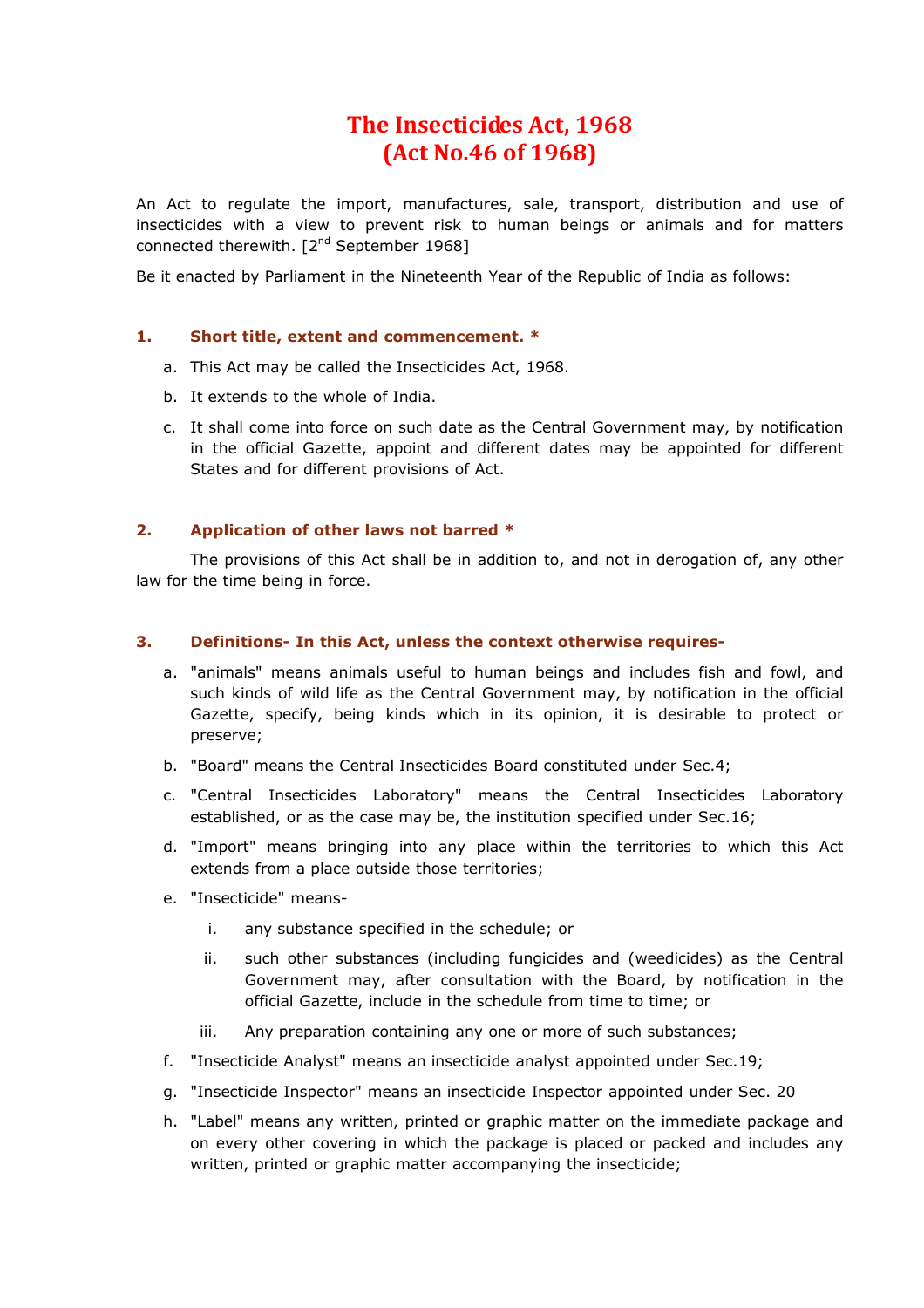- i. "Licensing Officer" means a licensing officer appointed under Sec.12;
- j. "Manufacture" in relation to any insecticide, includes
	- i. any process, or part of a process for making, altering, finishing, packing, labeling, breaking up or otherwise treating or adopting any insecticide with a view to its sale, distribution or use but does not include the packing or breaking up of any insecticide in the ordinary course of retail business; and
	- ii. Any process by which preparation containing an insecticide is formulated.
- k. "Misbranded"- an insecticide shall be deemed to be misbranded
	- i. If its label contains any statement, design or graphic representation relating thereto which is false or misleading in any material particular, or if its package is otherwise deceptive in respect of its contains; or
	- ii. If it is an imitation of, or is also under the name of, another insecticide; or
	- iii. If its label does not contain a warning or caution which may be necessary and sufficient, if complied with to prevent risk to human beings or animals; or
	- iv. If any word, statement or other information required by or under this act to appear on the label is not displayed thereon in such conspicuous manner as the other words, statements, designs or graphic matter have been displayed on the label and in such terms as to render it likely to be read and understood by any ordinary individuals under customary conditions of purchase and use; or
	- v. If it is not packed or labeled as required by or under this Act; or
	- vi. If it is not registered in the manner required by or under this Act, or
	- vii. If the label contains any reference to registration other than the registration number; or
	- viii. If the insecticide has a toxicity which is higher than the level prescribed or is mixed or packed with any substance so as to alter its nature of quality or contains any substance which not included in the registration.
- l. "Package" means a box, bottle, gasket, tin, barrel, case, receptacle , sack, bag, wrapper, or other thing in which an insecticide is placed or packed;
- m. "Premises" means any land, shop , stall or place where any insecticide is sold or manufactured or stored or used, and includes any vehicle carrying insecticides;
- n. "Prescribed" means prescribed by rules made under this Act;
- o. "Registered", with its grammatical variations and cognate expressions, means registered under this Act;
- p. "Sale", with its grammatical variations and cognate expression, means the sale of any insecticide whether for cash or on credit and whether by wholesale or retail, and includes an agreement for sale, an offer for sale, the exposing for sale or having in possession for sale of any insecticide and includes also an attempt to sell any such insecticide;
- q. "State Government", in relation to a Union territory, means the administrator thereof;
- r. "Worker" means a person employed under a contract of service or apprenticeship.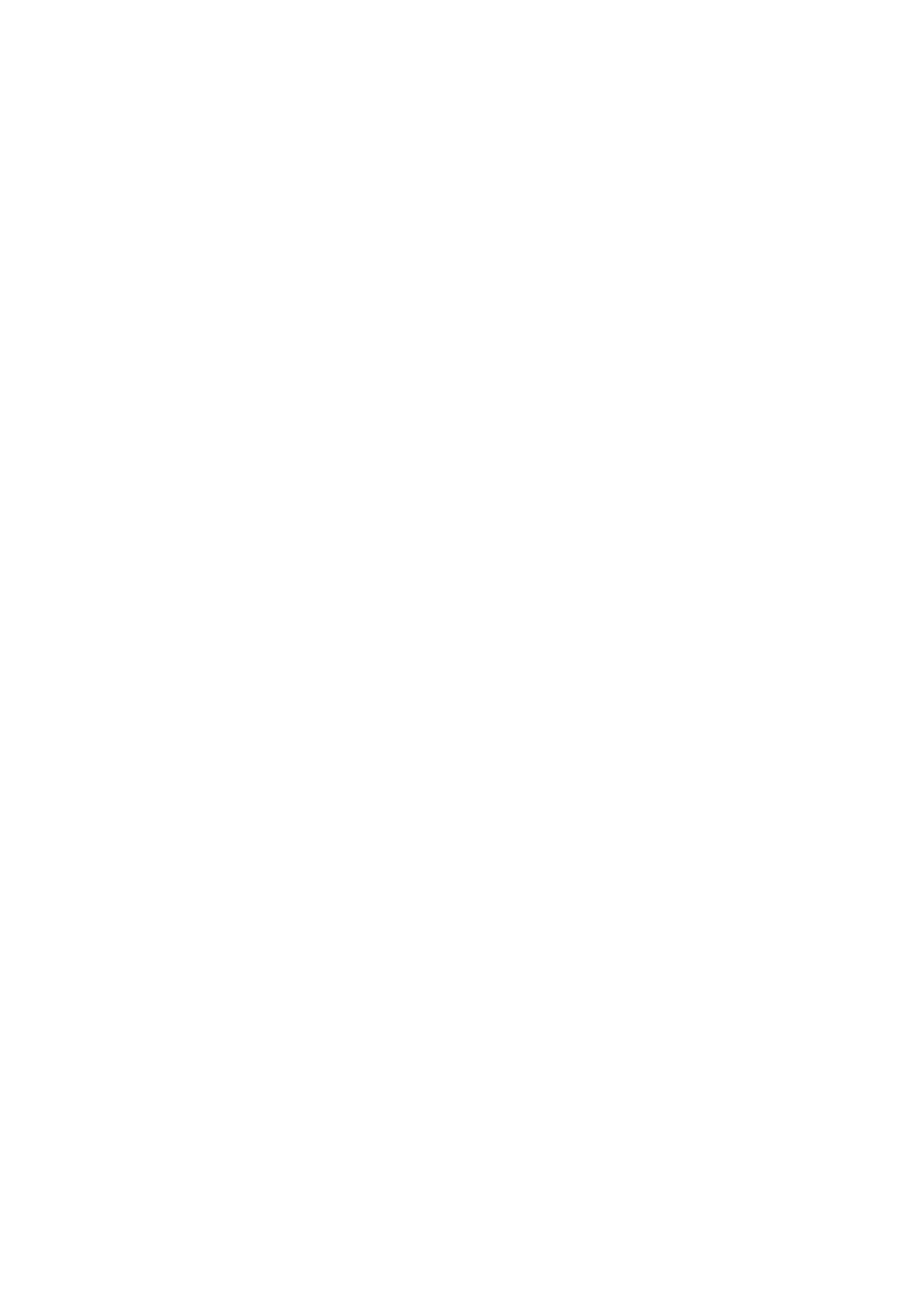## 4. The Central Insecticides Board -

- 1. The Central Government shall, as soon as may be, constitute a Board to be called the Central Insecticides Board to advise the Central Government and State Governments on technical matters arising out of administration of this Act and to carry out the other functions assigned to the Board by or under this Act.
- 2. The matters on which the Board may advise under sub-section (1) shall include matter relating to \*
	- a. The risk to human being or animals involved in the use of insecticides and the safety measures necessary to prevent such risk;
	- b. The manufacture, sale, storage, transport and distribution of insecticides with a view to ensure safety to human beings or animals.
- 3. The Board shall consist of the following members, namely:
	- a. The Director-General of Health Services, ex officio, who shall be Chairman;
	- b. The Drugs Controller, India, ex officio;
	- c. The Plant Protection Adviser to the Government of India, ex officio;
	- d. The Director of Storage and Inspection, Ministry of Food, agriculture, Community Development and Co-operation, (Department of Food) ex officio;
	- e. The Chief Adviser of Factories, ex officio;
	- f. The Director, National Institute of Communicable Diseases, ex-officio.
	- g. The Director-General, Indian Council of Agricultural Research, ex officio;
	- h. The Director-General, Indian Council of Medical Research, ex-officio;
	- i. The Director, Zoological Survey of India, ex officio;
	- j. The Director-General, Indian Standards Institution, ex officio;
	- k. The Director-General of Shipping or, in his absence, the Deputy Director General of Shipping, Ministry of Transport and Shipping ex officio.
	- l. The joint Director, Traffic (General) Ministry of Railways (Railway Board) ex officio;
	- m. The Secretary Central Committee for Food Standards, ex officio;
		- i. The Animal Husbandry Commissioner, Department of Agriculture, ex-officio;
		- ii. The Joint Commissioner (Fisheries), Department of Agriculture, ex officio;
		- iii. The Deputy Inspector-General of Forests (Wild Life), Department of Agriculture ex officio;
		- iv. The Industrial Adviser (Chemicals), Directorate-General of Technical Development, ex officio)
	- n. One person to represent the Ministry of Petroleum and Chemicals, to be nominated by the Central Government.
	- o. One pharmacologist to be nominated by the Central Government.
	- p. One medical toxicologist to be nominated by the Central Government,
	- q. One person who shall be in charge of the department dealing with public health in a State, to be nominated by the Central Government.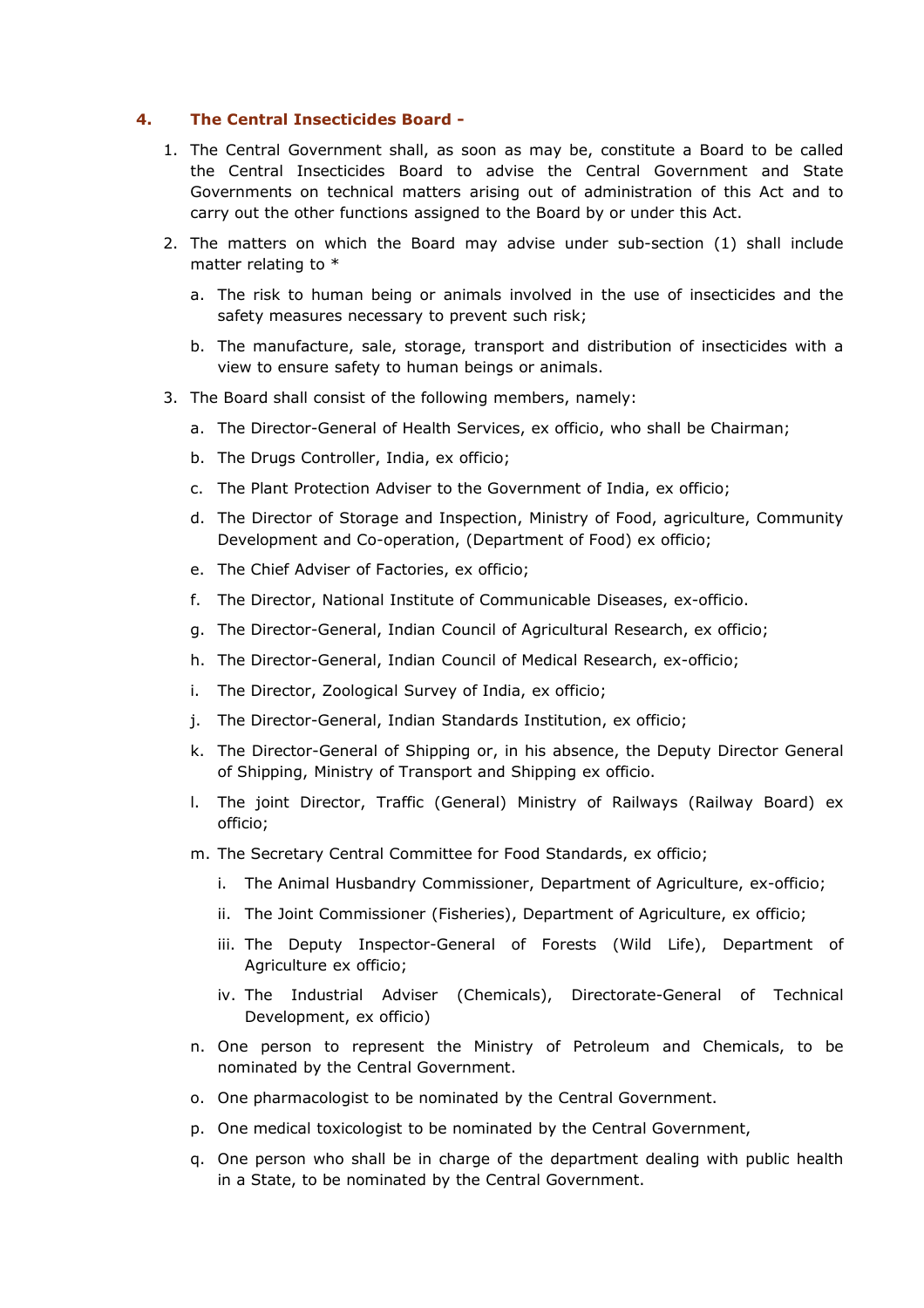- r. Two persons who shall be Directors of Agriculture in States, to be nominated by the Central Government.
- s. Four persons, one of whom shall be an expert in industrial health and occupational hazards, to be nominated by the Central Government.
- t. One person to represent the Council of Scientific and Industrial Research, to be nominated by the Central Government.
- u. One ecologist to be nominated by the Central Government.
- 4. The persons nominated under Clause. (xiv) to (xxi) inclusive of sub-section (3) shall, unless their seats become vacant earlier by registration, death or otherwise, hold office for three years from the date of their nomination but shall be eligible for renomination.

Provided that the persons nominated under Cls. (xvii) and (xviii) shall hold office only for so long as they hold the appointments by virtue of which their nominations were made.

5. No act or proceeding of the Board, the Registration Committee or any committee appointed under Sec. 6, shall be called in question on the ground merely of the existence of any vacancy in, or any defect in the constitution of the Board, the Registration Committee or such committee, as the case may be.

## 5. Registration Committee

- 1. The Central Government shall constitute a Registration Committee consisting of a Chairman, and not more than five persons who shall be members of the Board (including the Drugs Controller, India and the Plant Protection Adviser to the Government of India) \*
	- a. To register insecticides after scrutinizing their formulae and verifying claims made by the importer or the manufacturer, as the case may be, as regards their efficacy and safety to human beings and animals; and
	- b. To perform such other functions as are assigned to it by or under this Act.
- 2. Where the Chairman is not a member of the Board, his term of office and other conditions of service shall be such as may be determined by the Central Government.
- 3. Subject to the provisions of sub-section (2), a member of the Registration Committee shall hold office for so long as he is a member of the Board.
- 4. The Committee may also co-opt such number of experts and for such propose or period as it may deem it, but any expert so co-opted shall have no right to vote.
- 5. Registration Committee shall regulate its own procedure and the conduct of the business to be transacted by it.

#### 6. Other Committee

The board may appoint such committees as it deems fit and may appoint to them, persons who are not members of the Board to exercise such powers and perform such duties as may, subject to such conditions, if any, as the Board may impose, be delegated to them by the Board.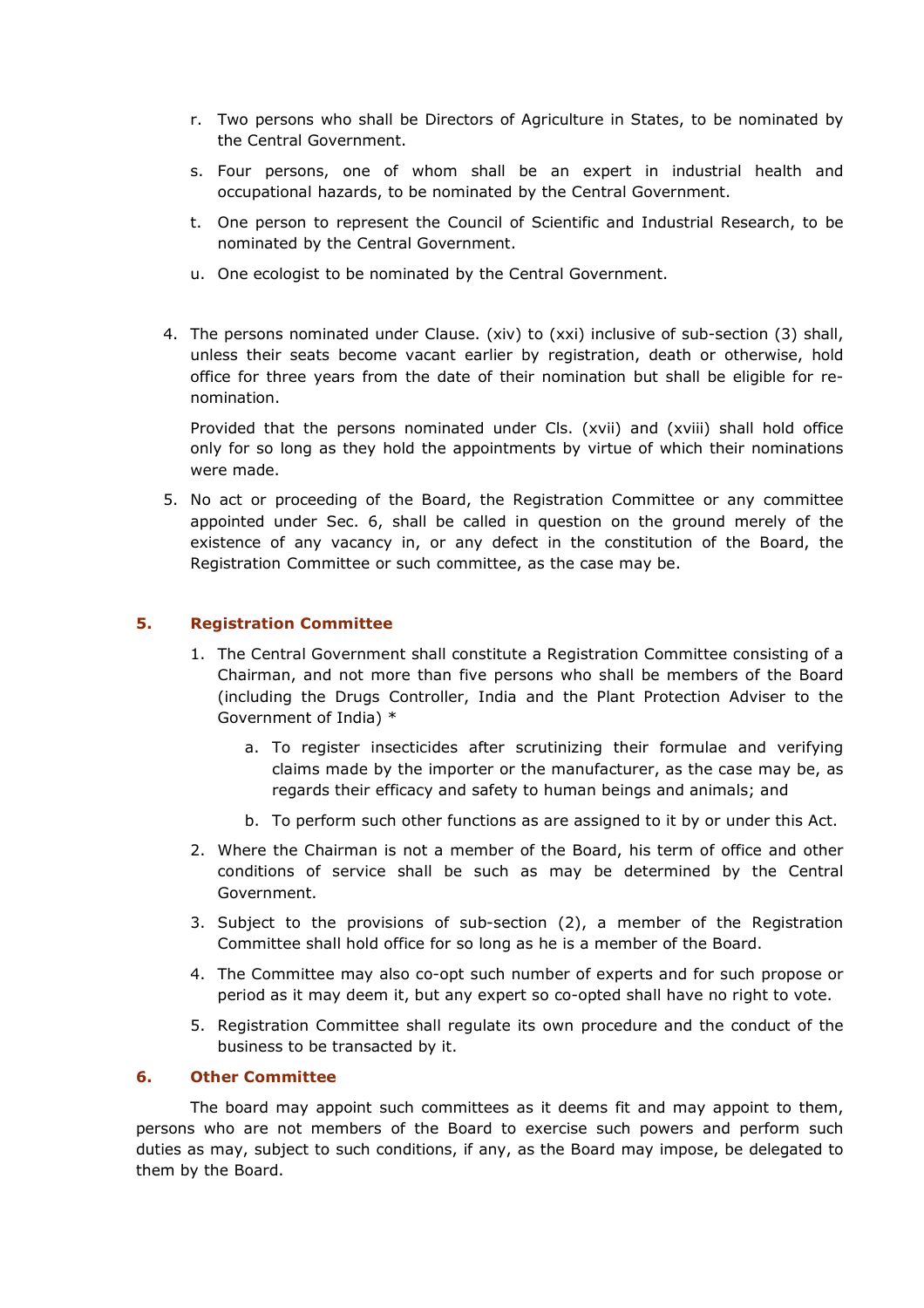## 7. Procedure for Board

The Board may, subject to the previous approval of the Central Government, make bylaws for the purpose of regulation of its own procedure and the procedure of any committee thereof and the conduct of all business to be transacted by it or such committee.

## 8. Secretary and other officers

The Central Government shall \*

- I. Appoint a person to be the Secretary of the Board who shall also function as Secretary to the Registration committee; and
- II. Provide the Board and the Registration Committee with such technical and other staff as the Central Government considers necessary.

## 9. Registration of insecticides

1. Any person desiring to import or manufacture any insecticide may apply to the Registration Committee for the registration of such insecticide and there shall be separate application for each such insecticide:

Provided that any person engaged in the business of import or manufacture of any insecticide immediately before the commencement of this section shall make an application to the Registration Committee within a period of (seventeen months) from the date of such commencement for the registration of any insecticide which he has been importing or manufacturing before that date.

[Provided further that where any person referred to in the preceding proviso fails to make an application under that proviso within the period specified therein, he may make such application at any time thereafter on payment of a penalty of one hundred rupees for every month or part thereon after the expiry of such period for the registration of each such insecticide.]

- 2. Every application under sub-section (1) shall be made in such form and contain such particulars as may be prescribed.
- 3. On receipt of any such application for the registration of an insecticide, the Committee may, after such enquiry as it deems fit and after satisfying itself that the insecticide to which the application relates conforms to the claims made by the importer or by the manufacturer, as the case may be, as regards the efficacy of the insecticide and its safety to human beings and animals, register (on such conditions as may be specified by it) and on payment of such fee as may be prescribed, the insecticide, allot a registration number thereto and issue a certificate of registration in token thereof within a period of twelve months from the date of receipt of the application :

Provided that the Committee may, if it is unable within the said period to arrive at a decision on the basis of the materials placed before it, extend the period by a further period of not exceeding six months.

Provided further that if the Committee is of opinion that the precautions claimed by the applicant as being sufficient to ensure safety to human beings or animals are not such as can be easily observed or that notwithstanding the observance of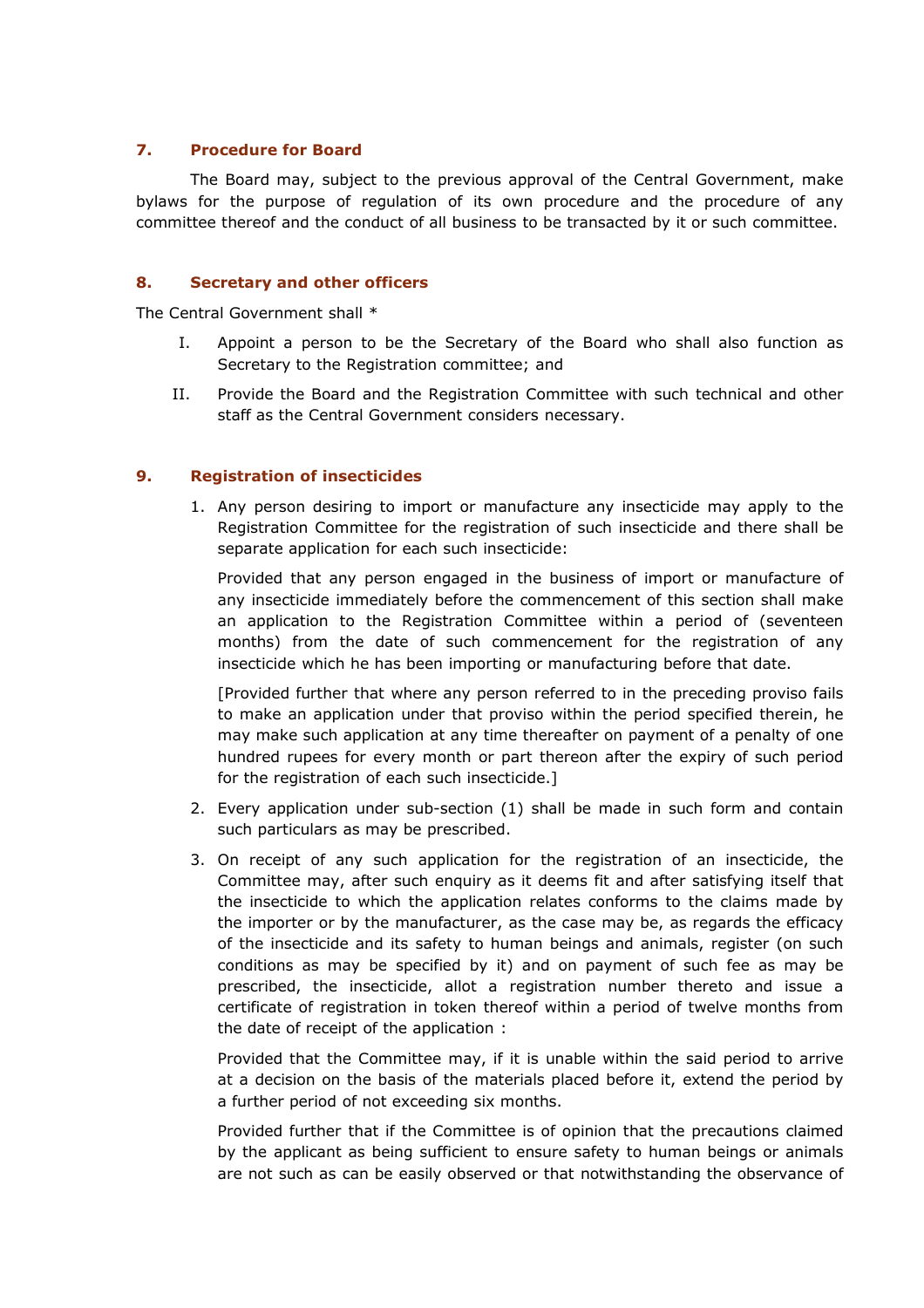such precautions the use of the insecticide involves serious risk to human beings or animals it may refuse to register the insecticide.

[(3-A) In the case of applications received by it prior to the  $31<sup>st</sup>$  day of March, 1975, notwithstanding the expiry of the period specified in sub-section (3) for disposal of such applications, it shall be lawful and shall be deemed always to have been lawful for the Registration Committee to dispose of such applications at any time after such expiry but within a period of one year from the commencement of the Insecticides (Amendment) Act, 1977 (24 of 1977):

Provided that nothing contained in this sub-section shall be deemed to make any contravention before the commencement of the Insecticides (Amendment) Act, 1977 (24 of 1977), of a condition of a certificate of registration granted before such commencement, an offence punishable under this Act.

(3-B) Where the Registration Committee is of opinion that the insecticide is being introduced for the first time in India, it may, pending any enquiry, register it provisionally, for a period of two years on such conditions as may be specified by it.

(3-C) The Registration Committee may, having regard to the efficacy of the insecticide and its safety to human beings and animals, vary the conditions subject to which a certificate or registration has been granted and may for that purpose require the certificate holder by notice in writing to deliver up the certificate to it within such time as may be specified in the notice]

4. Notwithstanding anything contained in this section, where an insecticide has been registered on the application of any person, any other person desiring to import or manufacture the insecticide or engaged in the business of, import or manufacture thereof shall on application and on payment of prescribed fee be allotted a registration number and granted a certificate of registration in respect thereof on the same conditions on which the insecticide was originally registered.

#### 10. Appeal against non-registration or cancellation

Any person aggrieved by a decision of the Registration Committee under Sec. 9 may, within a period of thirty days from the date on which the decision is communicated to him appeal in the prescribed manner and on payment of the prescribed fee to the Central Government whose decision thereon shall be final:

Provided that the Central Government may entertain an appeal after the expiry of the said period, if it is satisfied that the appellant was prevented by sufficient cause from filing the appeal in time.

## 11. Power of revision of Central Government

The Central Government may, at any time, call for the record relating to any case in which the Registration Committee has given a decision under Sec. 9 for the purpose of satisfying itself as to the legality or propriety of any such decision and may pass any such order in relation thereto as it thinks fit:

Provided that no such order shall be passed after the expiry of one year from the date of the decision: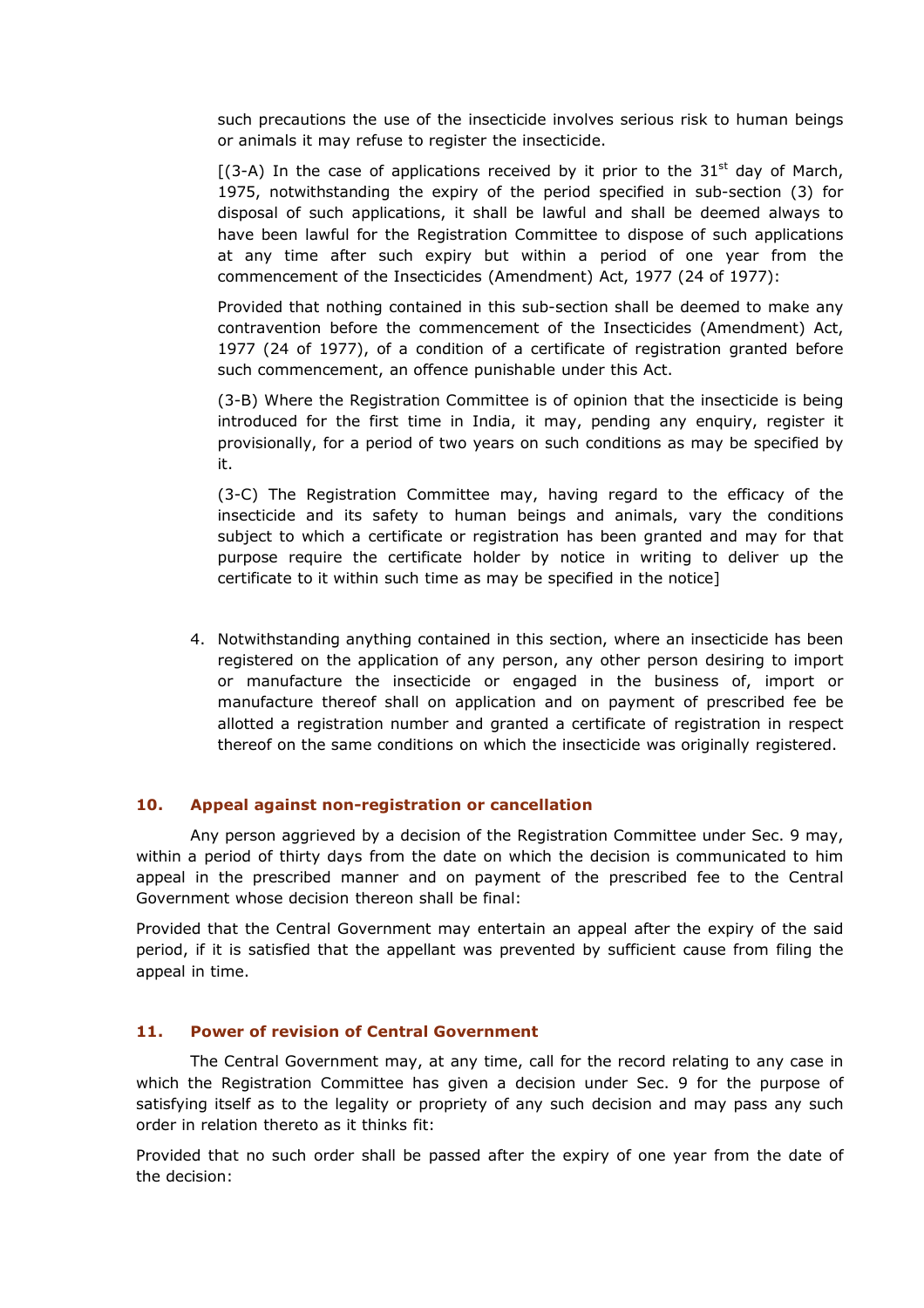Provided further that the Central Government shall not pass any order prejudicial to any person unless that person has had a reasonable opportunity of showing cause against the proposed order.

## 12. Licensing officers

 The State Government may, by notification in the official Gazette, appoint such persons as it thinks fit to be licensing officers for the purposes of this Act and define the areas in respect of which they shall exercise jurisdiction.

#### 13. Grant of license

1. Any person desiring to manufacture or to sell, stock or exhibit for sale or distribute any insecticide, [or to undertake commercial pest control operations with the use of any insecticide] may make an application to the licensing officer for the grant of a license:

Provided that any person engaged in the business of manufacturing or selling, stocking or exhibiting for sale or distributing any insecticide immediately before the commencement of this section shall make an application to licensing officer for the grant of a license within a period of [seventeen months] from the date of such commencement:

Provided further that any person engaged in the commercial pest control operations immediately before the commencement of the Insecticides (Amendment) Act, 1977 (24 of 1977), shall make an application to the licensing officer for the grant of a license within a period of six months from the commencement of the said Act].

- 2. Every application under sub-section (1) shall be made in such form and shall contain such particulars as may be prescribed.
- 3. On receipt of any such application for the grant of a license, the licensing officer may grant a license in such form, on such conditions and on payment of such fee as may be prescribed.
- 4. A license granted under this section shall be valid for the period specified therein and may be renewed from time to time for such period and on payment of such fee as may be prescribed:

Provided that where a license has been granted to any person who has made an application under [the first proviso or, as the case may be the second provision to sub-section (1), that license shall be deemed to be cancelled in relation to any insecticide the application for registration whereof has been refused or the registration whereof has been cancelled, under this Act, with effect from the date on which such refusal or cancellation is notified in official Gazette.

5. In prescribed fees for the grant or renewal of licenses under this section, different fees may be prescribed for the sale or distribution of insecticides for purposes of domestic use and for other purposes.

#### 14. Revocation, suspension and amendment of licenses

1. If the licensing officer is satisfied, either on a reference made to him in this behalf or otherwise, that \*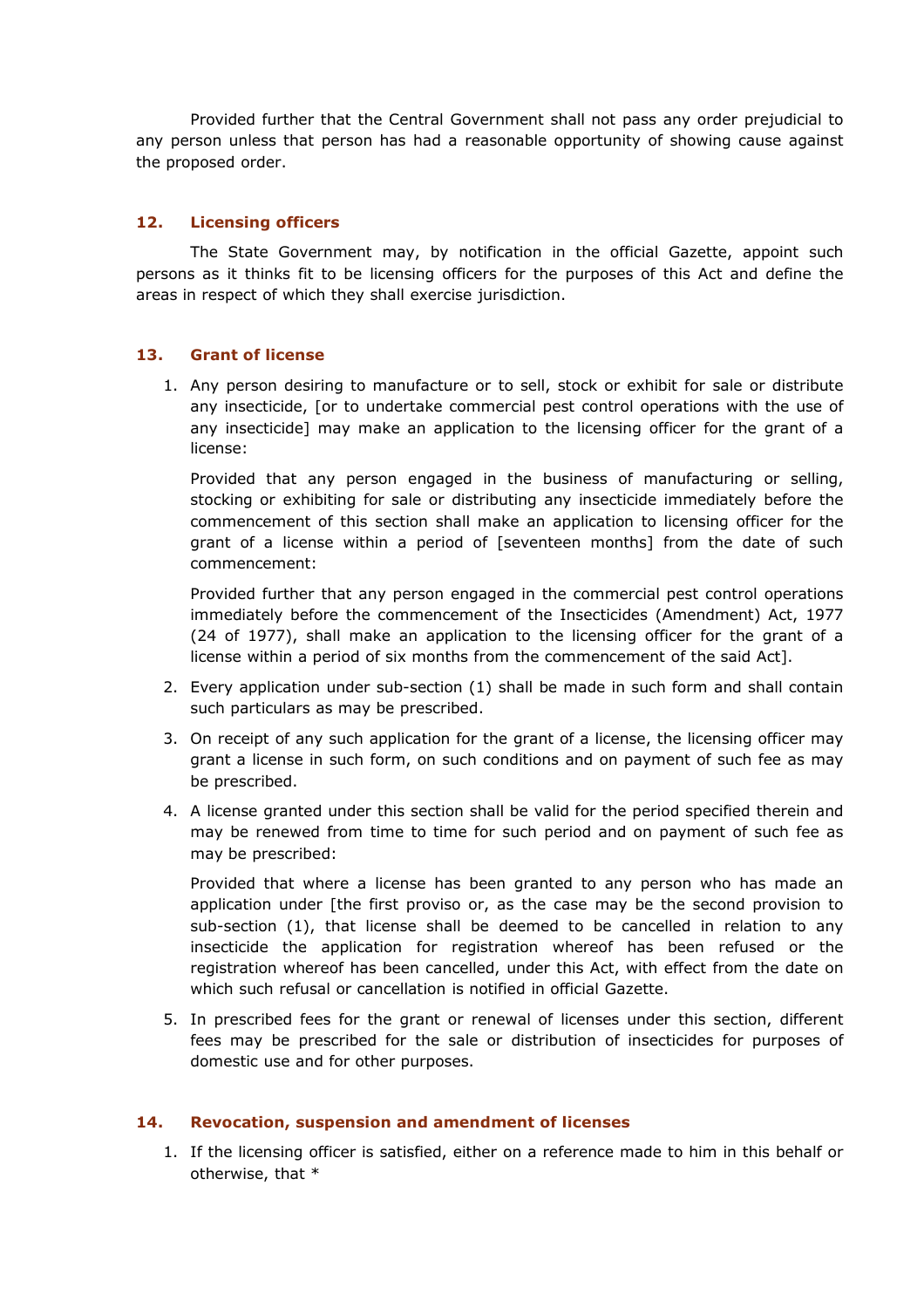- a. The license granted under Sec. 13 has been granted because of misrepresentation as to an essential fact; or
- b. The holder of a license has failed to comply with the conditions subject to which the license was granted or has contravened any of the provisions of this Act or the rules made there under,
- 2. Then, without prejudice to any other penalty to which the holder of the license may be liable under this Act, the licensing officer may, after giving the holder of the license an opportunity of showing cause, revoke or suspend the license.

Subject to any rules that may be made in this behalf, the licensing officer may also vary or amend a license granted under Sec. 13.

## 15. Appeal against the decision of a licensing officer

1. Any person aggrieved by a decision of licensing officer under Sec. 13 [expect under the proviso to sub-section (4)] or Sec. 14 may, within a period of thirty days from the date on which the decision is communicated to him, appeal to such authority in such manner and on payment of such fees as may be prescribed:

Provided that the appellate authority may entertain an appeal the expiry of the said period if it is satisfied that the appellant was prevented by sufficient cause for filing the appeal in time.

2. On receipt of an appeal under sub-section (1), the appellate authority shall, after giving the appellant an opportunity of showing cause; dispose of the appeal ordinarily within a period of six months and the decision of the appellant authority shall be final.

#### 16. Central Insecticides Laboratory

The Central Government may, by notification in the official Gazette, establish a Central Insecticides Laboratory under the control of Director to be appointed by the Central Government to carry out the functions entrusted to it by or under this Act:

Provided that if the Central Government so directs by a notification in the official Gazette, the functions of the Central Insecticides Laboratory shall, to such extent as may be specified in the notification, be carried out at any such institution as may be specified therein and thereupon the functions of the Director of the Central Insecticides Laboratory shall to the extent so specified, be exercised by the head of the institution.

#### 17. Prohibition of import and manufacture of certain insecticides

- 1. No person shall, himself or by any person on his behalf, import or manufacture \*
	- b. Any misbranded insecticide;
	- a. Any insecticide the sale, distribution or use of which is for the time being prohibited under Sec. 27;
	- b. Any insecticide except in accordance with the conditions on which it was registered;
	- c. any insecticide in contravention of any other provision of this Act or of any rule made there under;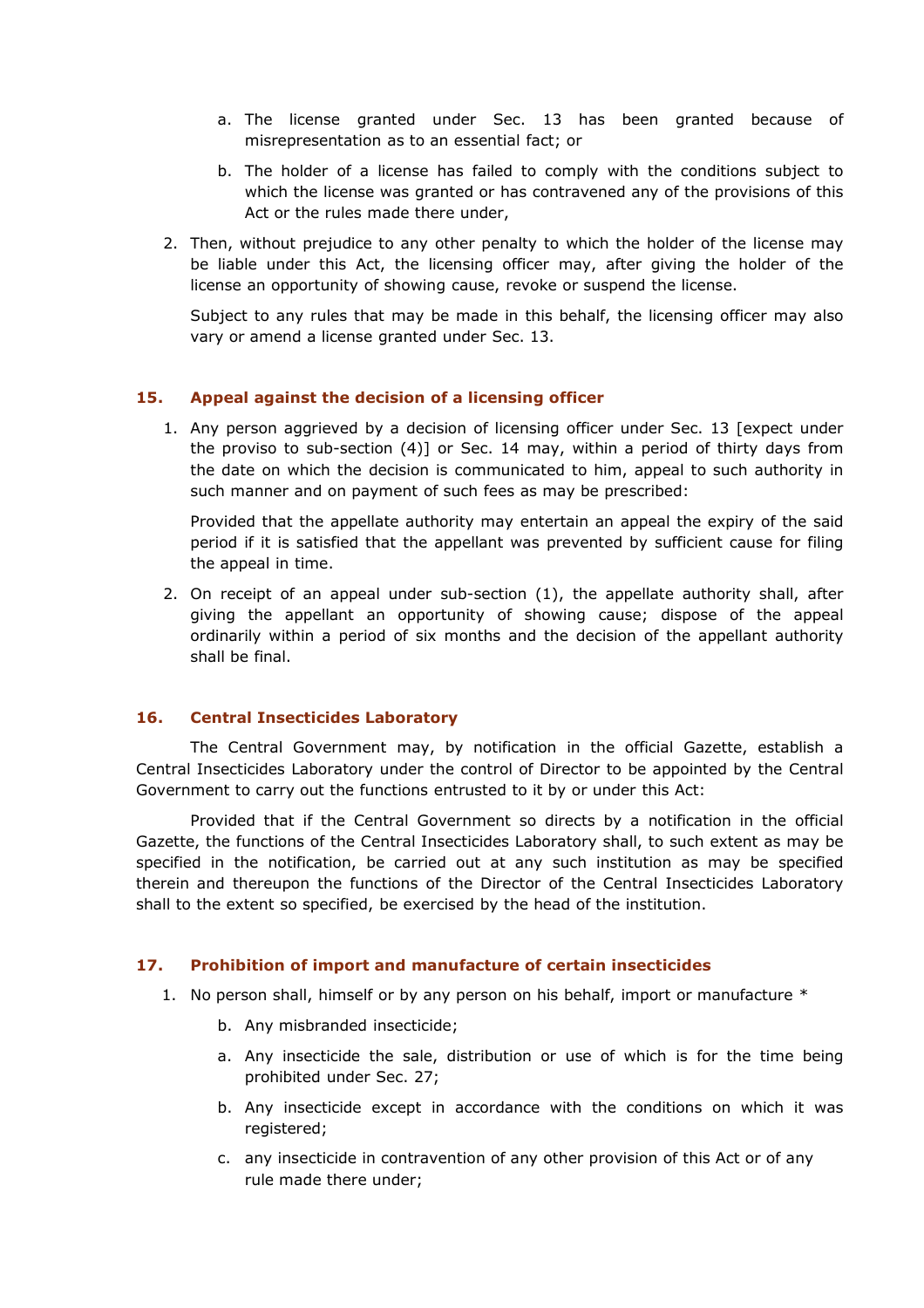Provided that any person who has applied for registration of an insecticide [under any of the provisos] to sub-section (1) of Sec. 9 may continue to import or manufacture any such insecticide any such insecticide shall not be deemed to be a misbranded insecticide within the meaning of sub-section (vi) or sub-clause (vii) or sub-clause (viii) of Cl. (k) of Sec. 3, until he has been informed by the Registration Committee of its decision to refuse to register the said insecticide.

2. No person shall, himself or by any person on his behalf; manufacture any insecticide except under, and in accordance with the conditions of, a license issued for such purpose under this Act.

## 18. Prohibition of sale, etc. of certain insecticides

- 1. No person shall, himself or by any person on his behalf, sell, stock or exhibit for sale, distribute [transport, use or cause to be used] by any worker:
	- a. Any insecticide which is not registered under this Act;
	- b. Any insecticide, the sale, distribution or use of which is for the time being prohibited under Sec. 27;
	- c. Any insecticide in contravention of any other provision of this Act or of any rule made there under.
- 2. No person shall, himself or by any person on his behalf, sell, stock or exhibit for sale or distribute [or use for commercial pest control operations] any insecticide except under, and in accordance with the conditions of, a license issued for such purpose under this Act.

#### Explanation

For the purposes of this section an insecticide in respect of which any person has applied for a certificate of registration [under any of the provisos] to sub-section (1) of Sec. 9, shall be deemed to be registered till the date on which the refusal to register such insecticide is notified in the official Gazette.

#### 19. Insecticide Analysts

The Central Government or a State Government may, by notification in the official Gazette, appoint persons in such number as it thinks fit and possessing such technical and other qualifications as may be prescribed to be Insecticide Analysts for such areas and in respect of such insecticides or class of insecticides as may be specified in the notification:

Provided that no person who has any financial interest in the manufacture, import or sale of any insecticide, shall be so appointed.

#### 20. Insecticide Inspectors

1. The Central Government or a State Government may, by notification in the official Gazette, appoint persons in such number as it thinks fit and possessing such technical and other qualifications as may be prescribed to be Insecticide Inspectors for such areas as may be specified in the notification: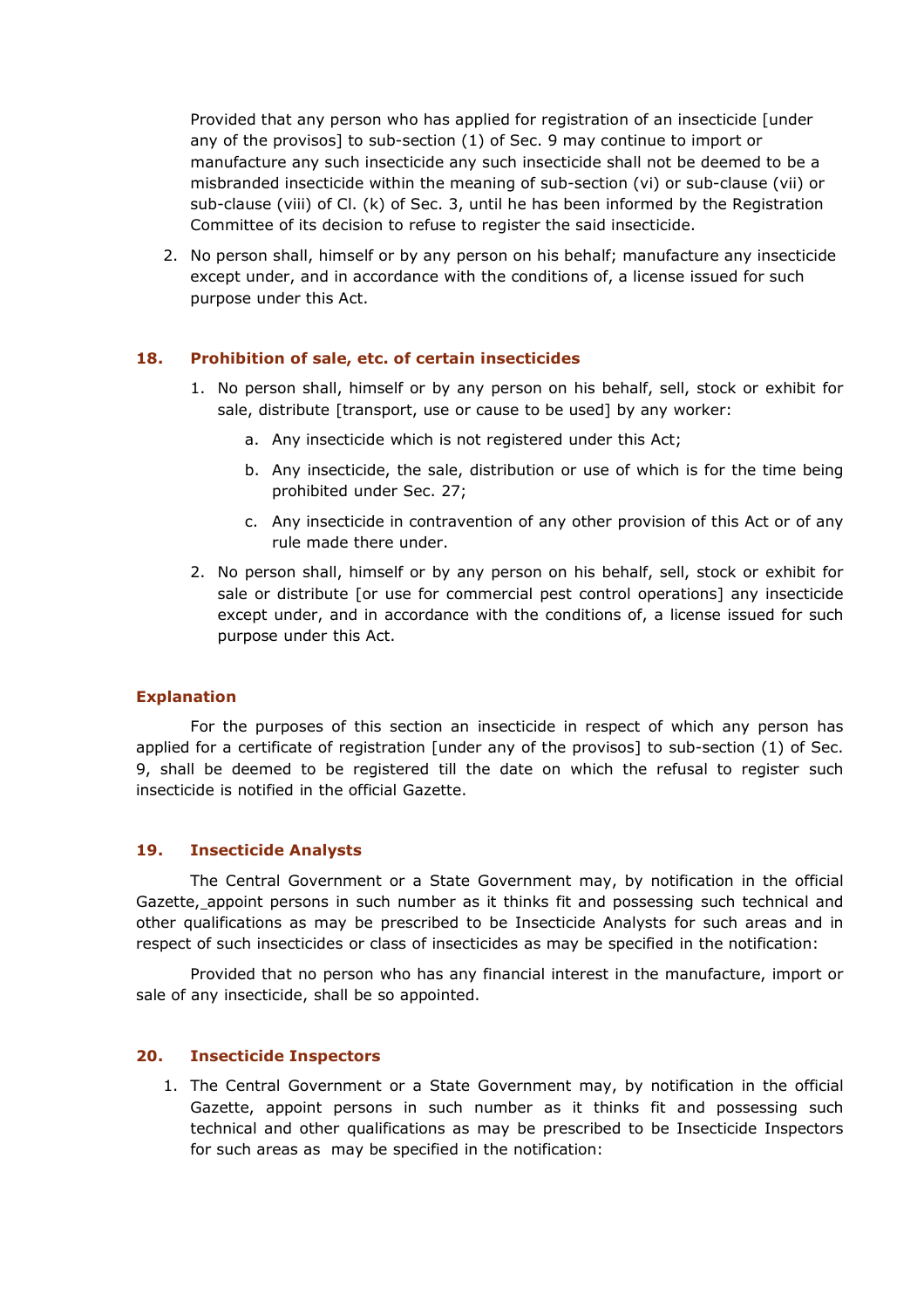Provided that any person who does not possess the required qualifications may be so appointed only for the purposes of Cls. (a) and (d) of sub-section (1) of Sec. 21.

Provided further that no person who has any financial interest in the manufacture, import or sale of any insecticide shall be so appointed.

2. Every Insecticide Inspector shall be deemed to be a public servant within the meaning of Sec. 21 of the Indian Penal Code (45 of 1860), and shall be officially subordinate to such authority as the Government appointing him may specify in this behalf.

## 21. Powers of Insecticide Inspectors

- 1. An Insecticide Inspector shall have power:
	- a. to enter and search, at all reasonable times and with such assistance, if any, as he considers necessary, any premises in which he has reason to believe that an offence under this Act or the rules made there under has been or is being or is about to be committed, or for the purpose of satisfying himself that the provisions of this Act or the rules made there under or the conditions of any certificate of registration or license issued there under are being complied with;
	- b. to require the production of, and to inspect, examine and make copies of, or take extracts from, registers, records or other documents kept by a manufacturer, distributor, carrier, dealer or any other person in pursuance of the provisions of this Act or the rules made there under and seize the same, if he has reason to believe that all or any of them may furnish evidence of the commission of an offence punishable under this Act or the rules made there under;
	- c. to make such examination and inquiry as he thinks fit in order to ascertain whether the provisions of this Act or the rules made there under are being complied with and for the purpose stop any vehicle;
	- d. to stop the distribution, sale or use of an insecticide which he has reason to believe is being distributed, sold or used in contravention of the provisions of this Act or the rules made there under, for a specified period not exceeding twenty days, or unless the alleged contravention is such that the defect may be removed by the possessor of the insecticide, seize the stock of such insecticide;
	- e. to take samples of any insecticide and send such samples for analysis to the Insecticide Analyst for test in the prescribed manner; and
	- f. to exercise such other powers as may be necessary for carrying out the purposes of this Act or the rules made there under.
- 2. The provisions of the Code of Criminal Procedure, 1973 (2 of 1974), shall, as far as may be, apply to any search or seizure under this Act as they apply to any search or seizure made under the authority of a warrant issued under Sec. 94 of the said code.
- 3. An Insecticide Inspector may exercise the powers of a police officer under [Sec. 42 of the Code of Criminal Procedure, 1973 (2 of 1974)], for the purpose of ascertaining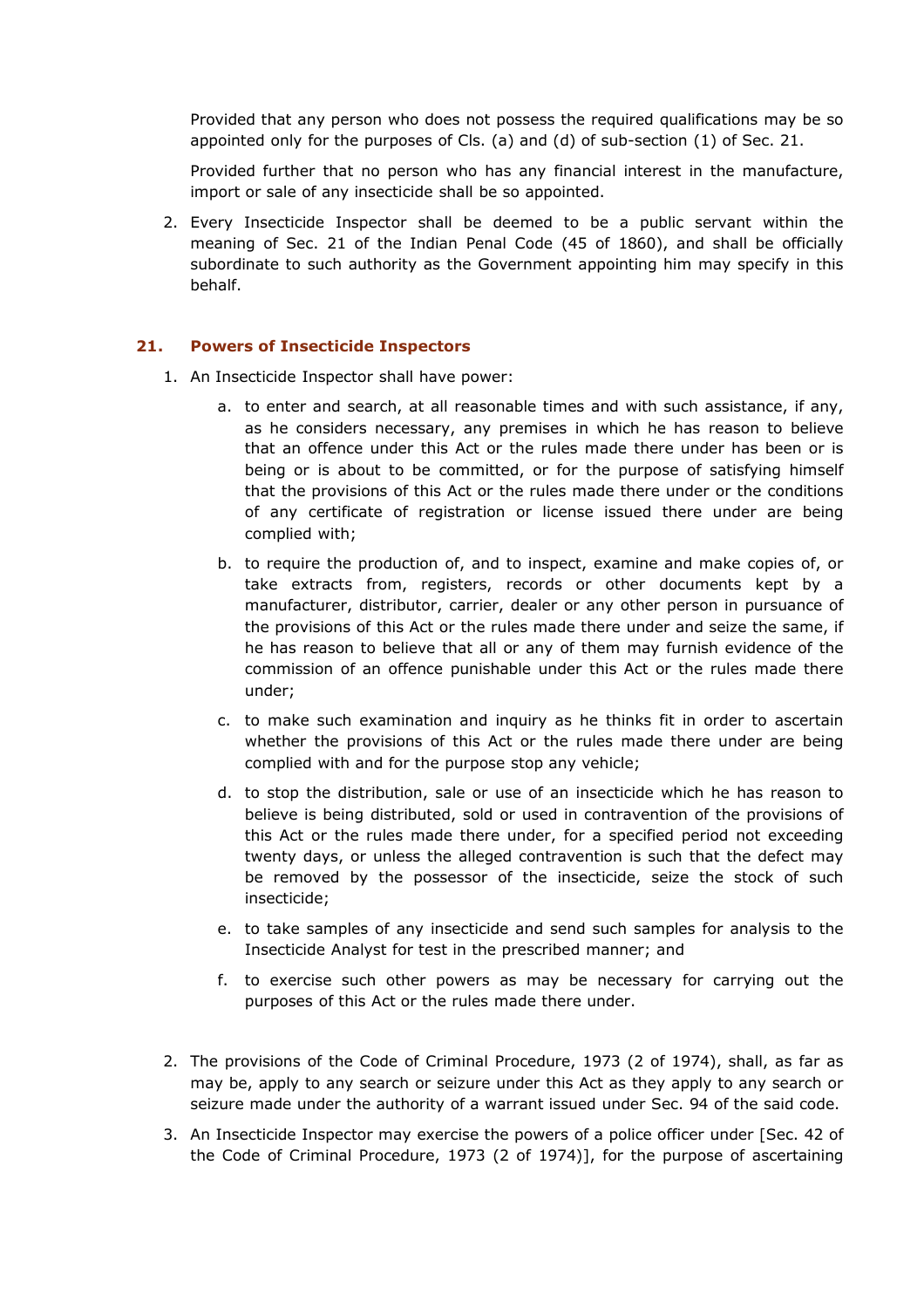the true name and residence of the person from whom a sample is taken or insecticide is seized.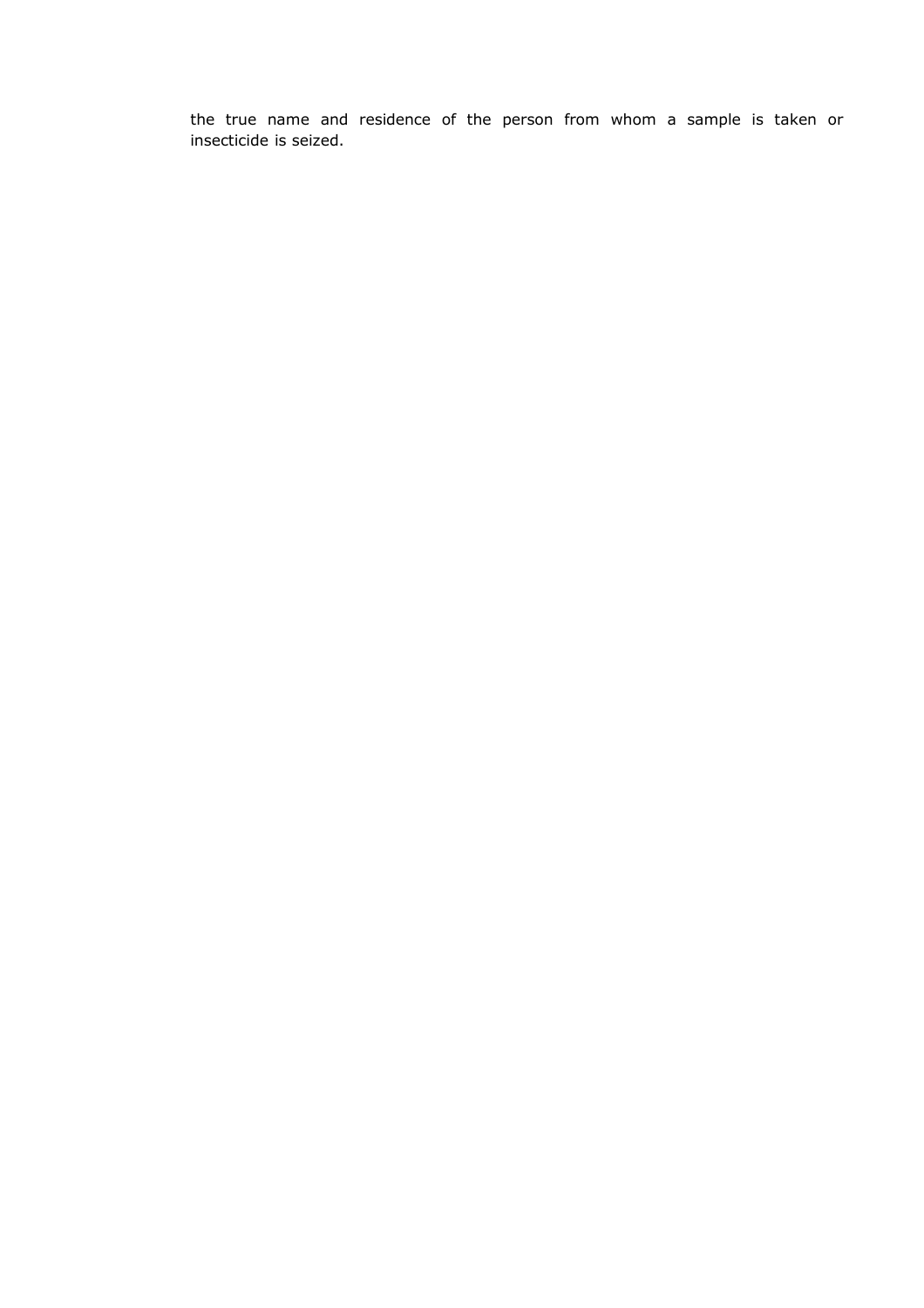## 22. Procedure to be followed by Insecticide Inspectors

- 1. Where an Insecticide Inspector seizes any record, register or document under Cl. (b) sub-section (1) of Sec. 21, he shall, as soon as may be inform a Magistrate and take his orders as to the custody thereof.
- 2. Where an Insecticide Inspector takes any action under Cl. (d) of sub-section (1) of Sec. 21
	- a. he shall use all dispatch in ascertaining whether or not the insecticide or its sale, distribution or use contravenes any of the provisions of Sec. 18 and if it is ascertained that the insecticide or its sale, distribution or use does not so contravene, forthwith revoke the order passed under the said clause or, as the case may be, take such action as may be necessary for the return of the stock seized;
	- b. if he seizes the stock of the insecticide he shall, as soon as may be, inform a Magistrate and take his orders as to the custody thereof;
	- c. without prejudice to the institution of any prosecution, if the alleged contravention be such that the defect may be remedied by the possessor of the insecticide, he shall, on being satisfied that the defect has been so remedied, forthwith revoke his order and in case where the Insecticide Inspector has seized the stock of insecticide, he shall, as soon as may be, inform a Magistrate and obtain his order as the release thereof.
- 3. Where an Insecticide Inspector takes any sample of an insecticide, he shall tender the fair price thereof and may require a written acknowledgement therefore.
- 4. Where the price tendered under sub-section (3) is refused, or where the Insecticide Inspector seizes the stock of any insecticide under Cl. (d) of sub-section (1) of Sec. 21 he shall tender a receipt therefore in the prescribed form.
- 5. Where an Insecticide Inspector takes a sample of any insecticide for the purpose of test or analysis, he shall intimate such purpose in writing in the prescribed form to the person from whom he takes it, and in the presence of such person unless he willfully absents himself, shall divide the sample into three portions and effectively seal and suitably mark the same and permit such person to add his own seal and mark to all or any of the portion so sealed and marked.

Provided that where the insecticide is made up in containers of small volume, instead of dividing a sample as aforesaid, the Insecticide Inspector may, and if the insecticide be such, that it is likely to deteriorate or be otherwise damaged by exposure shall take three of the said containers after suitably marking the same and, where necessary, sealing them.

- 6. The insecticide inspector shall restore one portion of a sample so divided or more one container, as the case may be, to the person from whom he takes it and shall retain the remainder and dispose of the same as follows:
	- a. one portion or container, he shall forthwith send to the Insecticide Analyst for test or analysis; and
	- b. the second, he shall produce to the Court before which proceedings, if any, are instituted in respect of the insecticide.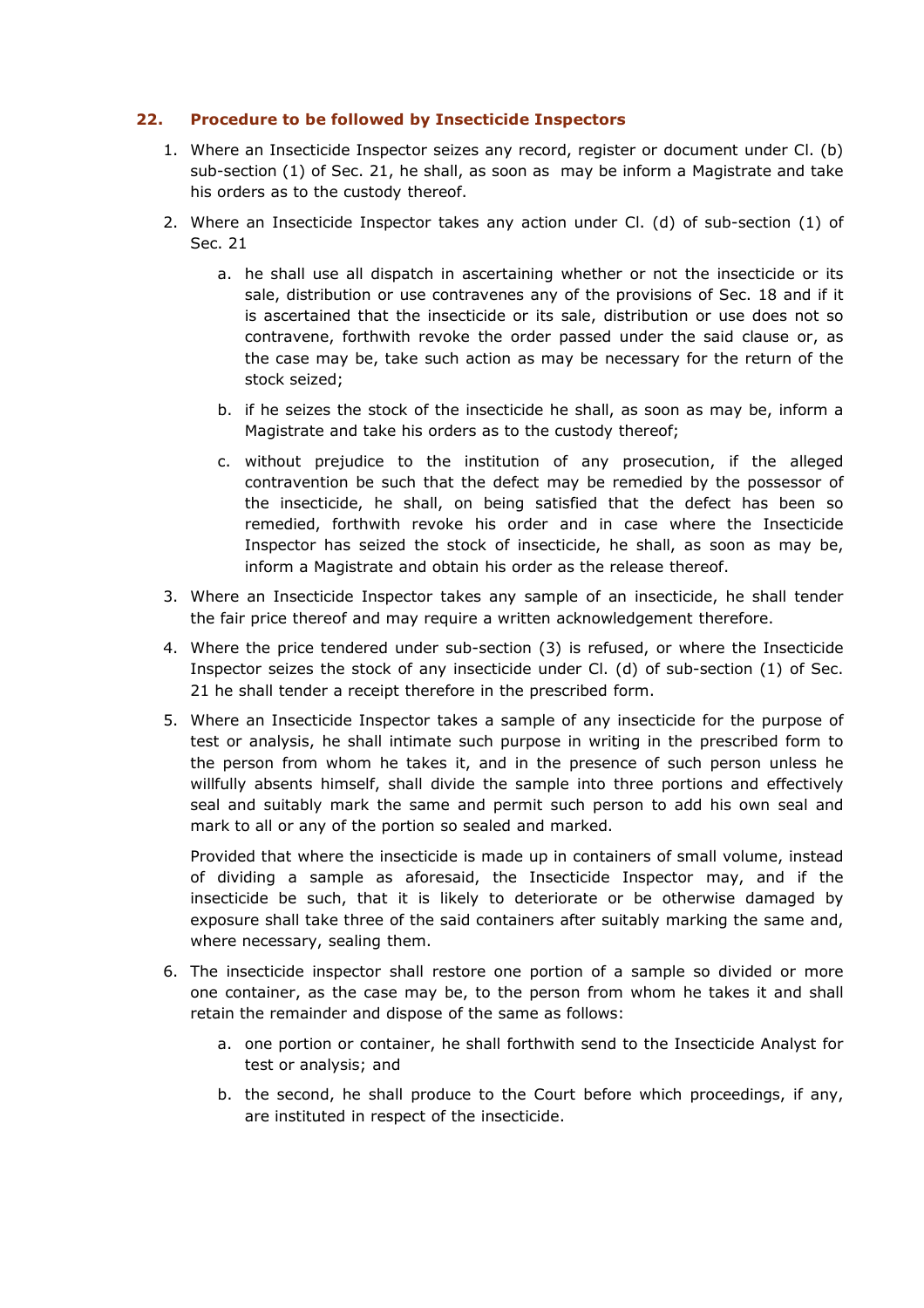## 23. Persons bound to disclose place where insecticides are manufactured or kept \*

Every person for the time being in charge of any premises where any insecticide is being manufactured or is kept for sale or distribution shall, on being required by an Insecticide Inspector so to do, be legally bound to disclose to the Insecticide Inspector the place where the insecticide is being manufactured or is kept, as the case may be.

#### 24. Report of Insecticide Analyst

- 1. The Insecticide Analyst to whom a sample of any insecticide has been submitted for test or analysis under sub-section (6) of Sec. 22, shall, within a period of sixty days, delivery to the Insecticide Inspector submitting it a signed report in duplicate in the prescribed form.
- 2. The Insecticide Inspector on receipt thereof shall deliver one copy of the report to the person from whom the sample was taken and shall retain the other copy for use in any prosecution in respect of the sample.
- 3. Any document purporting to be a report signed by an Insecticide Analyst shall be evidence of facts stated therein, and such evidence shall be conclusive unless the person from whom the sample was taken has within twenty-eight days of the receipt of a copy of the report notified in writing the Insecticide Inspector or the Court before which any proceeding in respect of the sample are pending that he intends to adduce evidence in contravention of the report.
- 4. Unless the sample has already been tested or analyzed in the Central Insecticides Laboratory, where a person has under sub-section (3) notified his intention of adducing evidence in contravention of the insecticide analysts report the Court may, of its own motion or its discretion at the request either of the complainant or of the accused, cause the sample of the insecticide produced before the Magistrate under sub-section (6) of Sec. 22 to be sent for test or analysis to the laboratory, which shall make the test or analysis and report in writing signed by, or under the authority of, the Director of Central Insecticides Laboratory the result thereof, and such report shall be conclusive evidence of the facts stated therein.
- 5. The cost of a test or analysis made by the Central Insecticides Laboratory under subsection (4) shall be paid by the complainant or the accused as the Court shall direct.

#### 25. Confiscation

- 1. Where any person has been convicted under this Act for contravening any of the provisions of this Act or of the rules made there under, the stock of the insecticide in respect of which the contravention has been made shall be liable to confiscation.
- 2. Without prejudice to the provisions contained in sub-section (1), where the Court is satisfied on the application of an Insecticide Inspector or otherwise and after such inquiry as may be necessary, that the insecticide is a misbranded insecticide, such insecticide shall be liable to confiscation.

#### 26. Notification of poisoning

The State Government may, by notification in the official Gazette, require any person or class of persons specified therein to report all occurrences of poisoning (through the use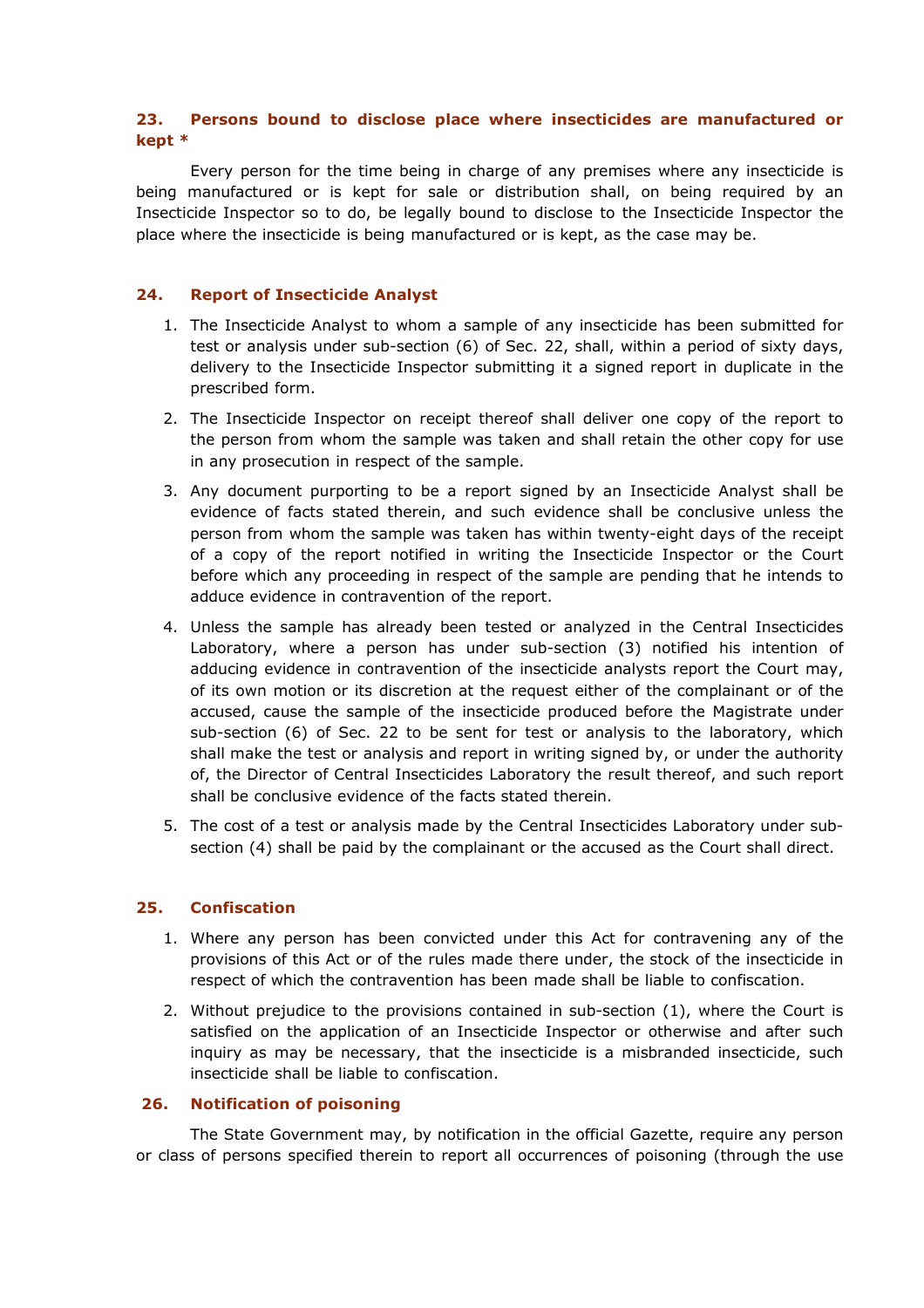or handling of any insecticide) coming within his or their cognizance to such officer as may be specified in the said notification.

## 27. Prohibition of sale, etc. of insecticide for reasons of public safety

1. If, on receipt of a report under Sec. 26 or otherwise, the Central Government or the State Government is of opinion, for reasons to be recorded in writing, that the use of any insecticide specified in sub-clause (iii) of Cl. (e) of Sec. 3 or any specific batch thereof is likely to involve such risk to human beings or animals as to render it expedient or necessary to take immediate action then that Government may, by notification in the official Gazette, prohibit the sale, distribution or use of the insecticide or batch, in such areas, to such extent and for such period (not exceeding sixty days) as may be specified in the notification pending investigation into the matter :

Provided that where the investigation is not completed within the said period, the Central Government or the State Government, as the case may be, may extend it by such further period or periods not exceeding thirty days in the aggregate as it may specify in a like manner.

2. If, as a result of its own investigation or on receipt of the report from the State Government, is satisfied that the use of the said insecticide or batch is or is not likely to cause any such risk, it may pass such order (including an order refusing to register to register the insecticide or canceling the certificate of registration, if any, granted in respect thereof) as it deems fit, depending on the circumstances of the case.

#### 28. Notification of cancellation of registration, etc.

A refusal to register any insecticide or a cancellation of a certificate of registration of any insecticide shall be notified in the official Gazette and in such other manner as may be prescribed.

#### 29. Offences and punishment

- 1. Whoever,
	- a. imports, manufactures, sells, stocks or exhibits for sale or distributes any insecticide deemed to be misbranded under sub-clause (i) or sub-clause (iii) or sub-clause (viii) of Cl. (k) of Sec. 3 or
	- b. Imports or manufactures any insecticide without a certificate of registration; or
	- c. Manufactures, sells, stocks or exhibits for sale or distributes an insecticide without a license; or
	- d. Sells or distributes an insecticide, in contravention of Sec. 27; or
	- e. Causes an insecticide, the use of which has been prohibited under Sec. 27, to be used by any worker; or
		- i. Obstructs an Insecticide Inspector in the exercise of his powers or discharge of his duties under this Act, or the rules made there under, shall be punishable \*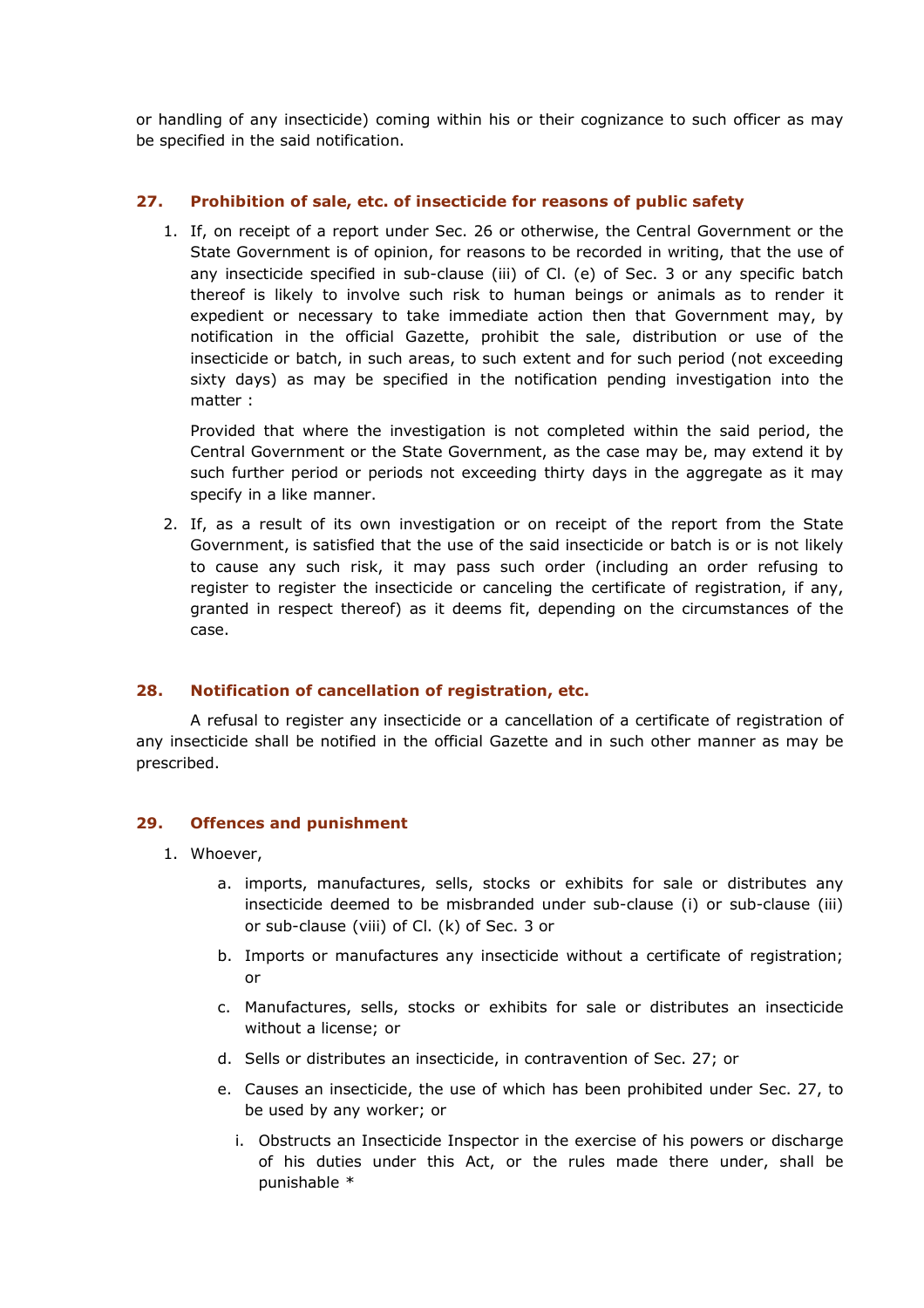- ii. For the first offence, with imprisonment for a term which may extend to two years, or with fine which may extend to two thousand rupees, or with both;
- iii. For the second and a subsequent offence, with imprisonment for a term which may extend to three years, or with fine, or with both.
- 2. Whoever uses an insecticide in contravention of any provision of this Act or any rule made there under shall be punishable with fine, which may extend to five hundred rupees.
- 3. Whoever contravenes any of the other provisions of this Act or any rule made there under or any condition of certificate of registration or license granted there under, shall be punishable \*
	- a. For the first offence, with imprisonment for a term which may extend to six months, or with fine or with both;
	- b. For the second and a subsequent offence, with imprisonment for a term which may extend to one year, or with fine or with both.
- 4. If any person convicted of an offence under this Act commits a like offence afterwards it shall be lawful for the Court before which the second or subsequent conviction takes place to cause the offender\*s name and place of residence, the offence and the penalty imposed to be published in such newspapers or in such other manner as the Court may direct.

#### 30. Defense which may or may not be allowed in prosecutions under this Act

- 1. Save as hereinafter provided in this section, it shall be no defense in a prosecution under this Act to prove merely that the accused was ignorant of the nature or quality of the insecticide in respect of which the offence was committed or of the risk involved in the manufacture, sale or use of such insecticide or of the circumstances of its manufacture or import.
- 2. For the purposes of Sec. 17 an insecticide shall not be deemed to be misbranded only by reason of the fact that \*
	- a. there has been added thereto some innocuous substance or ingredient because the same is required for the manufacture or the preparation of the insecticide as an article of commerce in a state fit for carriage or consumption, and not to increase the bulk, weight or measure of the insecticide or to conceal its inferior quality or other defect; or
	- b. In the process of manufacture, preparation or conveyance some extraneous substance has unavoidably become intermixed with it.
- 3. A person not being an importer or a manufacturer of an insecticide or his agent for the distribution thereof, shall not be liable for contravention of any provision of this Act, if he proves \*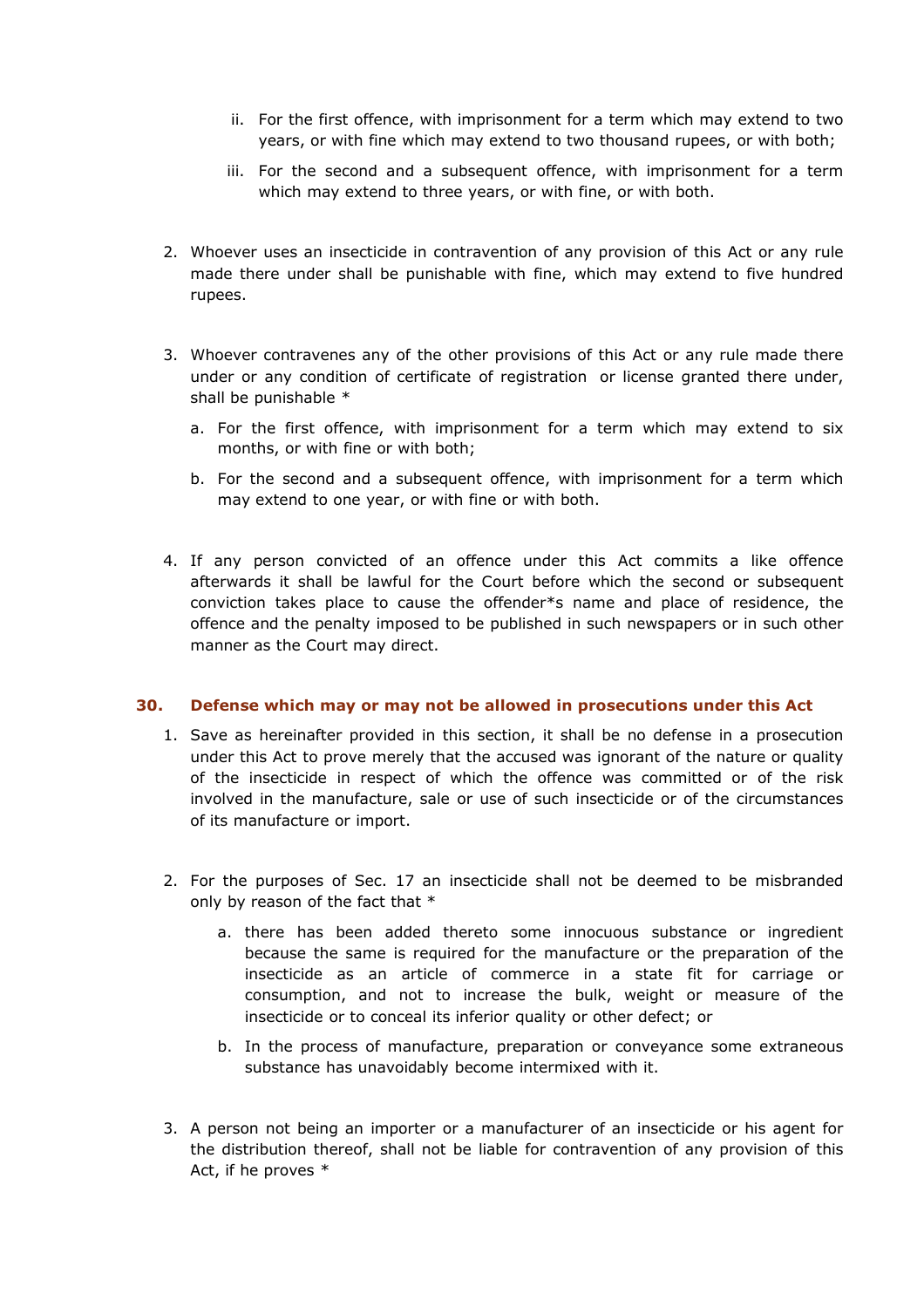- a. That he acquired the insecticide from an importer or a duly licensed manufacturer, distributor or dealer thereof;
- b. That he did not know and could not, with reasonable diligence, have ascertained that the insecticide in any way contravened any provision of this Act; and
- c. That the insecticide, while in his possession, was properly stored and remained in the same state as when he acquired it.

#### 31. Cognizance and trial of Offences

- 1. No prosecution for an offence under this Act shall be instituted except by or with the written consent of, the State Government or a person authorized in this behalf by the State Government.
- 2. No Court inferior to that of a [Metropolitan Magistrate or a Judicial Magistrate of the first class] shall try any offence under this Act.

## 32. [Magistrate\*s power to impose enhanced penalties] Rep. By Act 24 of 1977 Sec. 8.

#### 33. Offences by Companies

1. Whenever an offence under this Act has been committed by a company, every person who at the time the offence was committed was in charge of, or was responsible to the company for the conduct of the business of the company, as well as the company, shall be deemed to be guilty of the offence and shall be liable to be proceeded against and punished accordingly:

Provided that nothing contained in this sub-section shall render any such person liable to any punishment under this Act if he proves that the offence was committed without his knowledge or that he exercised all due diligence to prevent the commission of such offence.

2. Notwithstanding anything contained in sub-section (1), where an offence under this Act has been committed by a company and it is proved that the offence has been committed with the consent or connivance of, or is attributable to any neglect, on the part of, any director, manager, secretary or other officer of the company, such director, manager, secretary or other officer shall also be deemed to be guilty of that offence and shall be liable to be proceeded against and punished accordingly.

#### Explanation

For the purpose of this section:

- i. "Company" means any body corporate and includes a firm or other association of individuals; and
- ii. "Director" in relation to a firm, means a partner in the firm.

#### 34. Power of the Central Government to give directions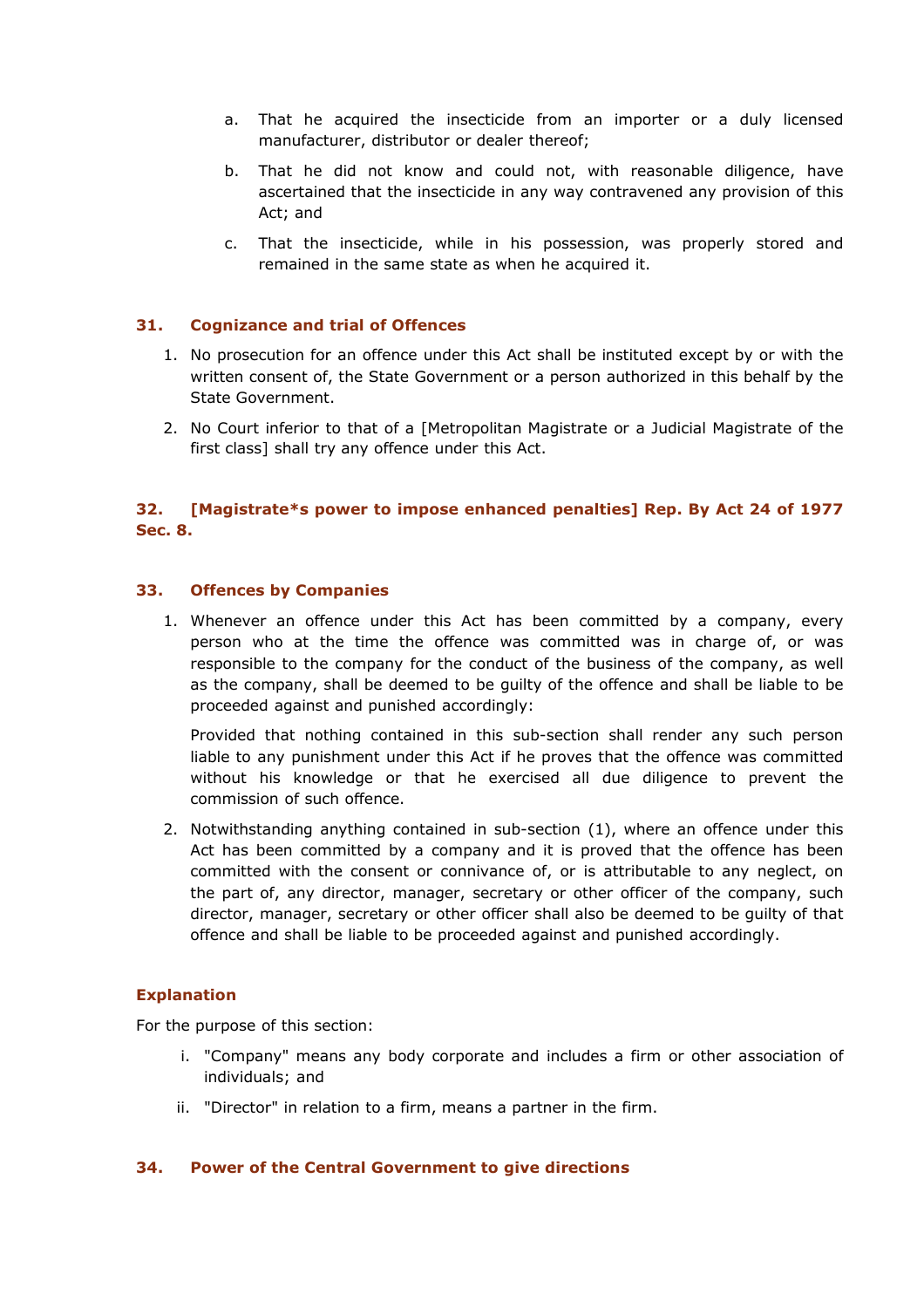The Central Government may give such directions to any State Government as may appear to the Central Government to be necessary for carrying into execution in the State any of the provisions of this Act or of any rule or order made there under.

#### 35. Protection of action taken in good faith

No prosecution, suit or other proceeding shall lie against the Government, or any officer of the Government, or the Board, the Registration Committee or any Committee of the Board, for anything in good faith done or intended to be done under this Act.

#### 36. Power of the Central Government to make rules

1. The Central Government may, after consultation with the Board and subject to the condition of previous publication, by notification in the official Gazette, make rules for the purpose of giving effect to the provisions of this Act;

Provided that consultation with the Board may be dispensed with if the Central Government is of opinion that circumstances have arisen which render it necessary to make rules without such consultation, but in such a case the Board shall be consulted within six months of the making of the rules and the Central Government shall take into consideration any suggestions which the Board may make in relation to the amendment of the said rules.

- 2. In particular and without prejudice to the generality of the foregoing power, such rules may prescribe \*
	- i. The method of packing and labeling;
	- ii. The manner of registration of an insecticide;
	- iii. the functions of the Board and of the Registration Committee and the traveling and other allowance payable to members of the Board, the Registration Committee and any Committee of the Board;
- iv. The places at which insecticides may be imported and prohibit their import at any other place;
- v. The form of application for registration of an insecticide and the particulars relating thereto;
- vi. The fee payable in respect of the registration
- vii. The manner of appeal to the Central Government under Sec. 10 and fee payable therefore;
- viii. The form of application for the grant of license and the particulars relating thereto;
- ix. The form of license, the conditions attached thereto and the fee payable therefore;
- x. The period for which a license may be renewed and the fee for such renewal;
- xi. The circumstances in which a license may be varied or amended under sub-section (2) of Sec. 14.
- xii. The functions of the Central Insecticides Laboratory;
- xiii. The qualifications, powers and duties of an Insecticide Analyst and an Insecticide Inspector.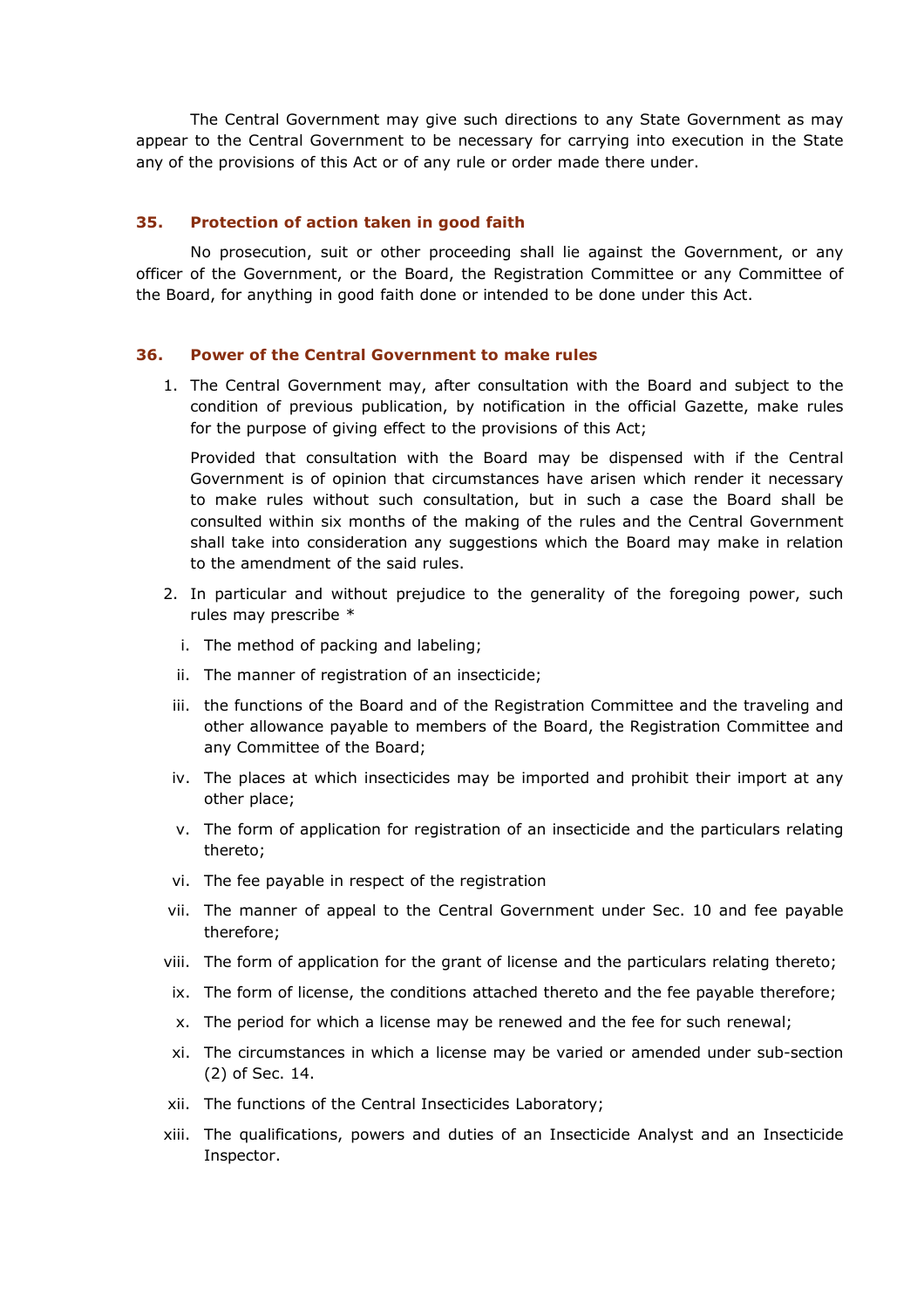- xiv. The manner of testing or analyzing the samples of any insecticide and the fee payable therefore;
- xv. The form in which intimation shall be given by an Insecticide Inspector under subsection (5) of Sec. 22 to a person from whom a sample of an Insecticide is taken for test or analysis;
- xvi. The form in which the Insecticide Analyst shall submit a report of his test or analysis to the Insecticide Inspector under sub-section (1) of Sec. 24;
- xvii. The protective clothing and equipment to be used by workers during the manufacture, formulation, transport, distribution and application of insecticides and other facilities to be provided to keep themselves and thing supplied to them free from any contamination;
- xviii. The use by the workers of any such protective clothing, equipment and other facilities;
- xix. The precautions to be taken against poisoning through the use or handling of insecticides;
- xx. The measures for detecting and investigating cases in which poisoning has occurred;
- xxi. The facilities to be provided for ensuring first-aid treatment;
- xxii. The instruction and training to be provided regarding the use of things supplied to the workers for ensuring their safety;
- xxiii. The facilities for medical examination of workers engaged in the manufacture or handling of insecticides;
- xxiv. The equipment for and method of application of, an insecticide and the disposal of surplus material, washings and containers, following application;
- xxv. The maintenance and inspection of records and returns;
- xxvi. The restrictions on storage of insecticides during transport or, otherwise along with articles of food;
- xxvii. The maximum proportion of any insecticide which may be added to or contained in, any preparation for domestic use and the restriction thereon;
- xxviii. The manner in which refusal to register an insecticide or cancellation of certificate of registration thereof may be notified;
- xxix. The officer or authority to whom the Central Government may delegate any of the powers and functions conferred on it by this Act;
- xxx. any other matter which has to be prescribed.
- 3. Every rule made by the Central Government under this Act shall be laid, as soon as may be after it is made, before each House of Parliament, while it is in session for a total period of thirty days which may be comprised in one session [or in two or more successive sessions, and if, before the expiry of the session immediately following the session or the successive sessions aforesaid], both Houses agree in making any modification in the rule or both Houses agree that the rule should not be made, the rule shall thereafter have effect only in such modified form or be of no effect, as the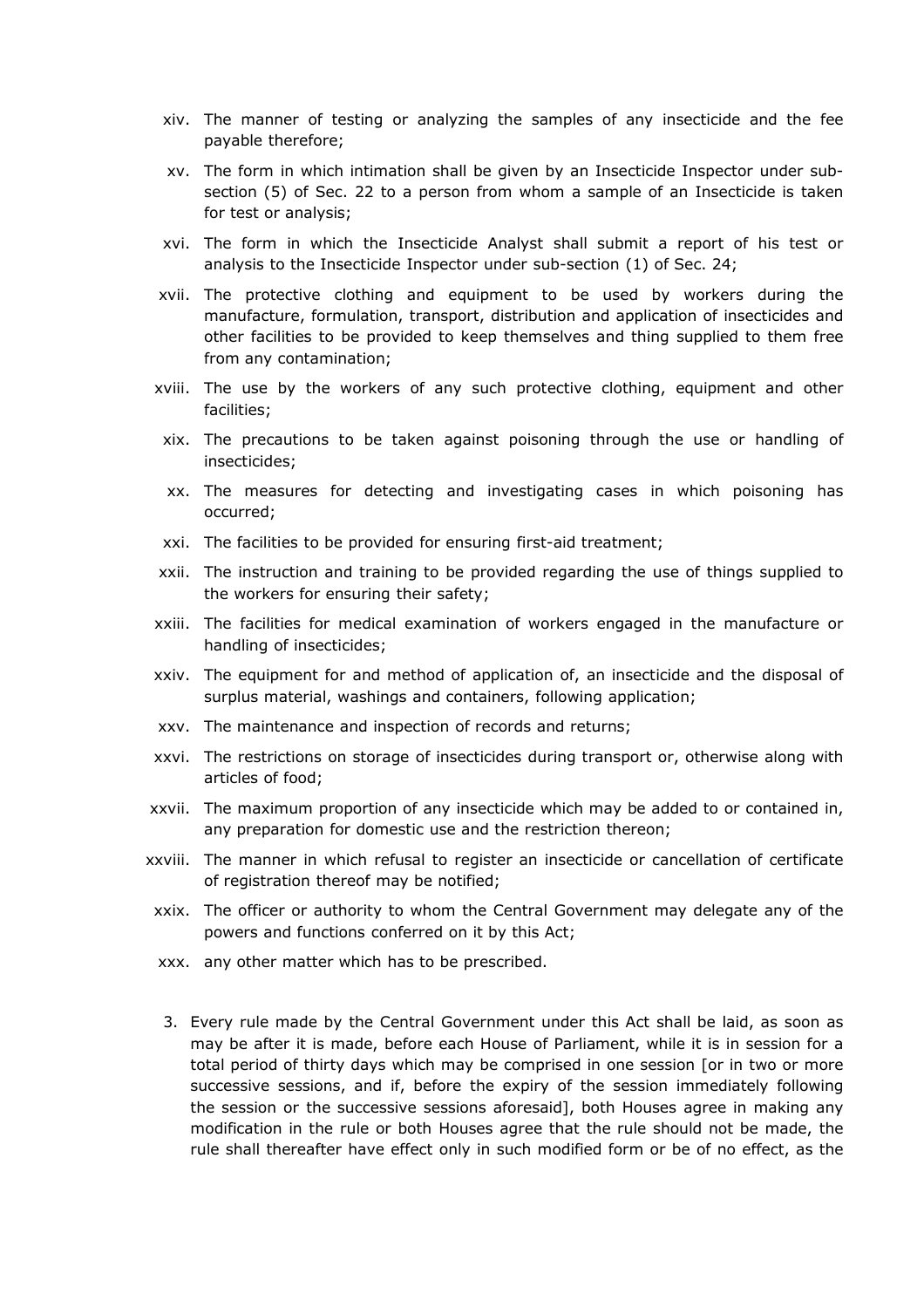case may be; so however that any such modification or annulment shall be without prejudice to the validity of anything previously done under that rule.

## 37. Power of the State Government to make rules

- 1. The State Government may, after consultation with the Board and subject to the condition of previous publication, by notification in the official Gazette make rules for the purpose of giving effect to the provisions of this Act and not consistent with the rules, if any, made by the Central Government.
- 2. In particular and without prejudice to the generality of the foregoing power, such rules may provide for \*
	- a. The authority to which, the manner in which, and the fee on payment of which, an appeal may be filed under Sec. 15 and the procedure to be followed by the appellate authority in disposing of the appeal;
	- b. The delegation of any of the powers and functions conferred by this Act on the State Government to any officer or authority specified by that Government.

## 38. Exemption

- 1. Nothing in this Act shall apply to:
	- a. the use of any insecticide by any person for his own household purposes or for garden or in respect of any land under his cultivation;
	- b. Any substance specified or included in the schedule or any preparation containing any one or more such substances, if such substance or preparation is intended for purposes other than preventing, destroying, repelling or mitigating any insects, rodents, fungi, weeds and other forms of plant or animal life not useful to human beings.
- 2. The Central Government may, by notification in the official Gazette, and subject to such conditions, if any, as it may specify therein, exempt from all or any of the provisions of this Act or the rules made there under, any educational, scientific or research organization engaged in carrying out experiments with insecticides.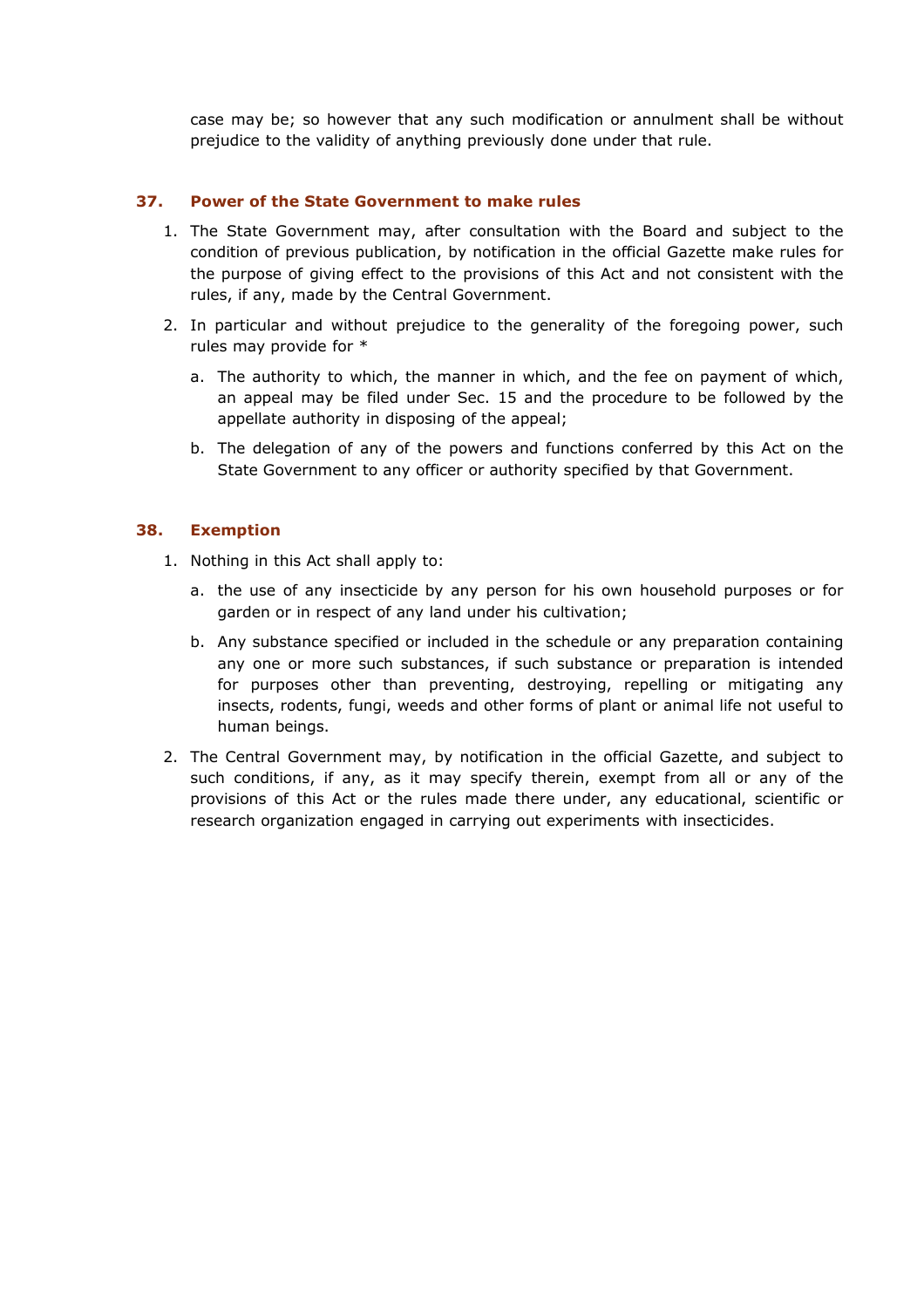# THE SCHEDULE

## [See sec.3  $(e)$ ]

## List of Insecticides

- Acrylonitrile
- Aldrine  $(1:2:3:4:10:10 =$  Hexachloro  $*1:4a, 5, 8, 8A$ ;-hexhydro-1 : 4 : 5 : 8-dimethanonaphthalene)
- [Allethrin and its stereo isomers] ally homologue of Cinerin
- Aluminium Phosphide
- Amiton
- Antu (alpha-naphthyl thiourea)
- Armaite [2p-tert-butyphenoxy) isopropyl 1-2 chloroethyl sulphite]
- Barium Carbonate
- Barium Fluro Silicate
- BHC (Benzene Hexachloride (1,2,3,4,4,6-hexachlorohexane)
- Bis-dimethylamino Flourophosphine Oxide.
- Calcum Arsenate
- Calcium cynide
- Captan (N-trichloromethy mercapto-4-cyclohexane), 1,2-discarboximide Carbaryl (1-naphthy-N-methyl carbamate).
- Carbon Disulphide
- Carbon Tetrachloride
- Chlorbenside (p-chlorobenzyl-p-chlorophyenyl sulphide)
- Chlorobis ethyl amino triznine
- Chlorodane (1, 2, 3, 4, 5, 6, 7, 8, 8-octachlore-2-3, 3a-4-7, 7a-Hexahydro-4-7 methanoinadance)
- Chlorobenzilate (Ethyl 4, 4-dischaorbenzilate)
- Choloro-I.P.C.
- Chloropeicrin
- Chlorofenson )p-chlorophenyl-p-chlorobenzene slphonate)
- S-(p-chlorophenythio) methy-o-odiethyl phosphorodithioate (rithion)
- C.I.P.C. [isopropyl-N 93-chlorophenyl) carbanamate]
- C.M.U. (Manuron)
- Copper Arsenate
- Copper Cynanide
- Copper napthanate
- Copper Sulphate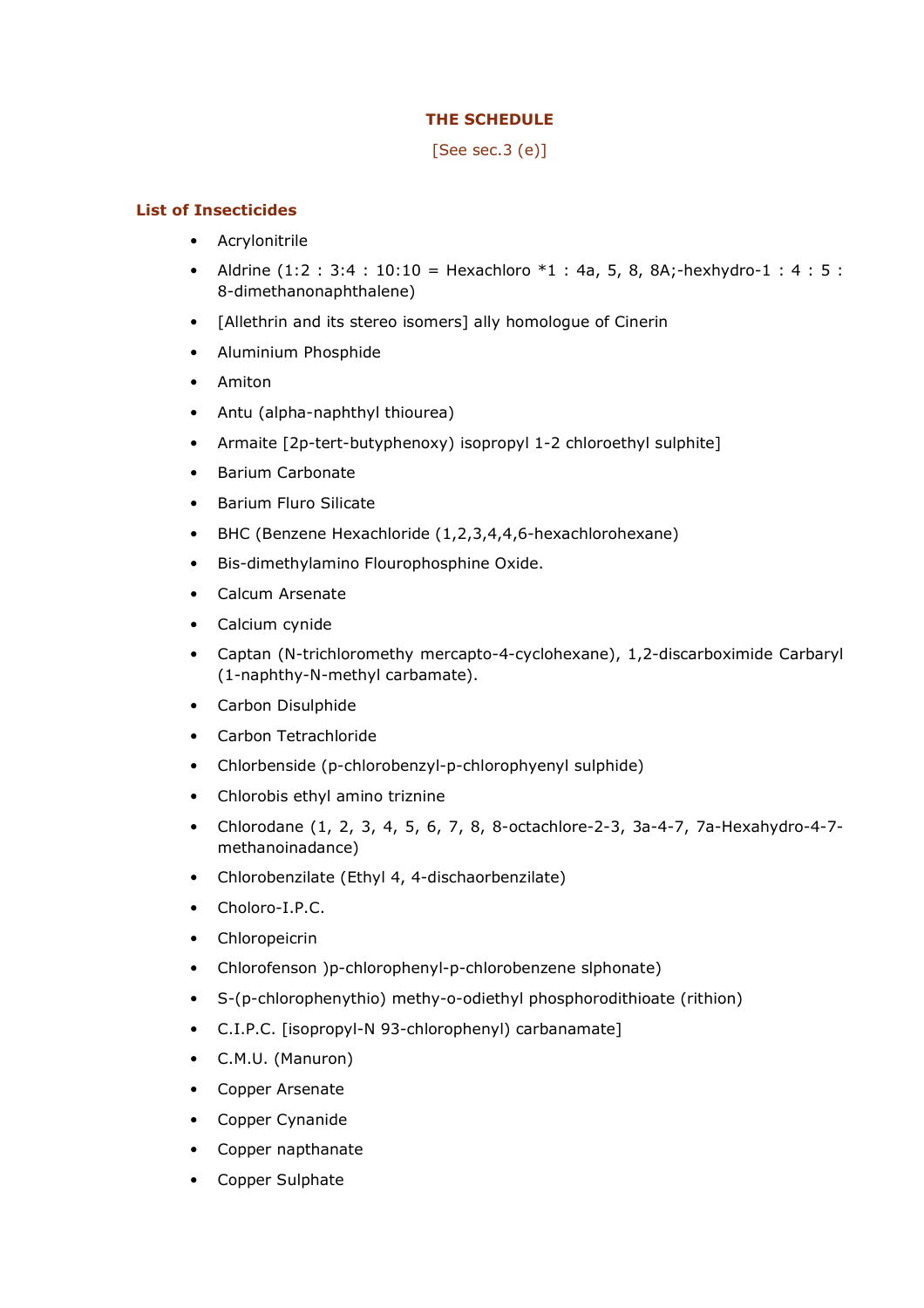- Coumachlor [3-a-acetony]-4-chlorobenzyl-4-hydroxy coumarin)]
- H Copper OxychlorideH Cuprous Oxide
- Dalapon (Sodium 2,2, dichloropropionate)
- D-D Mixture
- D.D.D.(Dichloro Diphenyl Dichloroethane)
- D.D.T. [ a mixture of 1 1-trichloro-2-bis (p-chlorophenyl) ethane and 1-1, 1 trichloro-2 (o-chlorophenyl1-2 (p-chlorophenyl) ethane]
- D.D.V.P. (2.-dichlorovinyl dimethyl phosphate)
- Demeton-O (O, O-diethyl-SI(2-ethylthiol-ethyl/Phosphorothioate)
- Demeton-O(S, O-diethyl-S-[2-ethylshiol-ethyl) phosphorothioate)
- Diazinon (O, O-d ethyl-O [e-isopropyl-methyl-4-pyrimidinyl] phosphorothioate)
- Dibrom (1, 2-dibromo, 2,2,2-dichloroethyl phosphate)
- Dichlorophenoxy acetic acid (2,4-D\_
- Dieldrin (1,2,3,4,10; 10-hexachloro-6, 7-epoxy-1, 4a: 5: 6: 7: 8: 8a Octahydro-1 : 4 : 5 : 8-dimethanonaphthalene)
- Dimethoate (O, O-dimethyl-S (N-methylcarbamoyl methyl) phosphorodithioate)
- Dipterex (O, O-dimethyl-2, 2, 2-trichloro hydroxy ethyl phosphopnate)
- D.N.O.C.(Dinitro-ortho-compound) (3: 5-dinitro-o-cresol).
- E.D.C.T. mixture (ethylene Dichloride Carbon Tetrachloride mixture)
- Ekatin
- Endrin  $(1, 2, 3, 4, 10, 10$ -hexachloro-6, 7-epoxy-1, 4, 4a, 5, 6, 7, 8, 8a Octahydro-1, 4-endo-endo 5-8dimethanonphthalene)
- E.P.N. (O-ethyl-O-p nitriphenyl benzence thiopnosophonate)
- Ethyoxy ethyl mercury chloride
- Ethyl di-n-prophylthiolcarbamate (Eptam)
- Ethyl mercury phosphate
- Ethyl mercury chloride
- Ethylene dibromide
- Ethylene dichloride
- Fenson (Parchlorophenyl benzence sulphonate)
- Fenthion (3-methyl-4-methyl thiophenyl phosphorothionate)
- Ferbam (Ferric Dimethyl dithion carbamate)
- Gusathion (O. O-dimethyl S (4-oxo-1, 2 3-benzotrizinyl-3-methyl phosphorothionate)
- Heptchlor (1,4,5,6,8,8-heptachloro-4-7-methano-3a, 4, 7, 7a-tetrahydoriindene)
- HETP (Hexaethyl tetraphosphate)
- Hexachlorobenzene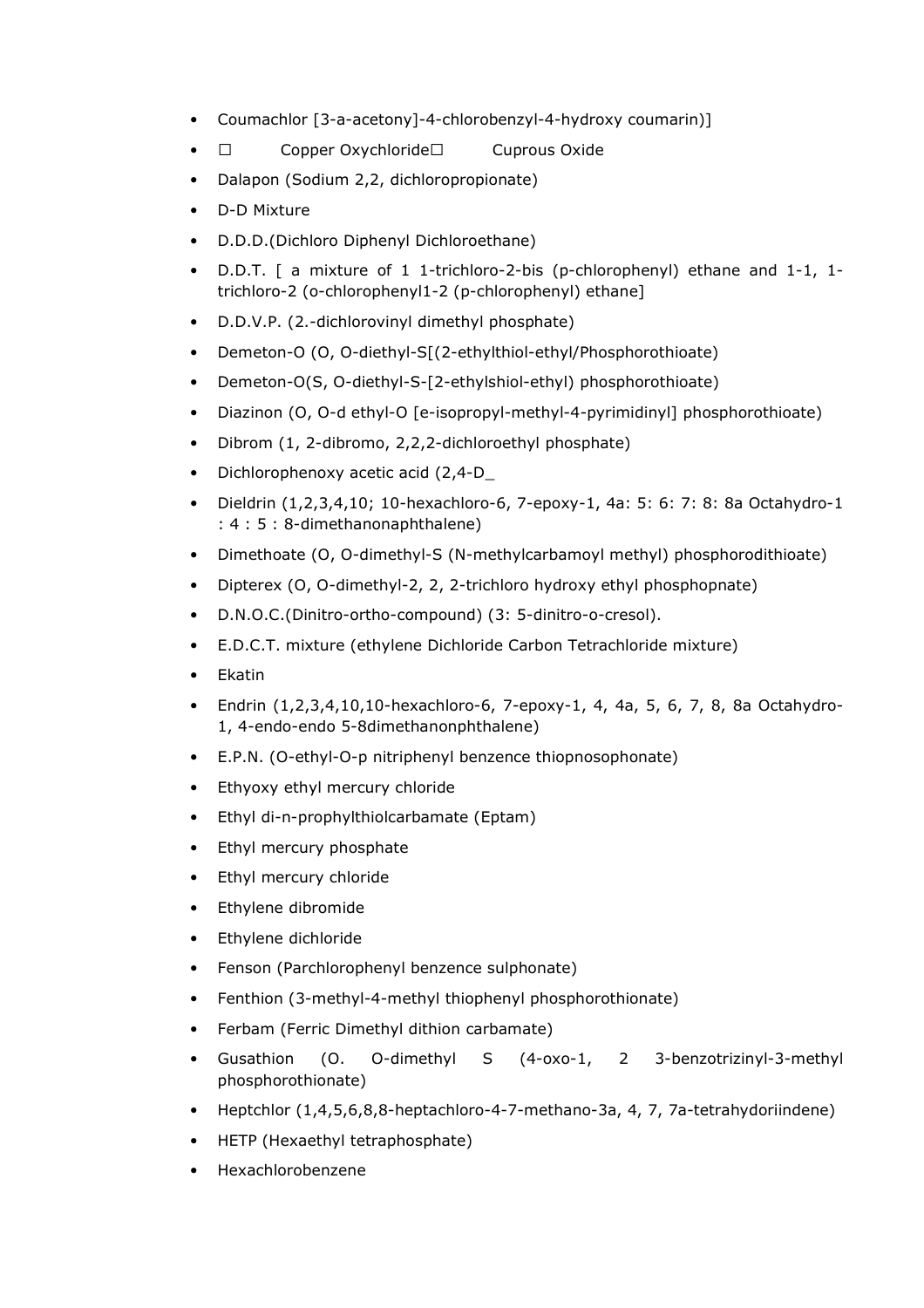- Hydrogen cyanide
- Hydrogen phosphide
- Lead arsenate
- Lime Sulphur (Calcium polysulphide, water-free sulphur, calcium thiosulphate mixture)
- Lindane (gamma, B.H.C.)
- Malathion S-(1-2Bis (ethorxycarboyl ethyl), O-dimethyl-phosphoro-dithioate)
- Maleichydrazide (1, 2-dihydropyropyridazine 3, 6-dione)
- Menenb Maganese ethylene bisdithiocarbamate)
- M.C.P.A. \* (4-chloro-2 Methyl phenoxy acetic acid)
- Mercuric chloride
- Metaldehyde
- Metsystox
- Methoxychlor (1,1,1-trichloro, 2,2-di-p-methoxyphenylethane)
- Methoxy ethyl mercury chloride
- Methyl bromide
- Methyl dementon (Dmeton-methyl and Dimeton-methyl)
- Methyl Mercury Chloride
- Methyl Parathion (O, O-dimethyl-O-p-nitrophenolthiophosphate)
- Metox (Chlorulphicide)
- Nabam (disodium ethylene-1, 2 bisdithiocarbamate)
- Nicotine ulphate
- Octa methyl pyrophosbhoramide
- Para-dichloro benzene
- Parathion (O, O-diethyl O-Pnitrophenylthiohosphate)
- Paris Green (Copper Aceto Arsenite)
- Pentachloronitrobenzene (P.C.N.B.)
- Pentachlorophenol
- Phenyl mercury acetate
- Phenyl mercury chloride.
- Phenyl mercury urea
- Phosdrine
- Phthalimidomethyl-O-O-dimethyl pshosphorodithioate (Imidan)
- Piperony butoxide (butyl carbityl) (6-propyl piperonyl) ether O
- Pival (2-Pivalyl-indine 1-3-dione)
- Potassium cyanide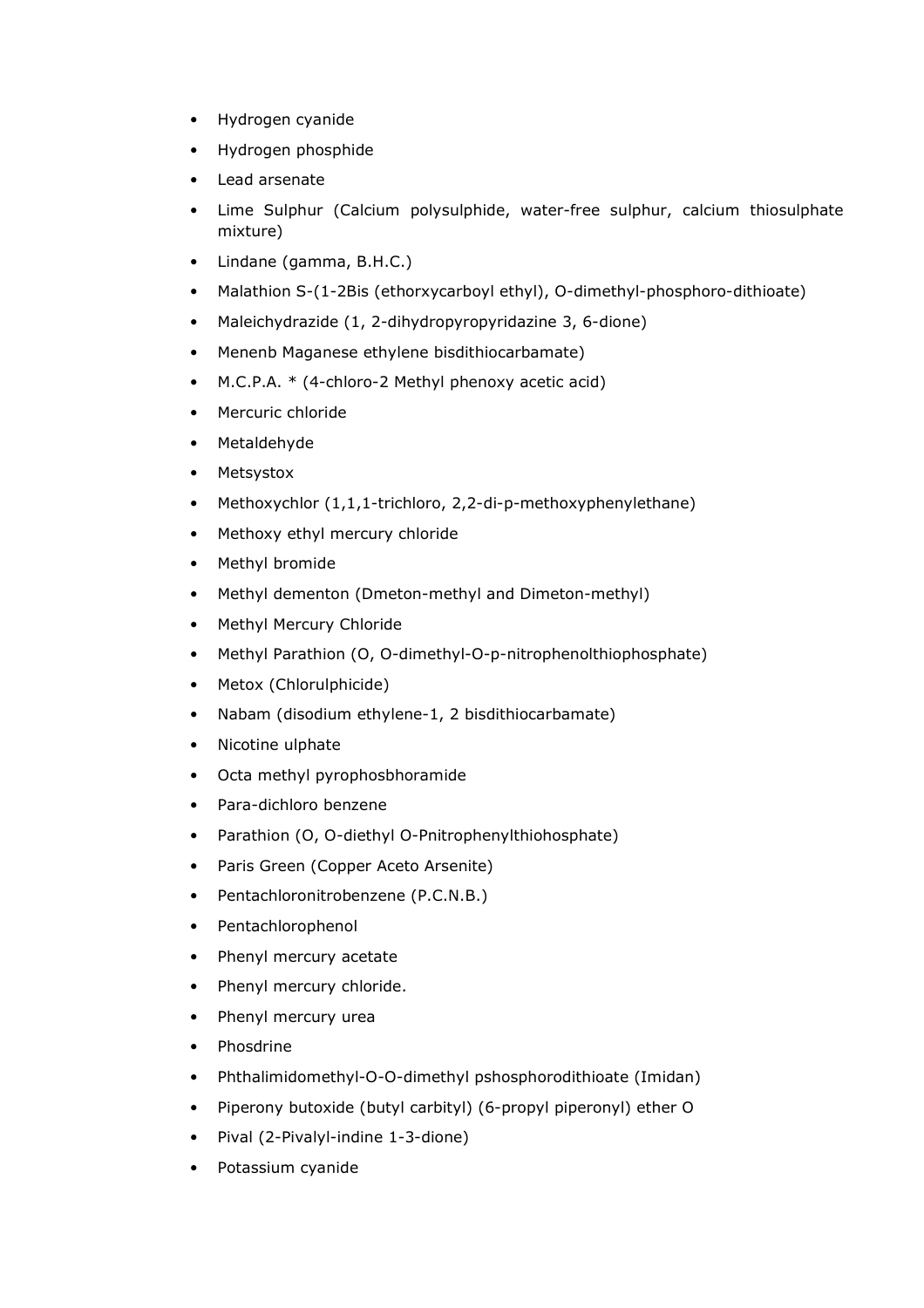- n-propyl ethyl-n-butyl thiocarbamate (Tillam)
- Phyrethrines (inesctically active principles of Chrysanthemum cinerariae folium)
- Rotenone
- Ryania
- Sodium fluoroacetate
- Sodium cyanide
- Sodium Fluro Silicate
- Sulphur (Wettable or colloidal sulphur)
- Strychinine
- Sulphoxide (1, 2-methylene-dioxy-4(2-octylsulphinyl) propyl benzene)
- T.C.A. (tichlor acetic acid sodium and ammonium salts)
- Tedion (tetrachlor diphenyl sulphone)
- TEPP (tetraethyl Pyrophysophate)
- Tetrachloro-p-benmzoquinone
- Thanite
- Thiram (bis(dimethyl Thiocarbamyl) Disulphide)
- Tolyl mercury acetate
- Trichlorphon
- Thriothoresyl phosphate
- Thallium sulphate
- Thiometon
- Taxaphene (chlorinated camphne containing 67-69% chlorine)
- Trichlorophenoxy acetic acid (e, 4,5-T)
- Warfarin (3-a-acetonyl benzyl-4-hydroxy-coumarin)
- Zinc phosphide
- Zimet
- Zineb (Zinc ethylene bis-dithiocarbamate)
- Ziam (Zinc dimethyl dithiocarbamate)
- Zulate
- [Acrokin 2 Propenal or Acryladehyde
- Actellic (primphosemethyl) 2\*diethylamino-6-methylpyrimidin-4-yl dimethyl phosphorothionate
- Afugon Diethyl methyl exthoxycarbonyl Pyrazolopyrimidine-yl- phosphorothionate
- Alachlor 2-Chloro-2, 6-diethyle-n-(methoxymethyl)- acetanilide.
- Aldicarb 2-methyl-2-(methylthio) propional-dehyde-o-(methylcarbamoyl) oxime
- Amidithion S-(N-2-methoxythyl-Carlomoyl-methyl) dimethyl phosphorothiolothionate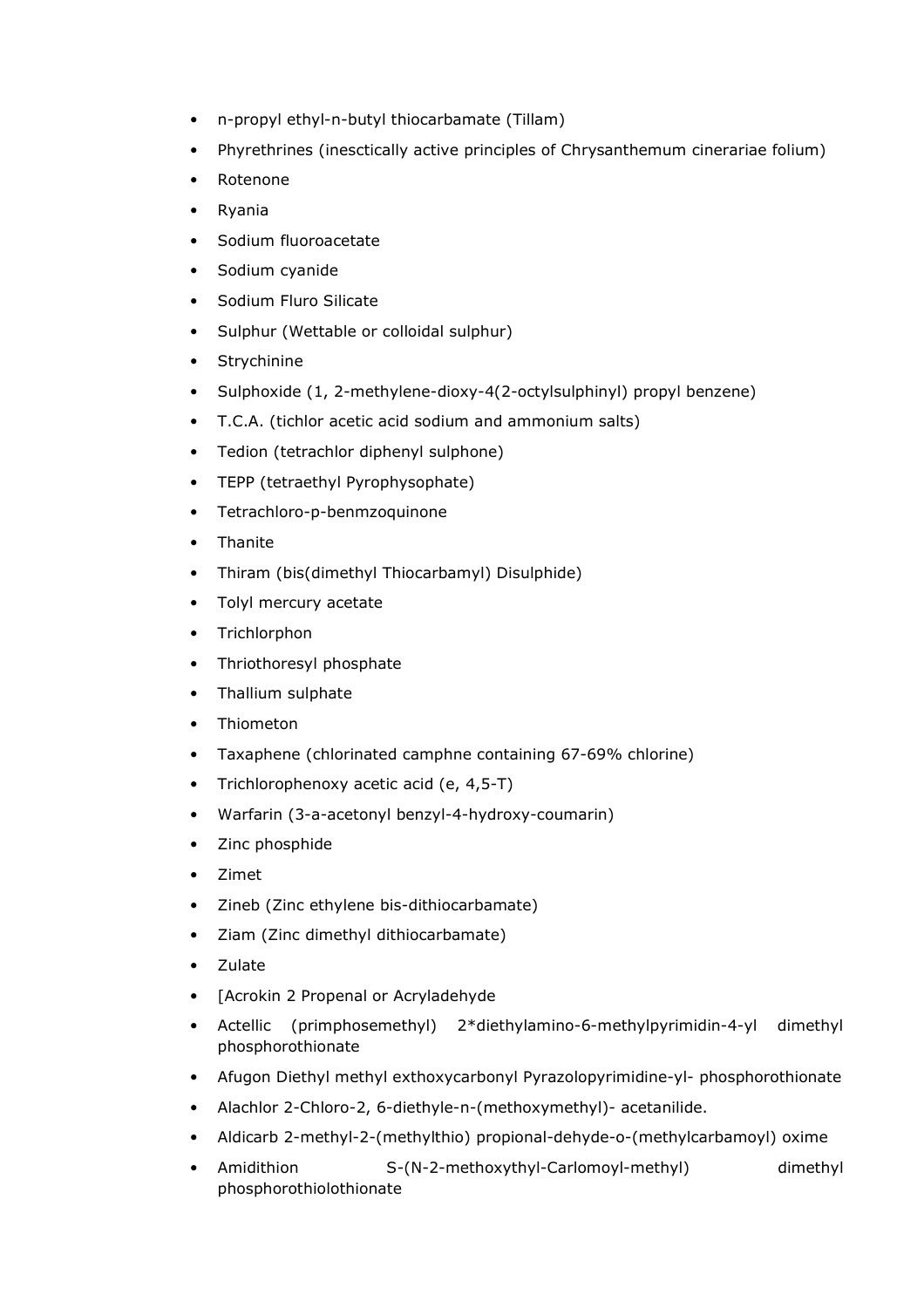- Amitrole 3-Amino-1,2,4-triazole
- Ammonium Sulphamate Ammonium Sulphamate
- Asulam Methyl-N-(4-aminobenzenesulphonyl) Carbamate
- Atrazine 2-Chloro-4-ethylamino-6-isopropylamino-1,3,5-triazine
- Aureofungin Aureofungin
- Azinhos-ethyl S-(3,4-dihydro-4oxobenzo-(d)-(1,2,3)-trinnine-3-yl-methyl) diethyl phosphorothio-lothionate.
- Barban 4-chloro-2-ynyl-3-chloriphenyl carbamate
- Barium Polysulphide Barium Polysulphide
- Bassa O-Secondary-butyllphenylmethyl carbamate
- BCPE (Chlorphenithel) 1,1-bis(4-Chlorophenyl) \* ethanol
- Bemomyl Methyl-N-benzimidazol-2-yl-N-(butylearbemoyal carbamate)
- H Bensulide -S (O,O-Di.isoproplyl phosphorodithionate) cester with N-(2 mercaptoethyl) benzene sulphenamide
- Binapacryl 2-(1-methyl-n-propyl)-4, 6-dinitr phenyl-2-2-Methylcrobonate
- Bromacil 5-bromo-6-methyl-3-(1-methylpropyl) uracil
- Bromopyrazen 5-amino-4-bromo-2-phenylpyridazin-3-one
- Bromoxynil 3, 5 diboromo-4-hydroxybenzonitrile
- Brozone Methyl bromide and chloropicrin in petroleum solvent.
- Buturon 3-(4-chlorophenyl) 1\*methyl-1-(10methyl prop-2-ynyl) urea
- Butylate S-ethyl-N, N-disobutylthiocrabamate
- Bux Mixture of m-(1-methyl- butyl) phenylmethyl carbamate and m-(1-methyl butyl) phenylmethyl carbamate and m(1-ethyl propyl phynyl) mthyl carbamate.
- Cadmium based compounds (Cadmium chloride, Cadmium sulphate, Cadmium succinate)
- Captafel N-O(1, 1, 2, 2-tetrachlorotheylthio) cyelohex-4-one-1, 2-diocarboxymide
- Carbefuran 2,3-dihydro-2, 2-dimethyl-7-benezofurmyayl Methylcarbamate
- Carbophenothion S[(p-Chlorophenylithio)] \* methyl0, o-diethyl phosphordithiotate.
- Carboxin (DCMO) 5, 6-(dihydro-2-methyl-1-1, 4-oxathin-3-car Boxanilide
- Chinomethionate 6-methyl-2-oxo-1, 3-dithio (4, 5-b) Quinoxaline
- Chloramben 3-amine-2, 5-dichlorobenzonic acid
- Chlorobufam (BIPC) 1-methyl-2-propynyl-m-chlorocarbonilate
- Chlorfenyinphos 2-chloro-1 (2, 4-dichlorophenyl)-Vinyl Diethylphosphate
- Chloromequat Chloride (2-chloroethyl) trimethylammonium chloride
- Chloroneb 1, 4-dichloro-2, 5-dimethexybenzine
- Chloropropane Chloropropane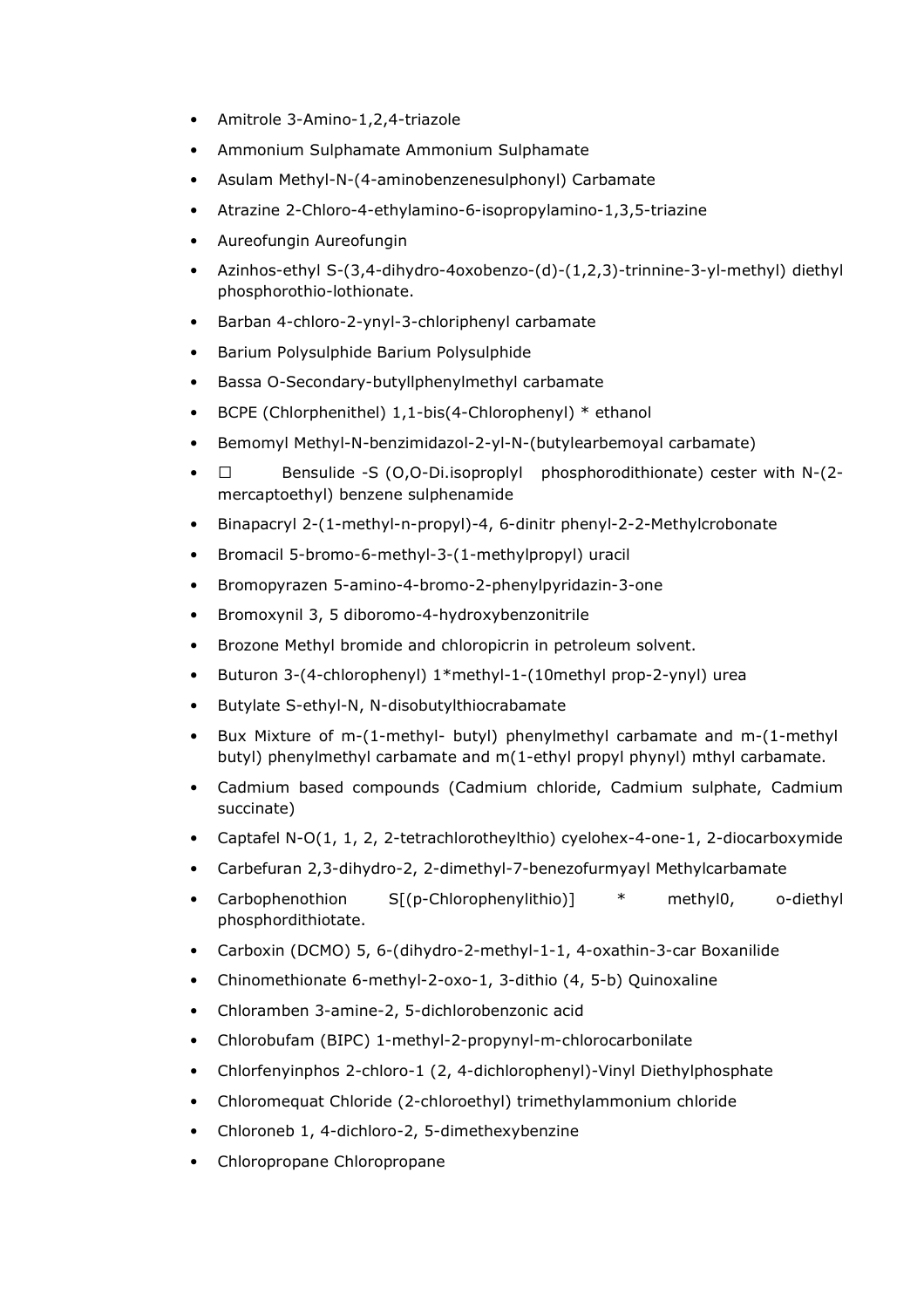- Chloroxur-n N\*-4-(-4 Chlorophenoxy) phenyl-N N-dimethyl-ureat
- Citicide Chlorinated turpene
- Citowett Alkylarylopolyglykelether
- Clonitralid 5, dichloro-4-\*nitro-salicylic-anilide-Ethanolamine
- Copper Hydroxide Copper Hydroxide
- Coumafuryl 3-(a-Acetonylfurfuryl)-4-hydrocyceumarin
- Coumaphos 3-Chloro-4-methyl-7-coumarinyl diethyl Phosphorothionate
- Coumatetralyl 4-hydroxy-3(1,2,3,4-tetraphydrol-naphthyl) Coumarin
- Coyden 3,5-dichloro, 6-dimethyl-4-pyridinol
- CPAS 4-Chlorophenyl, 1,2,4,5-trichlorophyny-lazosulphide
- Cyclomoph N-Cyclodedecyl-2, 6-dimethyl-morpholinacetate
- Cyclurin (OMU) N\*-Cycle-octyl-N-dimethyl-urea
- Cytrolane 2-(diethoxy phosphraylimino), 4-methyl-1, 3-dithiolane
- Decarbofuran 2, 3-dihydro-2-methylobenzofuren-7-yl-methyl carbamate
- Decazolin 1-(alpha, alpha-dimethyl-beta-acetoxy-propionly-3-isopropyl-2, 4 dioxodeoa-hydroquinzaoline.)
- DEET N, N-diethyl-m-toluamide
- Dibromochloropropane 1, 2-dibromo-3-chloropropane
- Dicamba 3, 6-dichloro-2-methyoxybenzoic acid
- Dichlorbenil 2, 6-diclorobanza nitrile
- Dichlofenthion 0-(2, 4-dichlorophenyl) O, O-diethylPhosphorothioate
- Dichlone 2, 3-dichloro-1, 4-naphthoquinanone
- Dicoloropropane 1, 3-dichloropropane
- Dicloran 2, 6-dichloro-4-nitroaniline
- Dicofol 2, 2, 2-trichloro-1, 1-di-(4chlorophenyl) Ethanol
- Dicrotophos Dimethyl phosphate ester with (E)-3-Hydroxy-N, N-dimethyl-ciscrotonamide Dimethyl phosphate
- 2, 4-DB 4-(2, 4-Dichlorophenoxy) butyric acid
- Difenphos (Abate) O, O, O\*, O\*-Tetrpmethyl O, O\*-thiodi-p-Phenylene phosphorothiaote
- Dikar A blend of Ditghane M-45 and Tech. Karathane
- Dimas (Alar) N-dimethylamino succinic acid
- Dinocap Mixture of 4 and 5 parts of 2, 4-dinitro-6-Octophyany crotonates to 2 parts of the isomer of 2, 6 dinitro-4-octyl phenyl crotonates.
- Dinoseb 4-dinitro-6-s-butylphenol
- Dinoseb acetate 2, 4-dinitro-6-5-butyl phenol acetate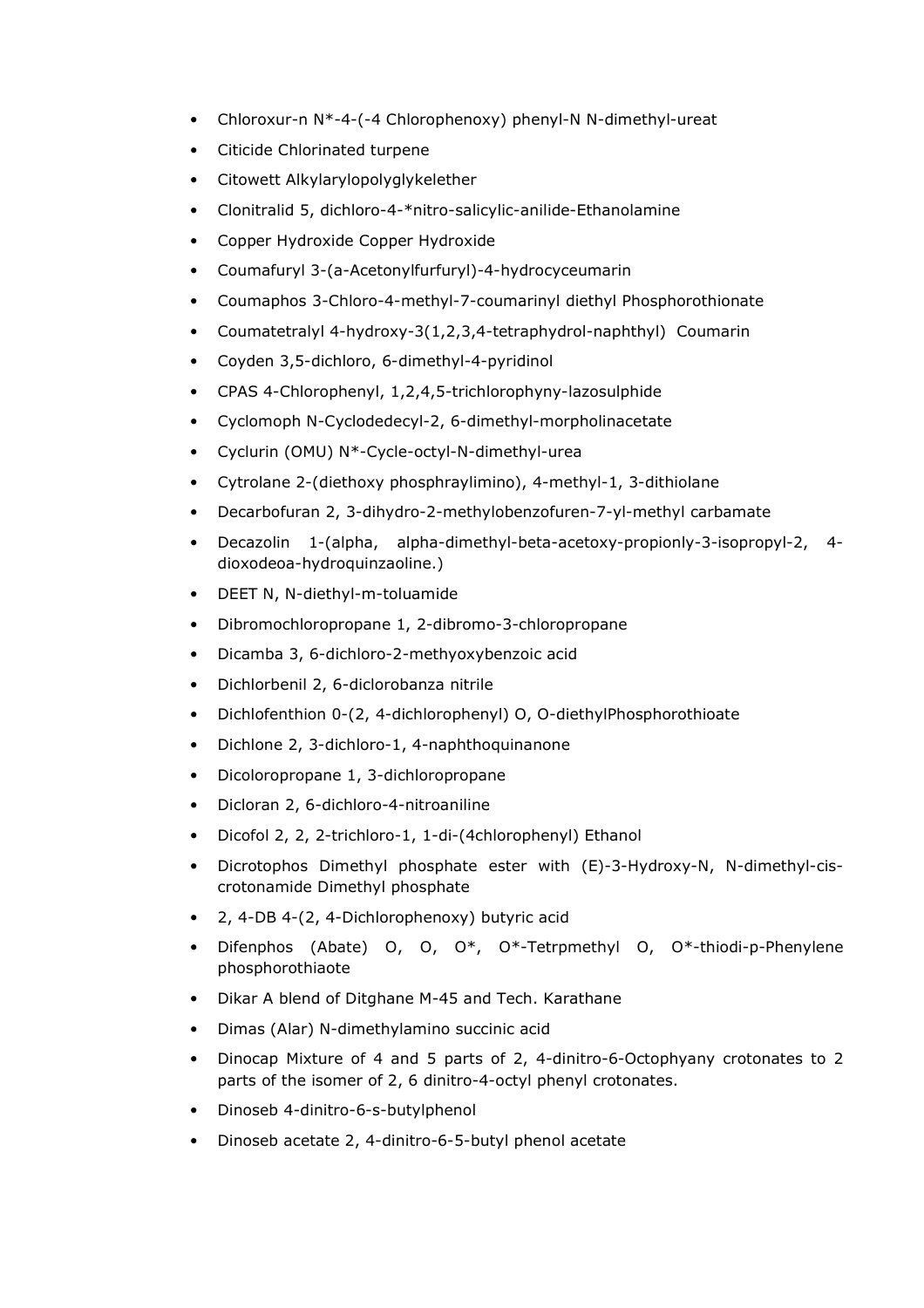- Dioxathion S-S-1, 4-dioxane-2, 3-ylidene (bis, (o, o-diethyl) phos phosphorothiolo-thionate
- Diphacinene 2-diphenylacetyl 1, 3 indanediene
- Diphenamid N N-dimethyl-2, 2-diphenylacetamide
- Disulfoton-Diethyl s-1(2-2thylthio) ethyl )phosphorothiolothionate
- Diuron N\*-3, 4-dicholorophenyl) NN-dimethyl urea
- DMPA O-(2, 4-dicholorphenyl) O\* methyl N-isopropyl)-phosphoroamidithicate
- Dodine Didecylguanidine-monoacetate
- Dodomorph 4-Cyclododeeyl-2, 6-Dimethyl-Morpholine
- Drat (Chlorophacinone) 2-(a-Chlophenyl-a-pheylacetyl) indane \*1, 3-dione
- DSMA(Disodiun methanearsonate)
- Dursban- O, O-diethyl )-(3,5, 6-trichloro-2 pyridyl) Phosphorothioate
- Dusting Sulphur
- Ediphenphos O-ethyl-s, s-diphenyl-dithiophosphate
- Endosulfan 6,7,8,9,10, 10-hexachloro-1, 5, 5a, 6,9, 6a hexahydro-6, 9-methano-2, 4 3-benzo
- (e)- ,dioxatheiepin-3-oxide
- Endothall 7-oxabicylo (2, 2, 1)-heptane-2, 3-dicarboxylate
- EPTC S-ethyl-dipropylthiocarbamate
- Erobn 2-(2, 4, 5-trichlorophenoxy) methyl 2, 2-dicholoropionate
- Ethion Tetraethyl SS; methylene his phosphorothioate
- Ethrel 2-chloroethane phosphonic acid
- Fenac Sodium 2, 3, 6-tricholorophenylacetate
- Fenazeflor Phenyl, 5, 6-dichloro-2-triflouromethyl benzimidazole-1-carboxylate
- Fenitrothion dimethyl 3-methyl-4-nitrophenyl phosphorothioate
- Fensulfothion diethyl 4-(methyl sulphinyl) phenyl phosphorothionate
- Fentinacetate triphenyltin acetate
- Fentin chloride triphenyltin chloride
- Fentin hydroxide triphenyltin hydroxide
- Folex SSS-Tributyl phosphorotrithioate
- Formethion S-(N-formethylcarbamoyl methyl) OO-dimethyl phosphorodithioate
- Fonofos (Dyfonate) O-ethol-s-phenyl ethyl phosphorodithioate
- Fujithion O, O-Dimethyl-s-Parachlorophenyl phosphorothis
- Gibberellins Gibberellic acid
- Herban 3-(5, 3-a, 4, 5, 6, 7, 8, 8-a-hexahydro-4, 7-
- methanoindanyl)-1, 1-dimethul urea
- Indole Acetic and Butyric Acids Indole Acetic Acid, Indole Butric acid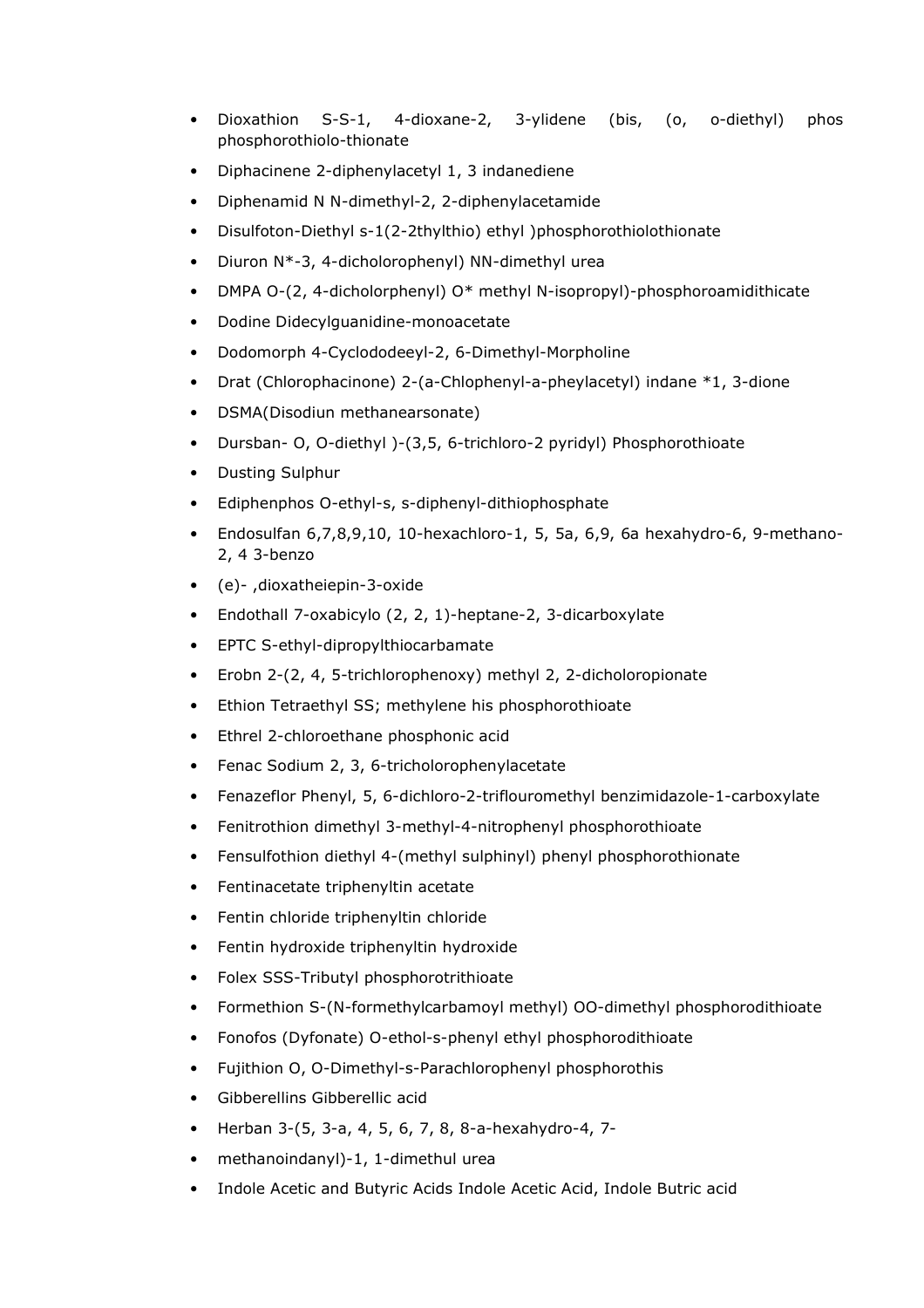- Ioxynil (Pantrol) 3, 5-di-iodo-4-hydroxy benzethitrile
- Isobenzan 1, 3, 4, 5, 6, 7, 7, 7-Octachloro 1, 3, 3a, 4, 7, 7a-hexahydro-4, 7, methanois olbenzofuran
- Isononuron N; (hexahydro-4, 7, -methanoindan-lyl-) NN dimethyl urea
- Kitazin O-O-Di-isopropyl-s-Benzyle thiophosphate
- Lenacil 3-cyclothexyl-5, 6-trimethylenuracil
- Linuron N-(3, 4-dichlorophenyl)-N-methoxy-N-methyl urea
- Lucel 5, 6, 7, 8-tetrachloroquinoxaline
- Machete (Butachlor) (2-chloro-2, 6, -diethyl-N-(Butoxmethyl)-acetanilide)
- M. C. P. B. 4 (4-Chloro-2-methylphenoxy) butyric acid
- Menazon S-(4-6-diamino-1, 3, 5-triazin-2-yl methyl) dimethyl=phosphorothiolotionate
- Methamidophos O-S-dimethyleaster amide of thiophosphoric acid
- Metam Sodium N-methyldithiocarbamic acid
- Methomyl S-methyl N-(methylolcarbamyl) oxy) thioacetimidate
- Methylmetiram Ammonium complex with Zn-(N\* N 1, 2-prophylenebis- (dithiocarbamate and N\*, N\*-Poly-1, 2-propylene-bis (Thiocarbamoyl)-disulphide
- Metiram Ammonium complex with  $Zn-(N^*)$ , N-1 2-Ethylenebis, (dithiocarbamate) and N-N-Poly-1, 2-propylene-bi (Thiocarbamoyl)-di-sulphide
- Metoxuron N (3-chloro-4-methoxyphenyl)-N, N-demethyl urea
- MIPCIN 2-incorpylphenyl-N-methyl carbamate
- Menap O-ethyl S, S-dipropyl phosphordithioate
- Molinate S-ethyl-N-hexaphydro-I Hazepinuthiol-carbamate
- Monocrotophos 3-hydroxy-N-methyl-crotonamide dimethyl phosphate
- Monolinuron N-(4-chlorophenyl N-Methoxy-N-methyl urea
- MSMA Monosodium methaearsonate
- Neled 1, 2, dibromo-2, 2-dichloroethyl dimethyl phosphate
- Naphythylacetic acid Naphthylacetic acid and its derivations
- Naburon 1-Butyl-3-(3, 4-dichlorophenyl)-1-methyl urea
- Nemafos Thinozim O, O-diethyl C-2 pyrazinyl phosphorothioate
- Neopyanmin 3, 4, 5, 6-tetrahydro-phthalimidomethyl chrysauthamate
- Nickel Chloride Nickel Chloride
- Nitrofen 2, 4-dichlorophenyl 4- nitrophenyl ether
- Omethotae dimethyl 8-(n-methyl-carbamoyle methyl) phosphorothioate
- Orthane O, S-Dimethyl N-acetyl phospho-ramidothioate
- Oxapyrazon (5-bromo-1, 6-dihydro-6-oxo-1-phenyl-4-pyridazinyl Oxamicacidcompound with 2 dimethyl aminoethanol (1 & 1)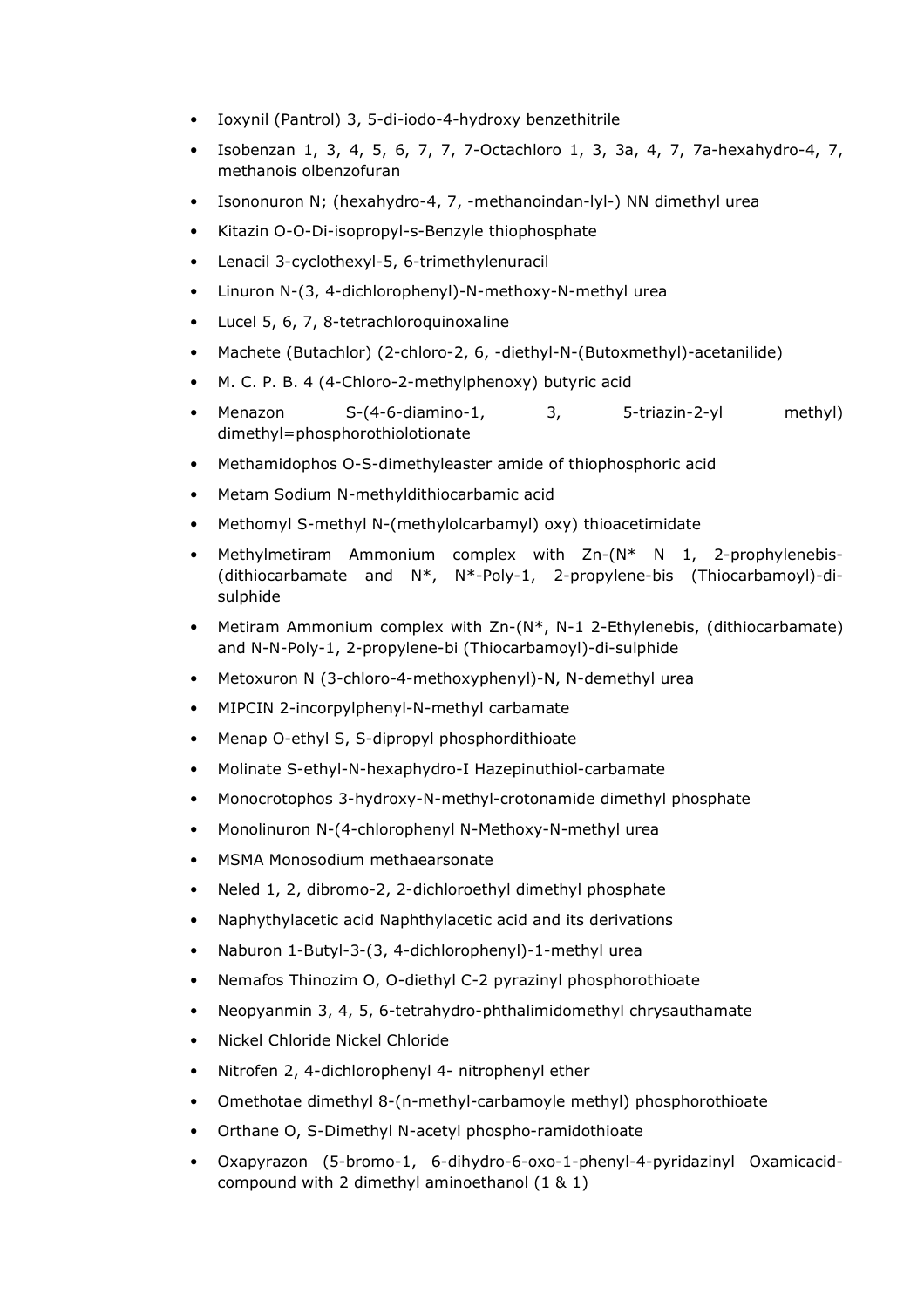- Oxycarboxin (DCMCD) 5, 6, dihydro-2-methyl-1, 4-oxathin-3-carboxanilide 4, 4 dioxide
- Paraquat 1, 1-pimethyal-4, 4-bipyridyliumion
- Pebulate 1, Propyl-butyl-ethlocarbamate
- Phenthoate S-aethoxycarbonylbanzyl-O, O-dimethyl phosphore rodithioate
- Phorate diethyl S-(ethylthizmethyl) phospho-mthiolithicate
- Phosalone S (6-echtoro-2-oxabenzoxolin-3yl) methyl-O, O-dietylphosphorothioate
- Phosphamidon 2-chloro-2-diethylcar bamoyl-I-methyl vinyl dimethyl Phosphate
- Phosphorus paste Phosphorus paste
- Phosmet (Imidan) O, O-dimethyl-S-phtballimide-methyphos-phorodithioate
- Phosvel (Leptophos) Pheynlglyoxylonitrite oxime O-O diethyl phosphorothioate
- Picloram 4-amino-3, 5, 6, tricholoroplocolinic acid
- Plictran Tricyclohexyl tinhydroxide derivatives
- Pronamide (Kerb) 3, 5-dichloro-N (1, -dimethyl-2 propynyl) benexamide
- Propanil 3, 4, -dichloropropionanilide
- Propargite (Omite) Prop-2-ynyl phenoxy)-eycohexyl sulphite
- Propineb O-Isoproposyphenylmethyl carbamate
- Prynachlor O-N-butyn-(1) y; Choloroacetanilide
- Pyracarbolid 2-methyl-5, 6-dihydro-4-H-pyran-3-carboxylic anilde
- Pyrazan (PCA) 5-amino-4-chloro-2-phenyl-3-pyridazone
- Quinalphos O, O-diethyl quinoxalin-2-yl phosphorothioate
- Rabicide 4, 5, 6, 7, -tetrachlorophalide
- Ro-Neet S-ethyl N-ethyl-N-cyclothexyl-thiocarbamate
- Ronnel O, O-Dimethyl (O-2, 4, 5-trichlorophenyl) phosphorothioate 4-421 Octachlorodipropyl ether
- Sclex 3, -(3, 5-dichlorophenyl)-5, 5-deimethyl oxazo-lidinedione 2, 4
- Simazine 2-Chloro-4, 6-bis (ethylamine) s-trazine
- Sindone A 1,1,4-dimethyl-4,6-di-isopropyl-indanyl ethyl ketone
- Sindone B 1,1,4-dimethyl-4, 6-di-isopropyl-5-indanyl ethyl ketone
- Sirmate 3, 4-and 2, 3-Dicholobenzyl N-methyl carbamate
- Swep methyl 3, 4 dichlorocarbanilate
- Tar Acid Complex phenolic compounds or tar oil or creosotes
- Travron G 2,2,2-tricholorethyl stryrene
- Tecnazene 1,2,4,5-tetrachloro-3-nitrobenzenes
- Terbacil 3-t-butyl-5 chloro-methyluracil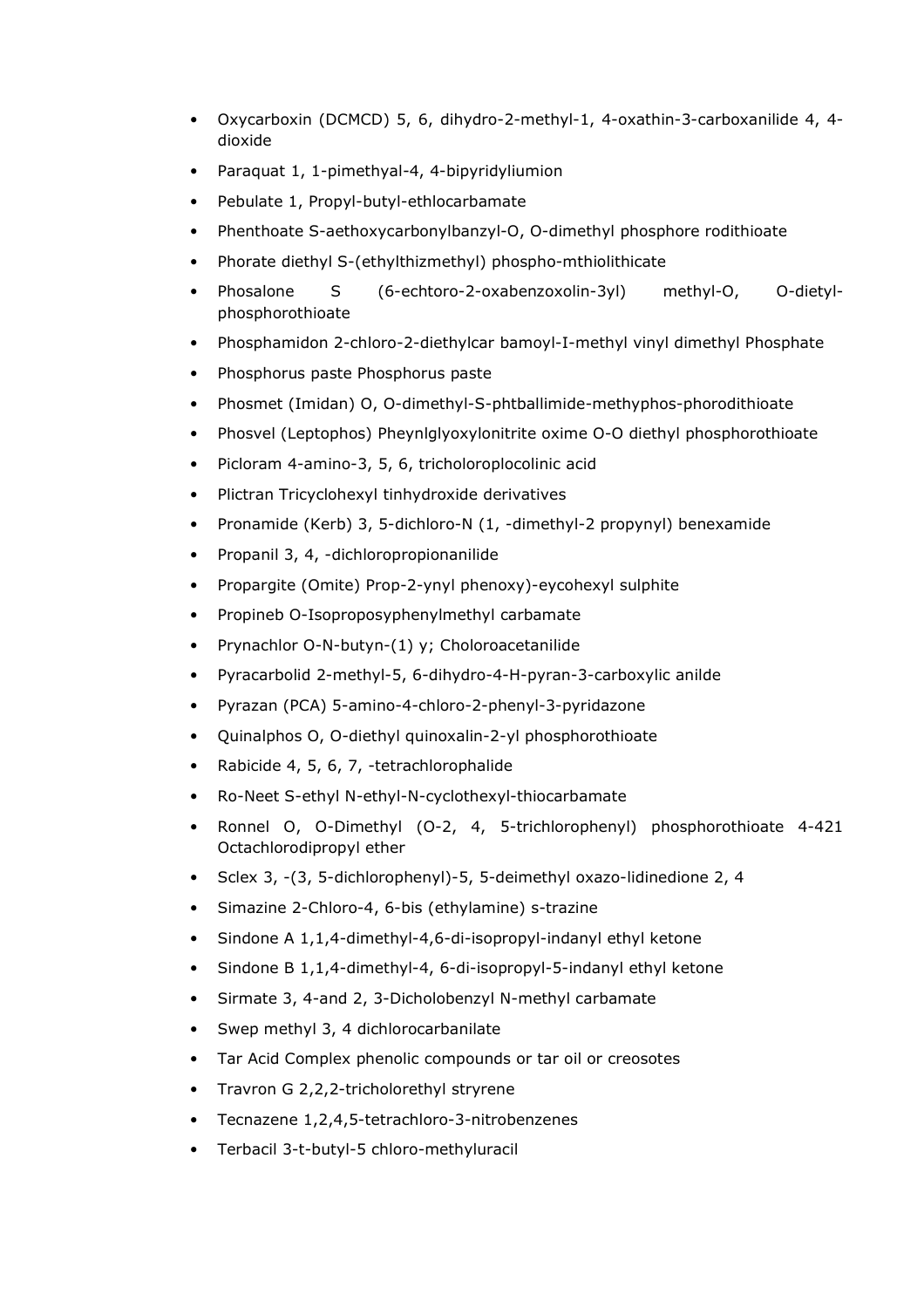- Tetrachlorvinphos (Gardona) 2-chloro 1-(2-4,4-trichlorophenyl) vinyl dimethyl phosphate
- Tetram O, O-Diethyl S-2 diethylamino ethyl phosphorothioate hydrogen oxalate 2,4,5-TB 4-(2, 4, 5-trichlorocophenoxyl) \*butyric acid
- Thiadizinthion (Terracur) 5-Carboxymathyl-methyl-2 H-1, 3, 5 thiadiazin 2 thione
- Thiophanate-M 1, 2-di-(3-methoxy-carbonyl-2 thiouried) benzene
- Tranid exo-3-chloro-endo-6-cyano-2 norborman O-Ene-l-Methyl-carbamoyl) oxime
- Triallate S-2, 2, 3-Trichloroallyl dis-lopropylthic-carbamate
- Tridemorph 2,6-dimethyl-4-tridecyl morpholone
- Tunic 2,(3, S-dichlorophenyl)-4-methyl lm 2, 4-oxadiazo-linine-3, 5, dione
- Udonkor N-(beta-cynanothyl) monochloroacetamide
- Vamidothion O, O-dimethyl-s-2-1, methyl-8-carbamoyl ethylthio ethgyl) phosphorothioate
- Vegetta Ethylene thiuram monoslulphide
- Vomzlate S-propyl NN-diprophyl thiolcarbamate
- Zetran 4-dimethylamino-3, 5-xyle-N-methylcarbamate
- Basagram 3-isopropyl-1H-2, 3-benxathiadixin 4-(3H)-one, 2-2dioxide
- Basalin N-2-chloressthyl) N-propyl-trifhcoro 2, 6, dinitro-p-toultdine
- Bavistin 2-(methoxy-carbamoyl) \*benzimidazole
- Campogram M 2,5-dimethyl furan 3-carbanic acid anillide and 320 gms og(Zinc)
- Trifluralin 2,6-dinitro-N N-dipropyl-4-triflouromethyl aniline
- Flumeturon N-(3-trifluro-methylphenyl)-N\*N\*-dimethyl urea
- Metabromuron N-(P-bromophenyl)-N\*-methyl-N-methexy urea
- Mancozeb Zinc Manganese ethylene-bis-dithiocarbamate
- Methabenzthiazuron 1,3-Dimethyl-3 (2, benzothiozoiyl)-urea
- Streptomycin
- Tetracyclines
- Terbuteryne 2-tert, butylamino 4-ethylamino-6-methylio, S-triazine)
- Glusophosate [N-1(Phosphonomethyl) glycine] present as isoprophylamine salt]
- Bacillus thuringlenisis
- Benthiocarb S-(4-chlorobenzyl)-N, N-diethylthiol carbamate
- Cypermethrin x-cyano-3-phenoxybenzyl-2, 2-dimethyl-3-(2-dichlorovinyl) cyclopropane carboxylate
- Decamethrin (S)-x-cyano-m-phenoxybenzyl (IR-3R) 3-(2, 2-dibromovinyl) dimethyl cycloprompane carboxylate
- Fenvalerate x-cyano-m-phynoxybenzyl-x-isspropyl-pchlorphynel-acetate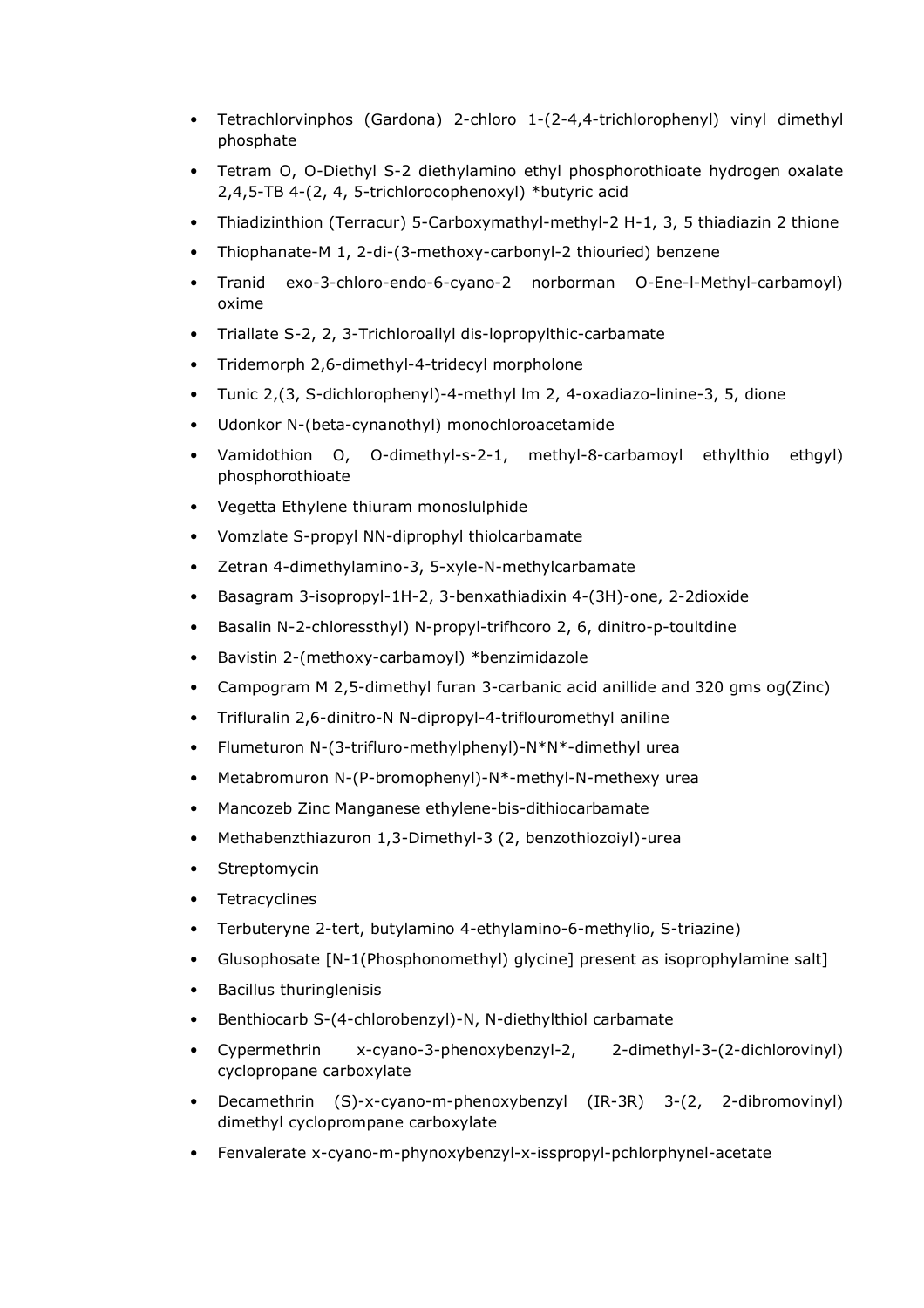- Permethrin 3-phenoxy benzyl (cis-trans-3-(2, 2-dischlorvinyl)2, 2, dimethylcyclopropane carboxylate
- Tetrachloroisophthalonitrile 1,2,4 Trichloro-3, 5-dinitrobenzene.]
- Bromophos 0-(4 bromo 2, 5 dichlorcophenyl) OO-dimethyl phosphorothioate
- Bromobhes ethyl 0-(4 Bromo 2, 5dichlorophenyl) OO-di-ethyl phosphorothioate
- Cartap 1, 3-di (carmolythio) 2-dimethyl-aminopropane
- Dichloprophen (Antiphen) 5, 5-dichloro 2, 2, dihydroxy diphenyl methane
- Dinobuton Isopropyl-2 (1-methyl-n-propyl) 4, 6-dintrophenyl carbonate
- Dithianon 2, 3-dicyano-1, 4-dithia-=antharquin-one
- Ehyl formate Thyl formate
- Fenfuram 2-methyl-furan 3 carboxanilide
- Glyphosine N, N-bis (Phosphonomethyl) glycine
- Guazatine 1, 17-diguanidino-9-azahepta decane
- Isofanphos O-ethyl-o-(2-isproproposy-carbonyl) phenyl isopropyl phosphoramidothioate
- Isoprofuron N, n-dimethyl-N-4-isopropyl phenyl urea
- Magnesium phosphide Magnesium phosphide
- Matribuzin 4-amino-6-tort, butyl-3 (methykl thio, 1,2,4 triazine-5-(4H) one
- Triforine 1, 4-tridzon-1-yl)-2-butanone
- Triforine 1, 4,-di (2, 2, 2-trichloro-1-formami doethyl) piperazine
- Vacor N-3 pyridyl methyl-N-p-nitrophenyl urea]
- Amitraz 2-methyl-1,3-di (2-4xyly-limino) 2-azapropane
- Bendiocarb -2,2-dimethylbenzo-2,3-dioxon 4-ylmentyl carbamate
- Benzoylpropethyl ethyl N-benzoul-N-(3, 4-dichlorophenyl) DL alaninate.
- Cyanazine 2-(4-chloro-6-ethylamino-1, 3, 5-trianzin- 2-ylamino)-2-methly propionitrile.
- Etrimofos- O-(6ethhoxy-2-ethyl-4pyrimidinyl) O,O-dimethyl phosphrothioate
- Glyodin 2-heptadecyl-3, 4-dihydro-1, H-imidazolyl acetate.
- Oxadiazon 3-(2,4-dichloro-5-(1-methylethoxy) phenyl)-5 (1,1-demethylethyl)- 1, 3, 4-oxadiazol-2 (3H)-one.
- Oxyfluorfen 2-Choloro-1-(3-ethoxy-4-nitrophinoxyl 4-trifluormethyl) benzene.
- Propetamphos (E)-O-2, isopropoxycarbonyl-1 methyl vinyl-O-methyl ethlyphosphoramidothiote.
- Scilliroside 3-B, 6B-6-acetyloxy-3 (B-D-glucophyranosylozy)8, 14-dihyroxy bufa-1-20,22, trinolide.
- Thiocyclam (hydrogenoxalate)- N, N-dimethyl-1, 23-trithian-5-amine hydrogenoxalate.
- Viclozolin 3-(3, 5-dichlofopheny)-5-ethenly-5-methyl-2, 4-oxazolodinedione.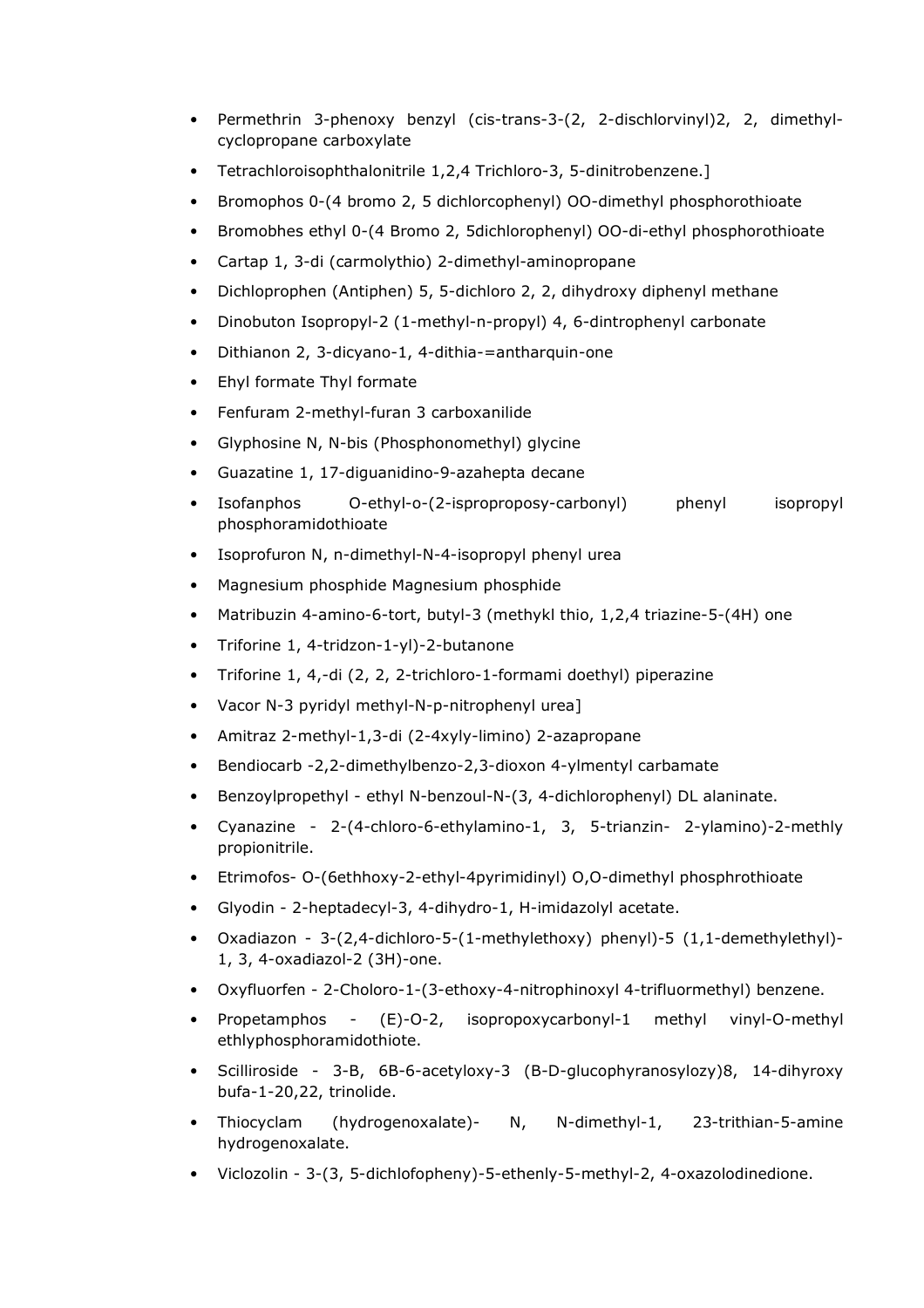- Benodanil- 2-Iodo-N-phenylbenzamide.
- Diclofopmethyl- 2-(4-(2, 4-dichiorophenoxy) phenoxy)- propanole acid.
- Metalaxyl methyl-(2-methoxyacetyl)-N-(2,6-xylyl)-DL-alaninate.
- Pendimethalin N-(1-ethyl propyl)-3, 4-dimethyl 2, 6-dinitronebzeneamin.
- Fosethyl aluminium Aluminium tris (ethyl-phosphonate)
- Thiabendazole 2(4-Thiazoloyl)-benzimidazole.
- Butrizol- 4-n-butyl-4H-1, 24-triazole.
- TCMTB 2-(Thiocynomethyl-thio) benzothiazole.
- Bromadiolone 3,3,4-bromol 1-biphenyl-4, Y-3 hydroxy-1-phenyl propyl-4, hydroxy-2 H-1 benzopyran-2 one.)1
- Flucythrinate RS-Cyano-3-3Phenoxy benzyle (s) 2-(4-difluomethoxy phenyl) methylbutyrate
- Triazophos 0, 0-diethyl 0-1 phenyl-1, 2,4 triazol-3- zylphosphorothioate
- Trazophos O, O-diethyl 0-1-phenyl-1, 2, 4 triazol-3- zylphosphorothioate
- Diflbenzuron 1, (4-chlorophgenyl)-3 (2) , 6-difluorobenzoval) urea
- Bitertanol B- $(1-$ , 1-biphenyl) 4 yloxy)-1,  $(1, 1$  dimethyl ethyl-l, 1, 2-triazole \*lethrnol
- Sethoxydim 2, 1(ethoxyimine) butyl-5 (2-ethylthopropy)-3-hydroxy 2 cyclohexen-1-one
- Brodifaccum 2-(2(4-bromobiphenyl-4-yl) 1,2,3,4, tetrahydro 1-naphtyl) 4 hydroxyeoumarin
- Methoprene Isopropyl (2E, 4E 11-Methoxy-3, 7-11 trimethyl-2, 4 didecadienotate.]
- Isoprothiolane Diesopropyl-1, 3-ditholan-2yl-idenemalenate
- Carbosulfan (2, 3-dihydry-2, 2-dimetgyl-7-benofuranyl (dibutylamine, thio) methyl carbamate
- Prochloraz N-propyl-N-2-(2, 4, 6, trichlorophenoxy) ethyl, imidaxole-1 carbozamide
- Methacrifos 0-2 methoxycarbonylprop 1-enyl-0, 0, dimethyl-phosphorothioate
- Chloroluron 3(3-chloro-p-tolyl-1, 1-dimethylurea.
- Probenazole 3-allyloxy 1, 2-benzolsothiazol-1, 1-dioxide.
- Tau Fluvalinate (RS)-d-cyano-3 phynoxybenzyl( R) \*2(2)-Chloro-4 trifluoromethyl-aniline) \*3 methyl butanoate.
- DEPA N-diethyl-phenyl acetamide
- Fenpropathrin -d Cyano-3 Phenoxybenzyl2, 2, 3, 3, 3-tetramethyl-1 cyclopropane-Carboxylate
- Phenothrin 3 phenoxybenyl (IRS)-cis-trans-chrysanthemate
- Kasugamycin 5-amino-2-methyl-6-(2, 3, 4, 5 ,6-pentahydroxy-cyclohexyl) tetrahydropyran-3-yl) amino-a-imonoace-tic-acid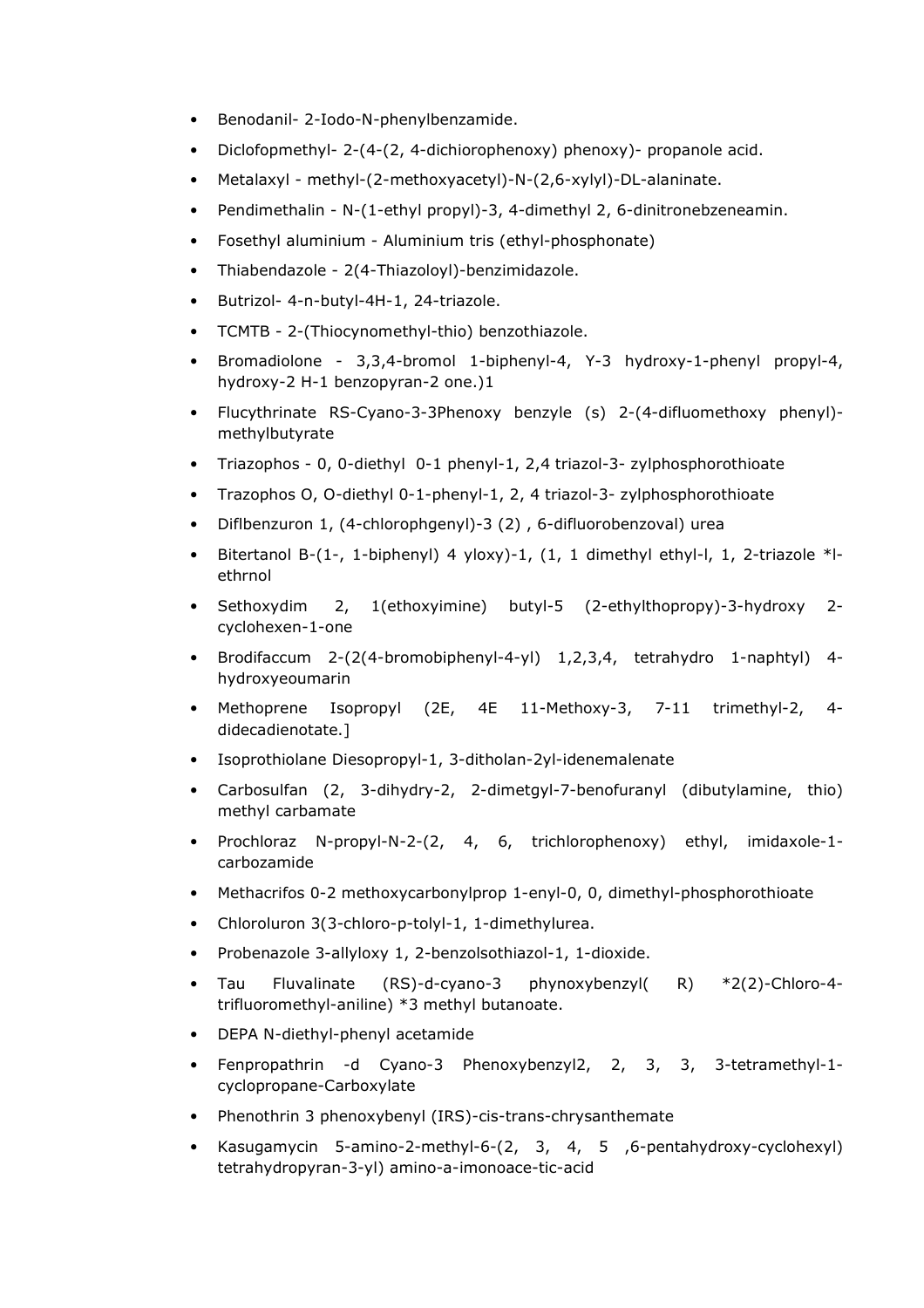- Amidine Hydrazone -Tetraphydro-5, 5-dimethyl 2 (1-H) pyrmidinone-3 4(trifluoromethyl) phenyl (1-(2-4 trifluoromethyl) phenyl (ethenyl-2 propenylidene) hydrazone
- Anilofos S N(4-chloro-phenyl) (N-isopropyl-carbomoyl-methyl] O, O-dimethyldithiophosphate
- A herbal extract containing diallyl disulphide, Allyl propyl disulphide and Allyl isothocyanate, diallyl disulphide, Allyl propyl disulphide and allyl isothiocyanate.
- Phenamiphos Ethyl 4-methylthio-m-tolyl
- Fenamiphos isoprpylphosphoramidate
- Ametryne N-ethyl  $*N^{-1}$  1-(methylethyl) 6-(methylthio)-1, 3, 5-triazine-2, 4diamine
- Prometyne N, N-1bis (1-methylethyl(6-(methylthio)-1, 3-5-triazine 2, 4-diamine
- Fluazifop RS: 2-(495 trifluoromethyl-2-pyridyloxy phenoxy), proppionic acid.
- Boric acid- Ortho boric acid
- Bromopropylate Isopropyl 4, 4' dibromobenzilate
- Resmethrin- 5-benzyl-3-furylmentyl (IRS, 3RS, 1RS, 3SR)-2-dimethyl-3-(2 methlyprop-1-enyl), cyclopropanecarboxylate.
- Azamethiphos S-6 Chloro-2, 3-dihydro-2oxo-oxazole -b) pyridine-3- ylmethyl C, O-dimethyl ph-phorohioate.
- Metolochlor 2-Chloro-6'-ethyl-N-(2-methoxyl-1-methylethlty) acet-o-toluidide.
- Vadilamycina IL-1,3, 4/2, 6)-2,3-dihydroxy-6-hydroxymethyl-4-(IS, 4R,5S, 63)-4,5,6 trihydroxy 3-hydroxy-methylcy-clohex-2-enylamino) cyclohexy 1-BDgluco-pyrianoside.
- Haloxyfop methyl Methyl 2-(4)(3-chloro-5- (trifluromethyl-2-pyridinyl) oxy)phenoxy) propanoate.
- Pimaricin (8E,14E,16E,18E,20E) 1s,3R,5S,7S,12R,24R,25S,26R,-22(3amino-3- 6-dideoxy-B-D-mannopyrano-syloxy-1,3,26-trithydroxy-12-mwthylo-10-0x0- 6,11,28-trioxatrcyclo (22,3-1-05.7)oc-tac0sa-8,14,16,18,20-pentaene-25 carboxylic acid.
- Cyhalothrin- (RS) 1-cyano-3-phenoxybenzyl (z)-(1RS,3RS)-(2-choloros-3,3 trifiuoropropenyl)-2,2-domethylcyclopropane-carboxylate.
- Cholecalcirerol-9,10-seocholesta-5,7,10(10)-trein-3 beteol;activate-7 dehydrochosterol.
- Tolclofos,methyl-O-(2,6-Dichloro-4 mehtyl-phenyl) O,O-dimethyl phosphorothioate.
- Piperophos-S-2-methylpiperidinocerbonyl-methyl-O,O-dipropylphosphorodithicate..
- Chlorpyiphos-methyl O,O-demethyl O-3,5,6-Trichloro-Pyrideylphosphoro-thioate.

G. S. R. 858 (E) dated  $12<sup>th</sup>$  August, 1988  $*$  In exercise of the powers conferred by subclause (ii) of Cl  $*$  of Sec 3 of the Insecticides Act, 1968 (46 of 1968), the Central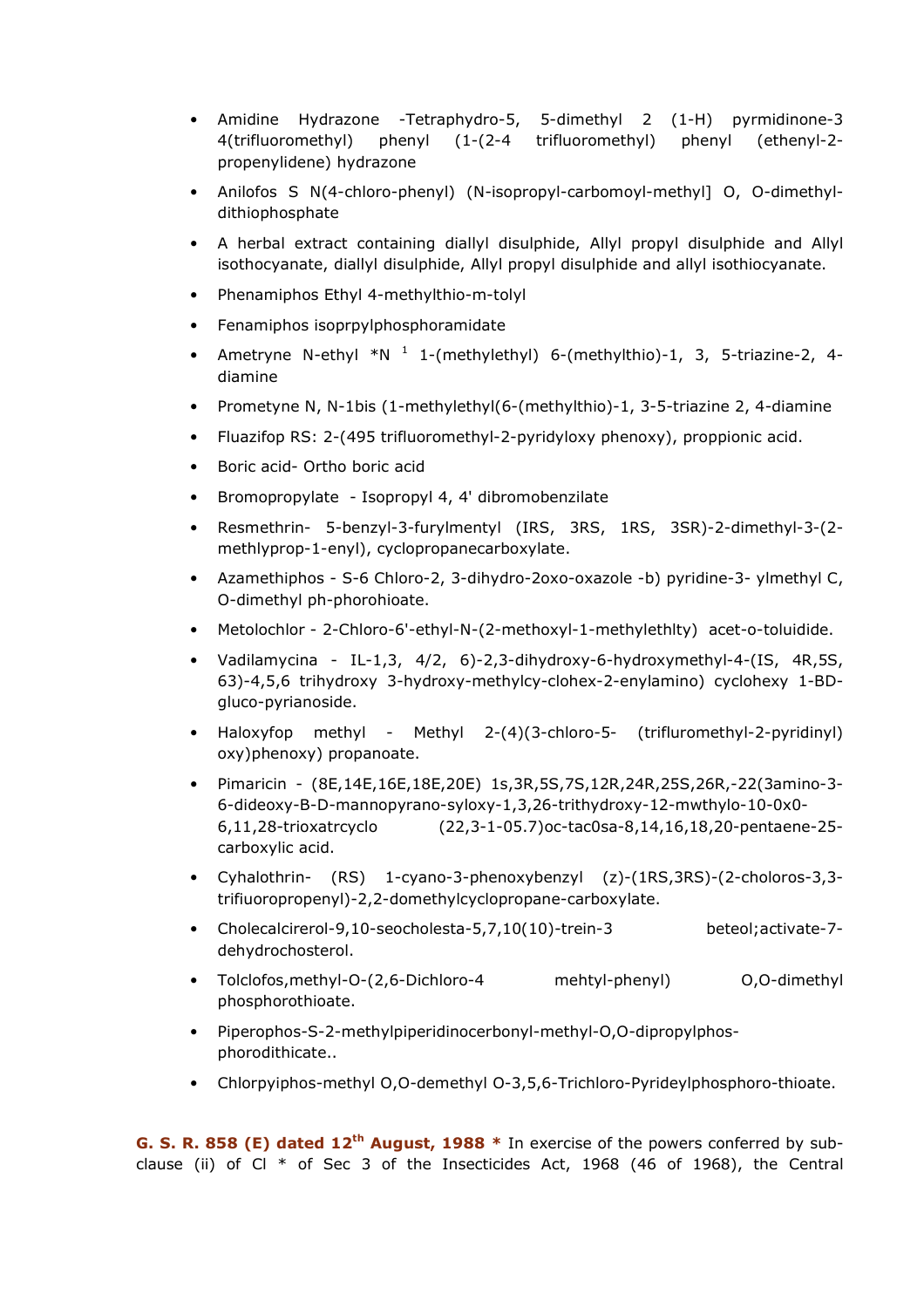Government, after consultation with the Central Insecticides Board hereby includes the following substances in the Schedule to the said Act, namely: -

- 1. Cypermethrin: (SIR-Cis-and R-IS (IUPAC) (S) \*alphacyano-3-phenoxybenzyl-Cisisomer) (Alphamethrin) (IR,3R) -(2, 2-dichlorivinyl-2, 2-dimethyl 2-dimethyl cyclopro-pane Carboxylate & (R) \*alpha-cyano-3-phenoxybenzyl (IS, 3S)-3 cyclopropane carboxylate
- 2. Benfuracarb: (IUPAC) Ethyl N-2, 3-dihydro-2, 2-dimethyl benzofuron-7-yl oxycarbon-yl (methyl)
- 3. Cyphenothrin: (IUPAC) (RS)-0-cyano-3-phenoxybenzyl (IR)-Cis, transchrysanthemate
- 4. Cyfluthrin : (IUPAC) Cyano-(4-fluro-3-phenoxyphenyl)-methyl-3-2 (2, 2 dichloroethenyl) 2, 2-dimethyl-cyclopropane carboxylate
- 5. Dimethazone : (IUPAC) 2-(2-chlorophenyl) 4-4-dimethyl-3-isoxazolidinone)
- 6. Dienochlor : (IUPAC) Perchloro-1,1-bicyclopenta-2,4-dience.
- 7. Ephofenprox: 2-(4-ethroxyphenyl)2-methylopropyl-3-phenoxybenzyl ether.
- 8. Flocoumafen : 4-hydroxy-3-(1, 2, 3, 4,-tetrahydro-3-(4-4-trifluromethyl benzyloxy) = (phenyl) \*1-napthyl) coumarin)
- 9. Fenarimol : (IUPAC) (+/-) \*2, 40dichloro-alpha-(Pyrimidin-5-yl) benzhydryl alcohol.
- 10. Fluroxypyr (IUPAC): 4-0amino-3, 5-dichloro-6-fluro-2-pyridyloxy acetic acid
- 11. Flufenoxuron : 1-(4-2-chloro-4-(trifluoro-methyl) phenoxy-2-flourophenyl) 3(2-6 difluorobenzoyl) urea
- 12. Filept (IUPAC): N-(trichloromethylthio)phthalimide.
- 13. Clopyralid: (IUPAC) 3, 6-dichloropyridine-2-crboxylic acid
- 14. Myglobutanil :(IUPAC) 2-P-Chlorophenyl 2-(1H-1, 2,4- triazol-1-yl-methyl) hoxaneritriale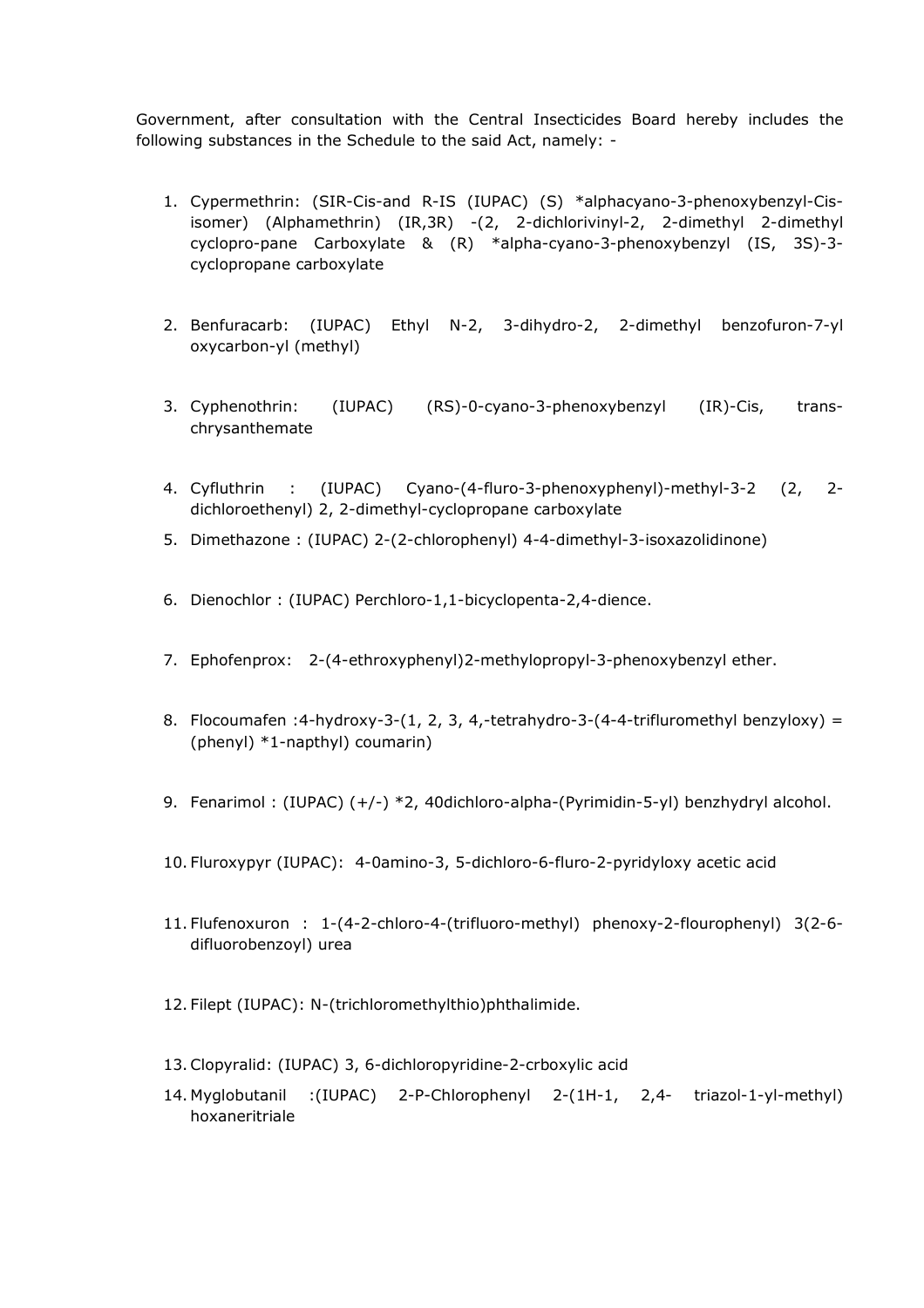- 15. Methedathion: S-2, 3-dihydro-5-methoxy-2-oxo-1, 3, 4-thiadizol-3-yl-methyil 0-0 dimethyl phosphorodithioate.
- 16. Oxadixyl : (IUPAC) 2-methoxy-N-(2-oxo-1, 3-oxazolidin-3 yl) acet-2, 6-xylidide
- 17. Penconazoie : (IUPAC) 1(2, 4-dichloro-b -propylphenethyl)-1 H-1, 2, 4, -triazole
- 18. Pretilachlor : (IUPAC) 2-chloro-2, 6-diethyl-N(2-propoxyethyl) acetanilide
- 19. Prallethrin : RS-2-methyl-3-(2-propynyl) 4-oxocyclopent-2-enyl (IR)-cis, trans-chlysanthemat
- 20. Puridate : (IUPAC) 6-chloro-3-phenyl pyridazine-4-yl S-octvl thiocarbonate
- 21. Pyrooluilon : (IUPAC) 1, 2, 5, 6-tetrahydropyrrolo (3, 2, 1-I-j) quinolon-4-one
- 22. Pyridaphenthion :O, O-diethyl 2,3-dihydro-3-Oxm-2-phenyl-6- pyridazinyl-23. phosphorothioate
- 24. Sulprofos : (IUPAC) O-ethyl O-4 (methylthio) phenyl S-propyl phosphorodithioate
- 25. Sebuphos : S, S-di-sec-butyl O-ethyl phosphorodithioate
- 26. Thriadimenol : (IUPAC) I-(4-chloro-phenoxy)-3, 3-dimethyl-1-yl) butan-2-ol
- 27. Tricyclazole ; (IUPAC) 5-methyl-1, 2, 4-triazole (3,4-b) (1, 3) benzothiazole
- 28. Tridiphane : (IUPAC) (RS)-2-(3, (IUPAC) (RS) -, (3, 5-dizhlor phenyl), 2-2, 2, -, trichloroethyl oxirane

G.S.R. 577 (E), dated 26th August, 1993 :- In exercise of the powers conferred by subclause (ii) of Cl(e) of the Insecticide Act, 1968 (46 og 1968) the Central Government after consultation with the Central Insecticide Board, hereby includes the following sub stances in the Schedule to the said Act, namely :-

1. Blasticidin 'S' : 1-(4-amino-1, 2-dihydro-2-ox-opyrimidin -1-yll-4 (S)-3- amino-5 (1-methylguanidino) valermido) 1,2,3,4-tetradeoxy-D-erythro-hex-2 enopyranuronci acid.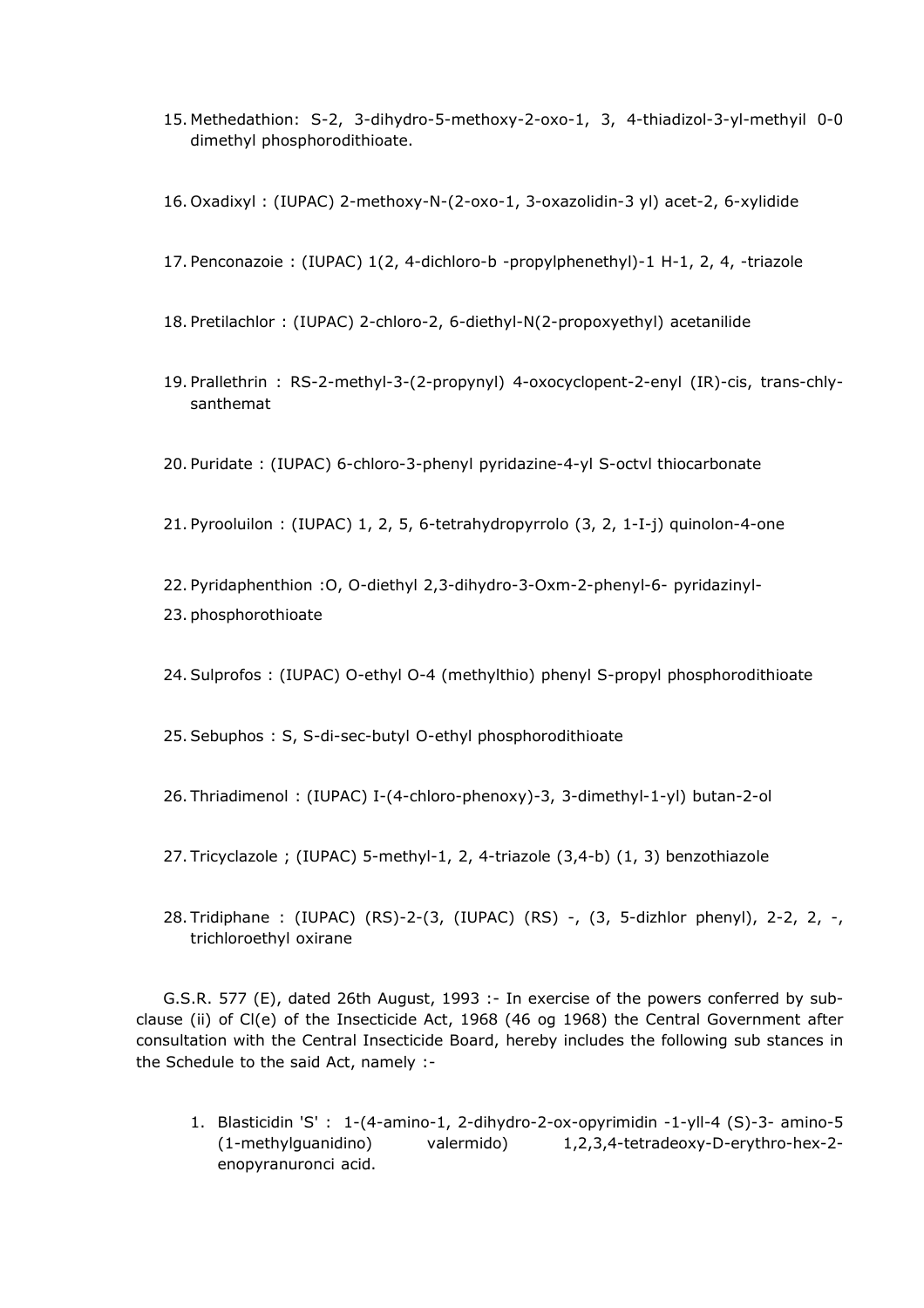- 2. Difethialone : ((Bromo-4-(bipheny-1-1)-yl-4)3 tetrahydro-1,2,3,4-naphthyl-1)3 hydroxy-4,2H-1benzophenyl)-2.
- 3. Imazalil MAGNATE : Allyl 1-(2,4-d-chlorophenyl)-2-imidazol-1-ylethyl ether.
- 4. Naproanilide : 2-(2.napthyloxy)propionanilide
- 5. Phenothiol : S-ethyl(4-chloro-o-tolyloxy)thicacetate
- 6. Terbufos : S-(1,1-dimethylethyl)thio)methyl)o,)-di-ethyl phosphorodithicate. or S-tert-butyl thiomethyl-O,)-diethyl phosphorodithicate.
- 7. Butocarboxim : 3-(methyl thio\_-O-((methyl amino) carbonyl)oxime-2 butanone.
- 8. Imidacloprid: 1- (6-Chloro-3-pyridinyl) -methyl) -N-nitroimidazo l-idin -2ylideneamine.
- 9. Piroxofop Propinyl : 2-propynyl(R)-2 (4-(5-chloro-3-fluroro-2- pyridinyloxy phenoxy -propionate.

 G.S.R. 730 (E), dated 30th October 1995 - In exercise of the powers conferred by sub-clause (ii) of Cl. (e) of Sec. 3 of the Insecticides Act, 1968 (46 of 1968), the Central Government, after consultation with the Central Insecticides Board, hereby includes the following sub-stances in the Schedule to the said Act, namely:-

| <b>Common Name</b>                          | <b>Chemical Name</b>                                                                                                               |
|---------------------------------------------|------------------------------------------------------------------------------------------------------------------------------------|
| AMIDOSULFURON                               | 3-(4,6-di-methoxy ptrimidin- 2-yl)<br>-1 -(N-methyl- N-methyl<br>sulphonyl -amino-sulphonyl) urea.                                 |
| <b>BROMUCONAZOLE</b>                        | (4-bromo 2-(2, 4-dichlofophenyl)<br>tetrahydro-2- furanyl) methyl)-<br>1H-1, 2, 4-triazole.                                        |
| <b>CLOEFETEZINE</b>                         | 3,6-bis (2-chlorophyenyl)-1,2,4,5-<br>tetrazine.                                                                                   |
| DIFENZOQUAT METHYL SULPHATE                 | 1,2-dimethyl 3,5-diphenyl-pyrazol<br>methyl sulphate                                                                               |
| PIPRONIL                                    | $(\pm)$ 5-amino-1-(2,6 dichloro-a,a,a<br>-4-triluoro-<br>triflup-toly)<br>methylsulfinyl pyraorezole-3-<br>Carbonitrile tetrazine. |
| ILACTOFEN                                   | 1-(Carboethoxy) ethyl 5-(-2-<br>chloro-4-(trifluoro- methyl)<br>phenixy)-2-nitribenzoate.                                          |
| <b>PROPOOMOCARB</b><br><b>HYDROCHLORIDE</b> | Propyl 3-(dimethylamine)<br>propylcarbomate hydrochloride.                                                                         |
| SILAFLUOFEN                                 | (3-(4-fluoro-3-phenoxy-phenyl)-<br>propyl) (mimetnyl)-silane.                                                                      |
| <b>TEBUCONAZOLE</b>                         | Alpha-tert-butyl-alpha-(para-<br>chteloro phenathyl)-1H01, 2, 4-<br>triazole -1-ethanol.                                           |
| <b>TRIFLUMIZOLE</b>                         | (E)-4 Chlora -a,a,a, -trifluore-N-                                                                                                 |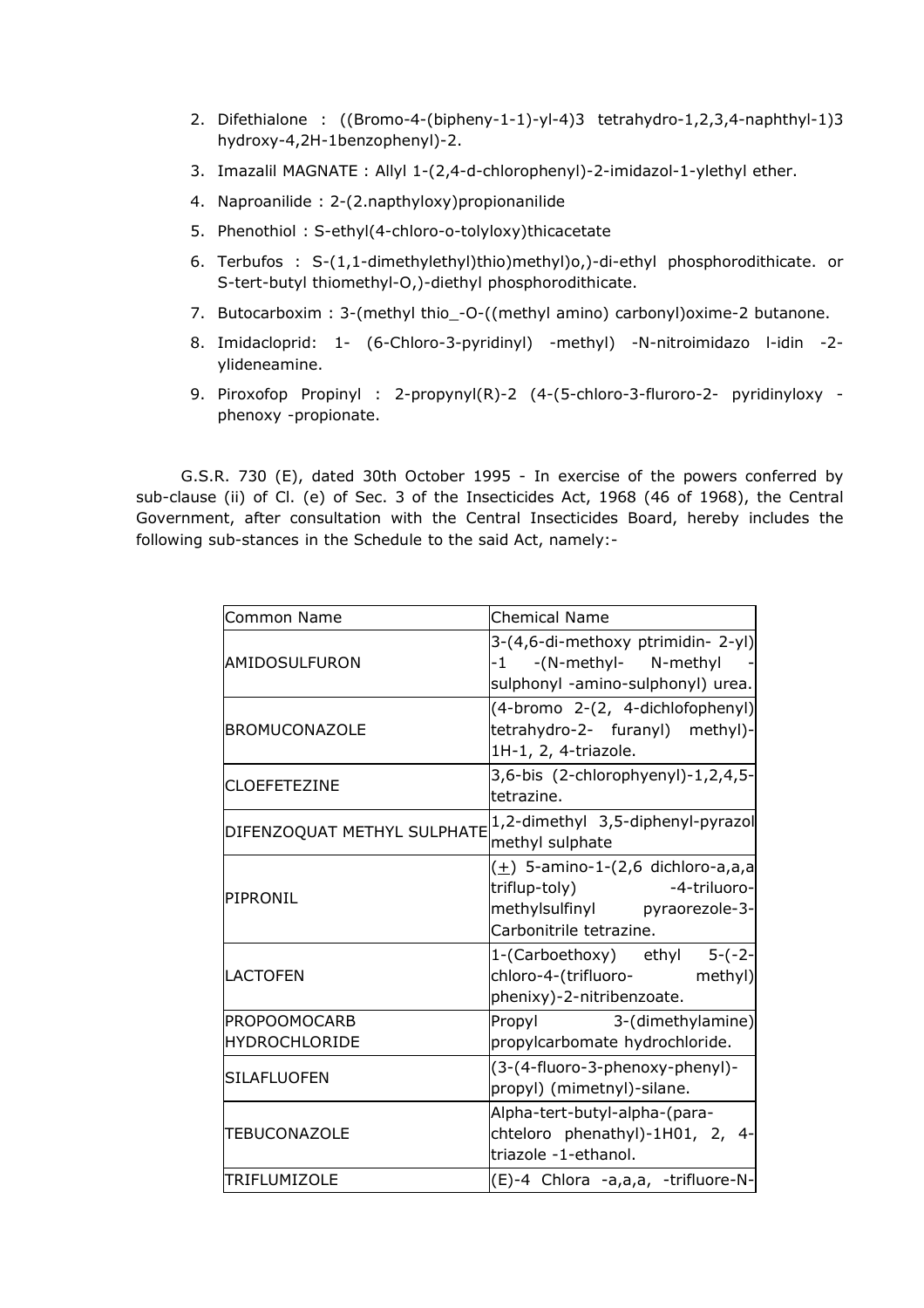|                       | $(1-H\text{-}$ imidazol-1-yl)-2-<br>prepoxyethylidone)                            |         |     |
|-----------------------|-----------------------------------------------------------------------------------|---------|-----|
| <b>ETHOXYSULFURON</b> | <b>IUPAC</b><br>dimethoxypyrimidin-2- yl) -1-(2-<br>ethoxyphenoxysulfonyl) Urea". | $3-(4)$ | 6-l |

G.S.R. 10 (E), dated 3rd January, 1996 :- In exercise of the powers conferred by sub-cluse (ii) of Cl (e) of Section 3 of the Insecticide Act, 1968 (46 of 1968), the Central Government, after consultation with the Central Insecticide Board, hereby includes the following substances in the Schedule to the said Act, namely:-

| Common Name              | <b>Chemical Name</b>                                                                                                                                                                                                                                          |
|--------------------------|---------------------------------------------------------------------------------------------------------------------------------------------------------------------------------------------------------------------------------------------------------------|
| 1) Abamectin (Vertimac)  | Mixture of a Avermectins (Abamectin: a mixture<br>containing a minimum of 80% avermectin B, a (5-<br>0- demethyl avermectin A, a) and a maximum of<br>20% avermectin B, b (5-0 demethyl-25-de-(1-<br> methyl propyl) -25-(1-methylethyl) avermectin<br>(A, a) |
| 2) Ancymidol             | O(-Cyclopropyl-4-methoxy-(pyrimidi<br>,n,5,yl)<br>benzyl alcohol                                                                                                                                                                                              |
| 3) Bifenox               | Methyl-5-(2,4-dichlorophenoxy)-2- nitrobenzoate.                                                                                                                                                                                                              |
| 4) Butralin              | N-SEc_buty-4-tert-butyl-2, 6-dinitiroaniline                                                                                                                                                                                                                  |
| 5) Chlorphonium chloride | Tributy (2,4-dichloro-benzyl) phosphonium.                                                                                                                                                                                                                    |
| 6) Daminozide            | N-dimentylaminosuccinamic acid                                                                                                                                                                                                                                |
| 7) Demeton-Methyl        | S-2-ethylthioethyl<br>O-di-<br>O,<br>methylphosphorothioate (IUPAC)                                                                                                                                                                                           |
| 8) Dichloroprop          | (+) -2-(2, 4-dichlorophenoxy) Propionic<br>acid<br>(IUPAC)                                                                                                                                                                                                    |
| 9) Fludiexonil           | 4- (2,2-difluoro benzo (1,3) dioxol-4-yl), 1 H-<br>pyrrole-3-Carbonitrile                                                                                                                                                                                     |
| $ 10\rangle$ HL ROPE     | ZZ/EZ-7, 11-Hexzdecadien -1-YL-Acetate Z-11-<br>Hexadecenal<br>Z-9 Hexaadecenal                                                                                                                                                                               |
| $ 11\rangle$ HL ROPE     | Z-11-Hexadecenal<br>Z-9 Hexaadecenal                                                                                                                                                                                                                          |
| 12) Z-11-Hexadecenal     | Z-11-16-AL + Z-11-16AC                                                                                                                                                                                                                                        |
| 13) Lufenuron            | (RS)-1-(2, 5-dichloro-4-(1,<br>1, 2, 3, 3, 3,<br>hexefluropropoxy)<br>Phenyl)-3-(2,6-<br>difluorobenzyl)-Urea.                                                                                                                                                |
| 14) Metamitron           | 4-Amino-4-5<br>dihydro-3-Methyl-6-phenyl-1,2,3-<br>triazin -5-one (IUPAC)                                                                                                                                                                                     |
| 15) Dodemorph (Meltatox) | 4-Cyclodedecyl-2, 6-dimethyl-morpholine-1,                                                                                                                                                                                                                    |
| 16) Mopiquate chloride   | 1-dimethyl- piperidinium                                                                                                                                                                                                                                      |
| 17) naproamide           | $(RS)-N.$<br>diethyl-2-(A-Naphthyloxy)<br>N,<br>propionamide                                                                                                                                                                                                  |
| 18) Oxadiargyl           | 5-tert-buty-1-3-(2,<br>4-dichloro-5-<br>propargyloxyphenyl) -1,3,4, oxadiazol-2 (3H)-one                                                                                                                                                                      |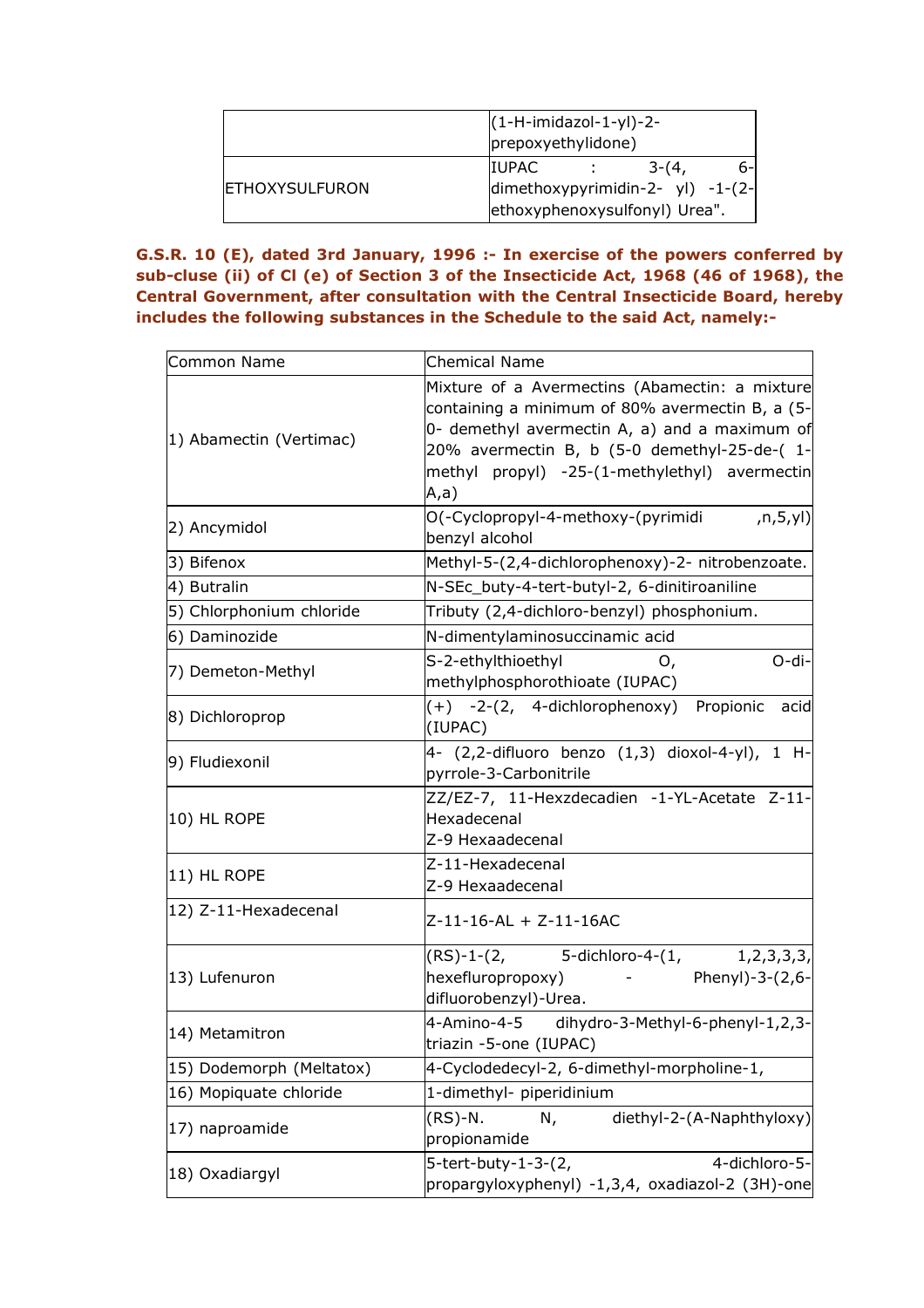|                              | (IUPAC)                                                                                                               |
|------------------------------|-----------------------------------------------------------------------------------------------------------------------|
| 19) Phenmedipham             | methyl 3-(3-methyl carbaniloyloxy) carbanilate<br>(IUPAC)                                                             |
| 20) Pymetrozine              | 6-methyl-4-((pyridin-3-yl methylene)-amino)-4,<br>5-dihydro- 1-2, 4- triazin-3 (2H)-One.                              |
| 21) Propyzamide              | 3,5-dichloro-N-(1,1-dimetnylprppynyl) benzamide<br>(IUPAC)                                                            |
| 22) PB-ROPEL                 | ZZ/EZ-7, 11-Hexadecadien-1 YL-Acetate                                                                                 |
| 23) Paclobutrazol            | (2RS, 3 RS)-1-(4-Chlorophenyl-4, 4-dimetnyl-2-<br>(1H-1, 2,4-triazol-1-yl) pentan-3-ol                                |
| 24) Triacontanol             | 1- triacontanol                                                                                                       |
| 25) Thiourea (Thiocarbamide) | Thiourea                                                                                                              |
| 26) Triflumizole             | (E)-4-Chloro-1, a-trifluoro-N- (1H-imidazol-1-yl) -<br>2-propoxyethylidene-O-toluidine (IUPAC)                        |
| 27) Triticonazole            | (1RS)-(E)-5-(4-chlorophenyl) methylene)-2, 2-<br>dimetnyl- 1- (1H-1-, 2,4-triazole-1-yl-,methyl)<br>cyclopentan-1-ol. |
| 28) Uniconzole               | (E)-1-(RS)-1-(4-chlorophenyl)-4, 4-dimethyl 1-2-<br>(1H-1, 2,4-trizol-1-yl)pent-1-en-3-ol.                            |

## S. O. 378 (E) dated the  $26^{th}$  May, 1989

Whereas, with a view to reviewing the continued use in India of pesticides that are either banned or restricted for use in other countries, the Government of India, had set up an Expert Committee.

Now, therefore, after considering the recommendations of the said Expert Committee, and in consultation with the Registration Committee, set up under the Insecticides Act, 1968, the Central Government, in exercise of the powers conferred on it, under sub-section (2) of Sec. 27 read with Sec. 28 of the Insecticides Act, 1968, hereby passes the following order :

- 1. The use of DDT in agriculture is hereby withdrawn. In very special circumstances warranting the use of DDT for plant protection work, the State or Central Government may purchase it directly from Messrs. Hindustan Insecticides Limited, to be used under expert Governmental supervision.
- 2. The use of DDT for the public health programmes to 10000 MTs per annum, except in case of any major outbreak of epidemic is hereby restricted.
- 3. The Central Government further orders that the registration certificates issued by the Registration Committee to various registrants under Sec. 9 of the said Act shall stand modified / cancelled to give effect to this order.
- 4. It is also ordered that all the holders of the registration certificates for manufacture and import of DDT should return their registration certificate to the Secretary, Registration Committee, Directorate of Plant Protection, Quarantine and Storage, NH-IV Faridabad (Haryana) by the  $15<sup>th</sup>$  June, 1989.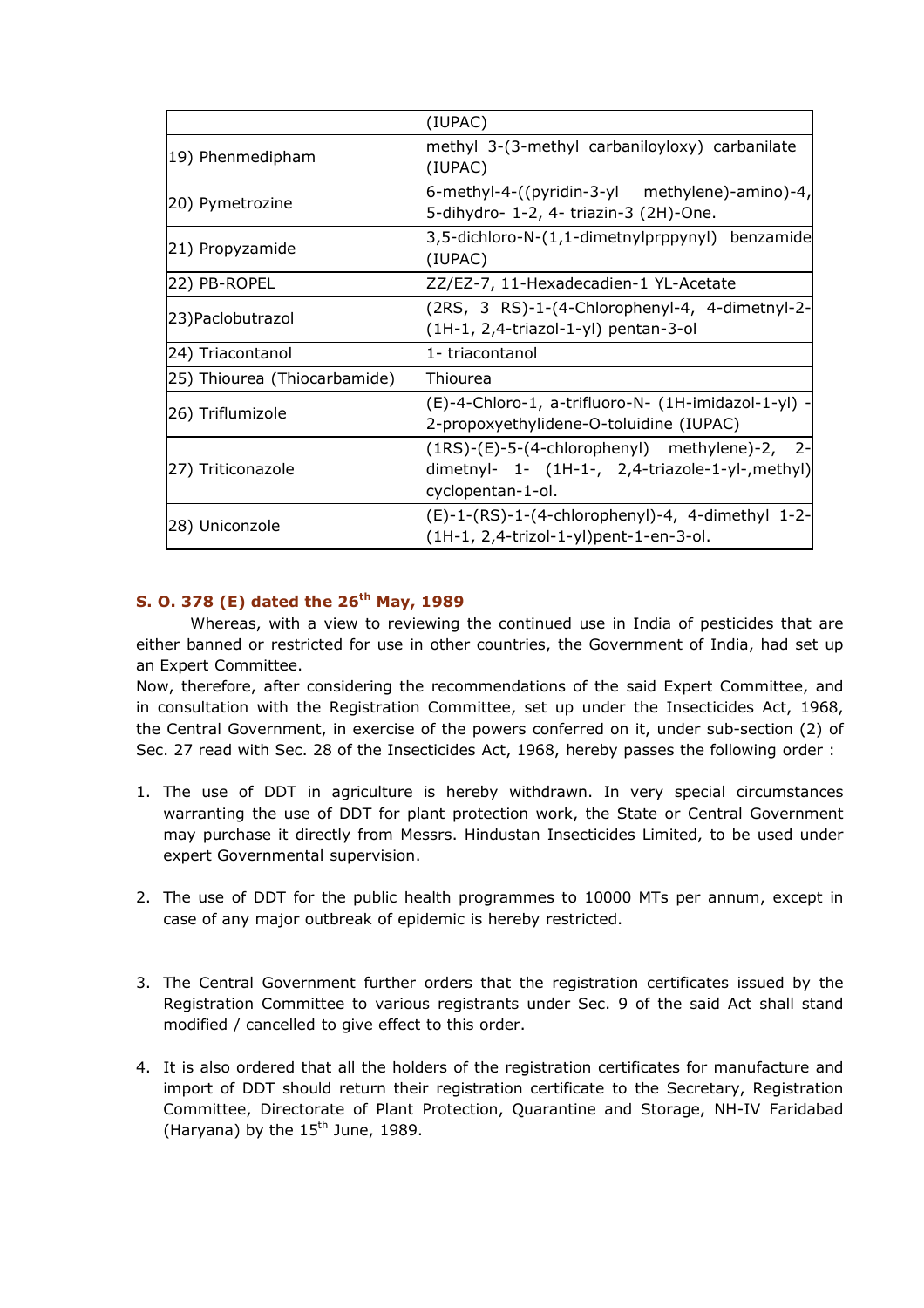- 5. However, non-endorsement / correction of the registration certificates will not be taken as permission / approval to operate upon original certificate of registration in contravention of the provisions of this order.
- 6. Certificates not submitted by the due date shall be deemed to have been cancelled.

## S. O. 569 (E) dated the  $25<sup>th</sup>$  July, 1998

Whereas the Government of India had set up an Expert Committee with a view to reviewing the continued use in India of pesticides that are either banned or restricted for use in other countries.

Now, therefore, after considering the recommendations of the said Expert Committee, and in consultation with the Registration Committee, set up under the Insecticides Act, 1968, the Central Government, in exercise of the powers conferred on it, under sub-section (2) of Sec. 27 read with Sec. 28 of the Insecticides Act, 1968, hereby passes the following order :

- 1. Chlorobenzilate is hereby banned for use in agriculture. If required it can be imported by Government / Semi-Government organisations and prepared folbex strips for making it available to be keepers for controlling mites of honeybees.
- 2. Dibromo-Chloropropane (DBPC) is hereby banned and the registration certificates issued by the Registration Committee to various registrants shall stand cancelled.
- 3. Toxaphene (Camphechlor) is hereby banned and the registration certificates issued by the Registration Committee to various registrants shall be cancelled.
- 4. The use of Sodium Cyanide shall be restricted for fumigation of cotton bales by Plant Protection Adviser to the Government of India under expert supervision.
- 5. Penta-Chloro-Nitor-benzene (PCNB) is hereby banned and the registration certificates issued by the Registration Committee to various registrants shall stand cancelled
- 6. Captafol shall be used only as seed dresser. Its use as foliar spray is hereby banned.
- 7. All the holders of the registration certificates for manufacture and import of these insecticides should return their registration certificates to the Secretary, Registration Committee, Directorate of PP, Q&S, NH-IV Faridabad (Haryana) by the  $31<sup>st</sup>$  July, 1989.
- 8. Non-endorsement or correction of the registration certificates will not be taken as permission or approval to operate upon original certificate of registration in contravention of the provisions of this order.
- 9. Certificates not submitted by the due date shall be deemed to have been cancelled.

#### S.O.507 (E) dated, 8th June, 1995:-

In exercise of the powers conferred by sub-section (2) of Sec.27 of the Insecticide ACT, 1968 (46 OF 1968), proposes to, pass the following orders, namely :-

1. the manufacture, import, and use of Copper Acetoarsenite, Ethyl Mercury Chloride, Sodium Methane Arsonate (SMA), Calcium Cyanide and Menazon, shall be prohibited in India;